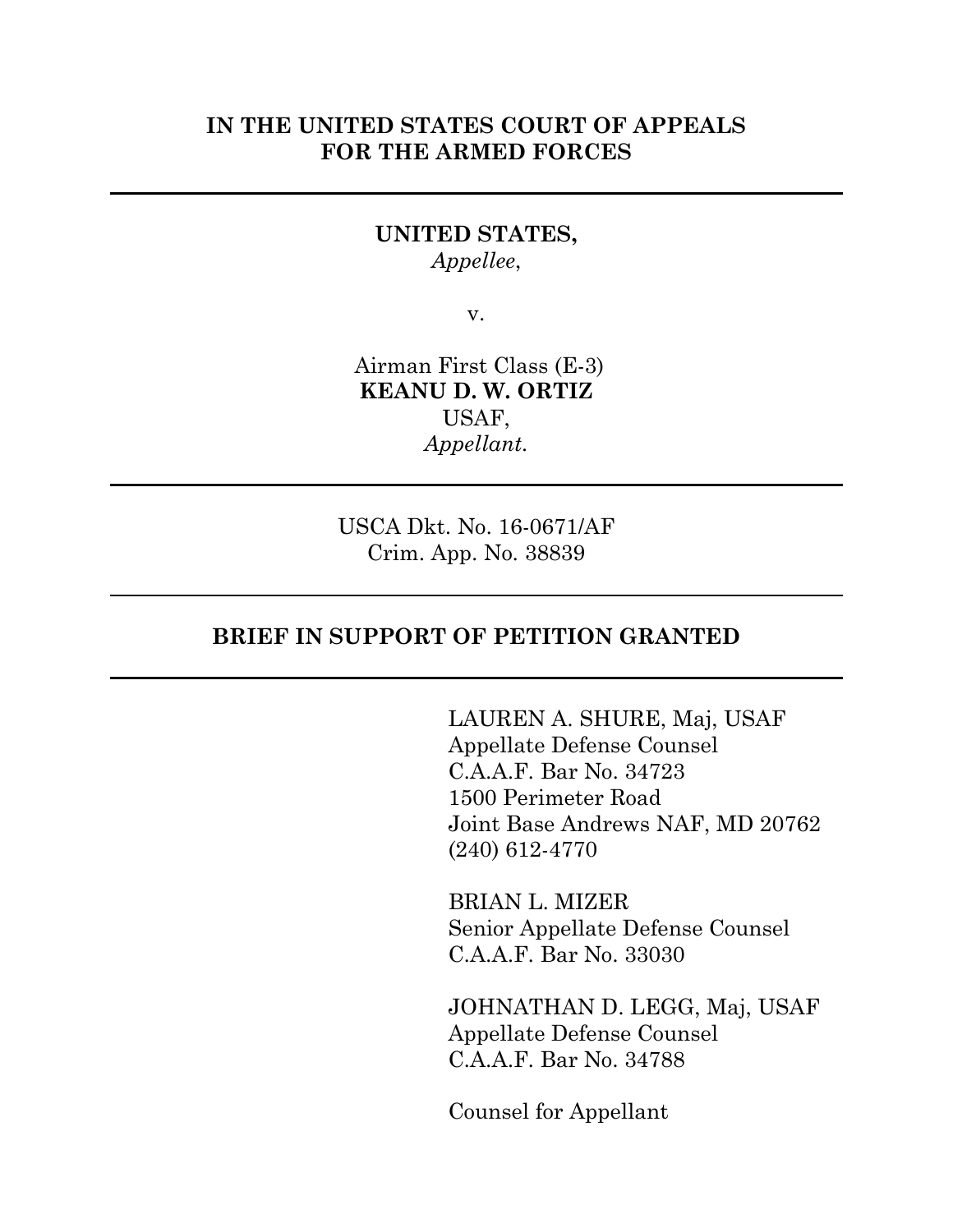# **INDEX**

| Argument                                                                                                                                                                                                                                           |
|----------------------------------------------------------------------------------------------------------------------------------------------------------------------------------------------------------------------------------------------------|
| A. Under the 2006 Military Commissions Act, the CMCR was<br>Structurally the Statutory Equivalent to the Courts of Criminal                                                                                                                        |
| B. Under the 2009 MCA, Congress Abolished the CMCR and<br>Created the USCMCR, an Article I Court of Record, Equivalent                                                                                                                             |
| I. USCMCR JUDGE MITCHELL IS NOT STATUTORILY<br>AUTHORIZED TO SIT ON THE AIR FORCE COURT OF                                                                                                                                                         |
| A. Judge Mitchell's Military Commission Terminated Upon                                                                                                                                                                                            |
| B. Even if Judge Mitchell Retained His Military Commission<br>upon Accepting His Current Office, the UCMJ Does Not<br>Authorize the Judge Advocate General to Assign Judges of the<br>United States Court of Military Commission Review to the Air |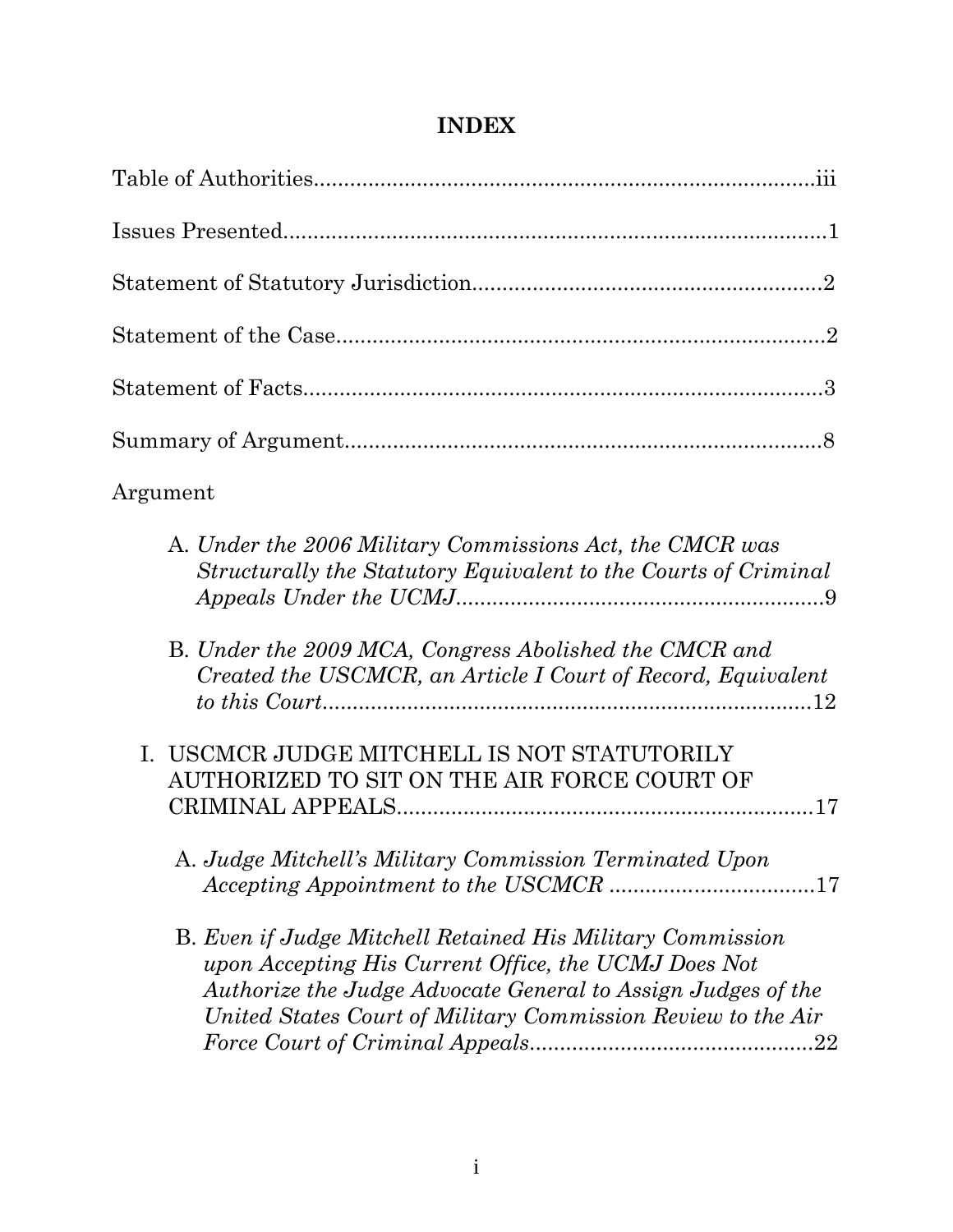| II.  | EVEN IF USCMCR JUDGE MITCHELL IS STATUTORILY                    |
|------|-----------------------------------------------------------------|
|      | AUTHORIZED TO BE ASSIGNED TO THE AIR FORCE                      |
|      | COURT OF CRIMINAL APPEALS, HIS SERVICE ON BOTH                  |
|      | COURTS VIOLATES THE APPOINTMENTS CLAUSE GIVEN                   |
|      | HIS NEWLY ATTAINED STATUS AS A PRINCIPAL                        |
|      |                                                                 |
|      |                                                                 |
|      | A. Congress Intended to Establish the USCMCR as an              |
|      |                                                                 |
|      | B. Assigning a Principal Officer Appointed to an Independent    |
|      | Article I Court to a Court of Criminal Appeals Comprised of     |
|      | Inferior Officers Violates the Appointments Clause32            |
| III. | IN 10 U.S.C. § 949b(4)(C) AND (D), CONGRESS PROVIDED            |
|      | "GOOD-CAUSE" TENURE TO THE APPELLATE MILITARY                   |
|      | JUDGES ASSIGNED TO THE CMCR. JUDGE MARTIN T.                    |
|      | MITCHELL IS A PRINCIPAL OFFICER REGARDLESS OF                   |
|      |                                                                 |
|      | WHETHER HE IS AN ASSIGNED APPELLATE MILITARY                    |
|      | JUDGE OR AN APPOINTED ADDITIONAL JUDGE OF THE                   |
|      | CMCR OR, AS THE GOVERNMENT SUGGESTS, BOTH40                     |
|      | A. Congress Enacted the "Good-Cause" Tenure Provisions Found in |
|      | 10 U.S.C. § 949 $b(4)$ (C) AND (D) in Order to Elevate Assigned |
|      | Appellate Military Judges to Principal Officers Equivalent to   |
|      |                                                                 |
|      |                                                                 |

Conclusion....................................................................................................46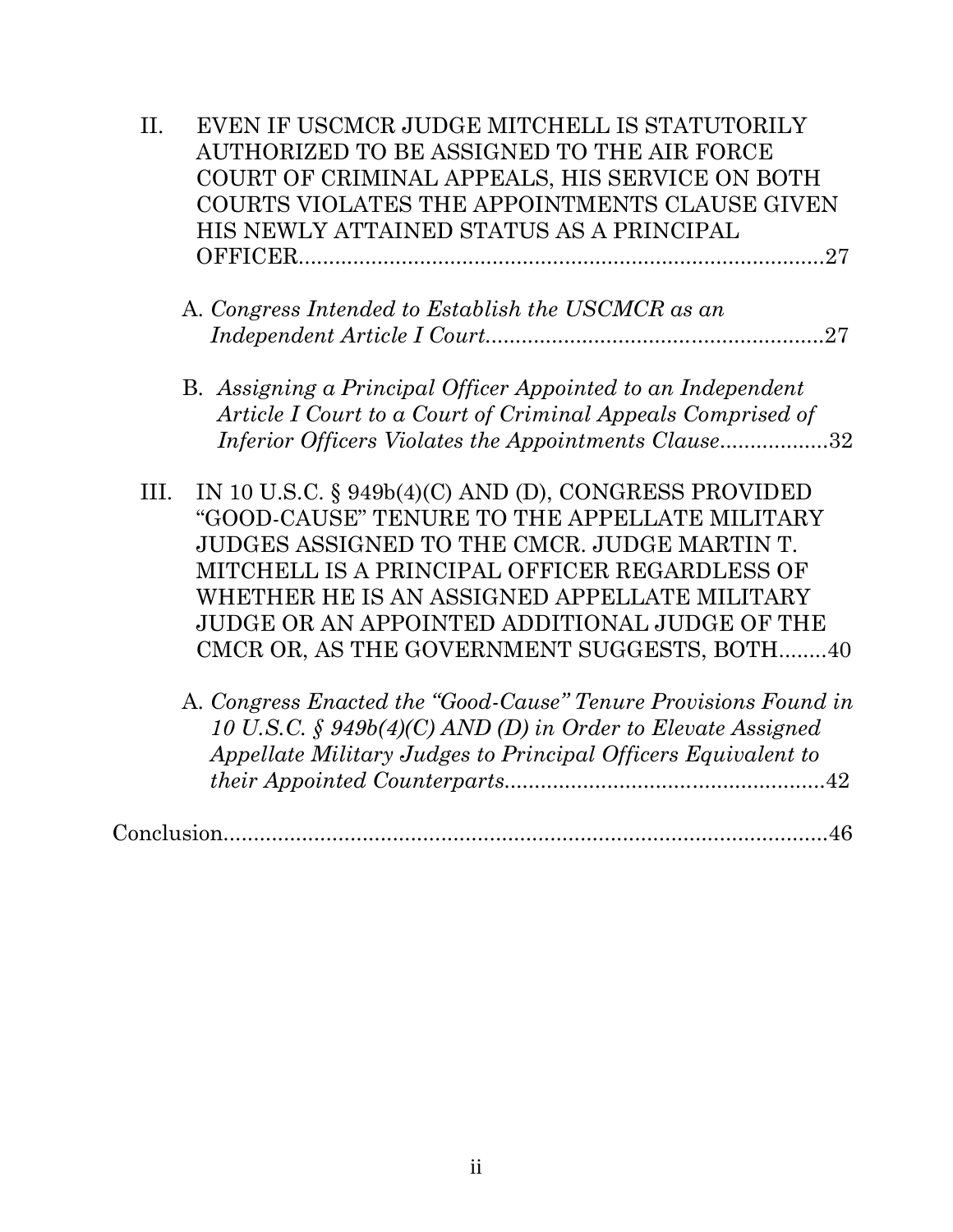# **TABLE OF AUTHORITIES**

## *Cases*

| DoT v. Association of American Railroads, 135 S.Ct. 1225, 1239 (2015)              |
|------------------------------------------------------------------------------------|
|                                                                                    |
| Free Ent. Fund v. Pub. Co. Acctg. Oversight Bd., 130 S.Ct. 3138, 3148-             |
|                                                                                    |
|                                                                                    |
| Hamdan v. United States, 696 F. 3d 1238, 1240 (D.C. Cir. 2012)  55                 |
| <i>Humphrey's Executor v. United States, 295 U.S. 602, 620 (1935)36, 37,</i><br>50 |
|                                                                                    |
|                                                                                    |
|                                                                                    |
|                                                                                    |
| Intercollegiate Broadcasting Sys., Inc. v. Copyright Royalty Bd., 684              |
| <i>Kuretski v. Comm'r of IRS, 755 F. 3d 929, 943 (D.C. Cir. 2014)50</i>            |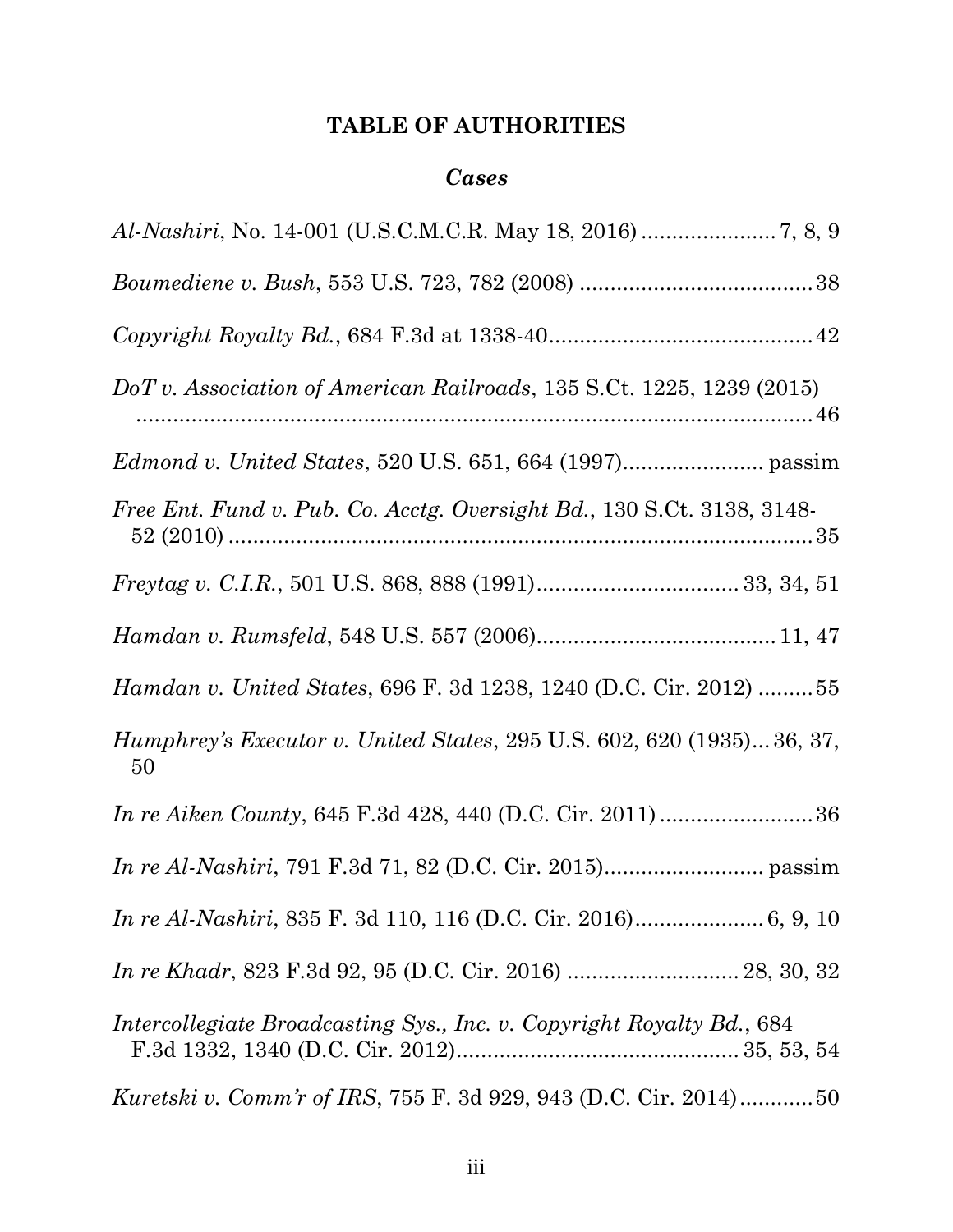| MFS Securities Corp. v. S.E.C., 380 F.3d 611, 619 (2d Cir. 2004)36      |
|-------------------------------------------------------------------------|
|                                                                         |
|                                                                         |
|                                                                         |
| <i>Repub. Party of Minn. v. White, 536 U.S. 765, 788 (2002) </i> 37, 38 |
|                                                                         |
|                                                                         |
| Shaw v. United States, 209 F.2d 811, 813 (D.C. Cir. 1954) 34            |
| Soundexchange, Inc. v. Librarian of Congress, 571 F.3d 1227, 1226-27    |
| United States v. Al-Nashiri, 2016 U.S. CMCR LEXIS 1, *2 (C.M.C.R.       |
| United States v. Al-Nashiri, Case No. 14-001, at *3 (U.S.C.M.C.R. May   |
| United States v. Al-Nashiri, 62 F. Supp. 3d 1305, 1310 (U.S.C.M.C.R.    |
|                                                                         |
| United States v. Janssen, 73 M.J. 221 (C.A.A.F. 2014) 27, 32, 45, 48    |
|                                                                         |
|                                                                         |
| United States v. Libby, 429 F.Supp.2d 27, 43 n.15 (D.D.C. 2006)  42     |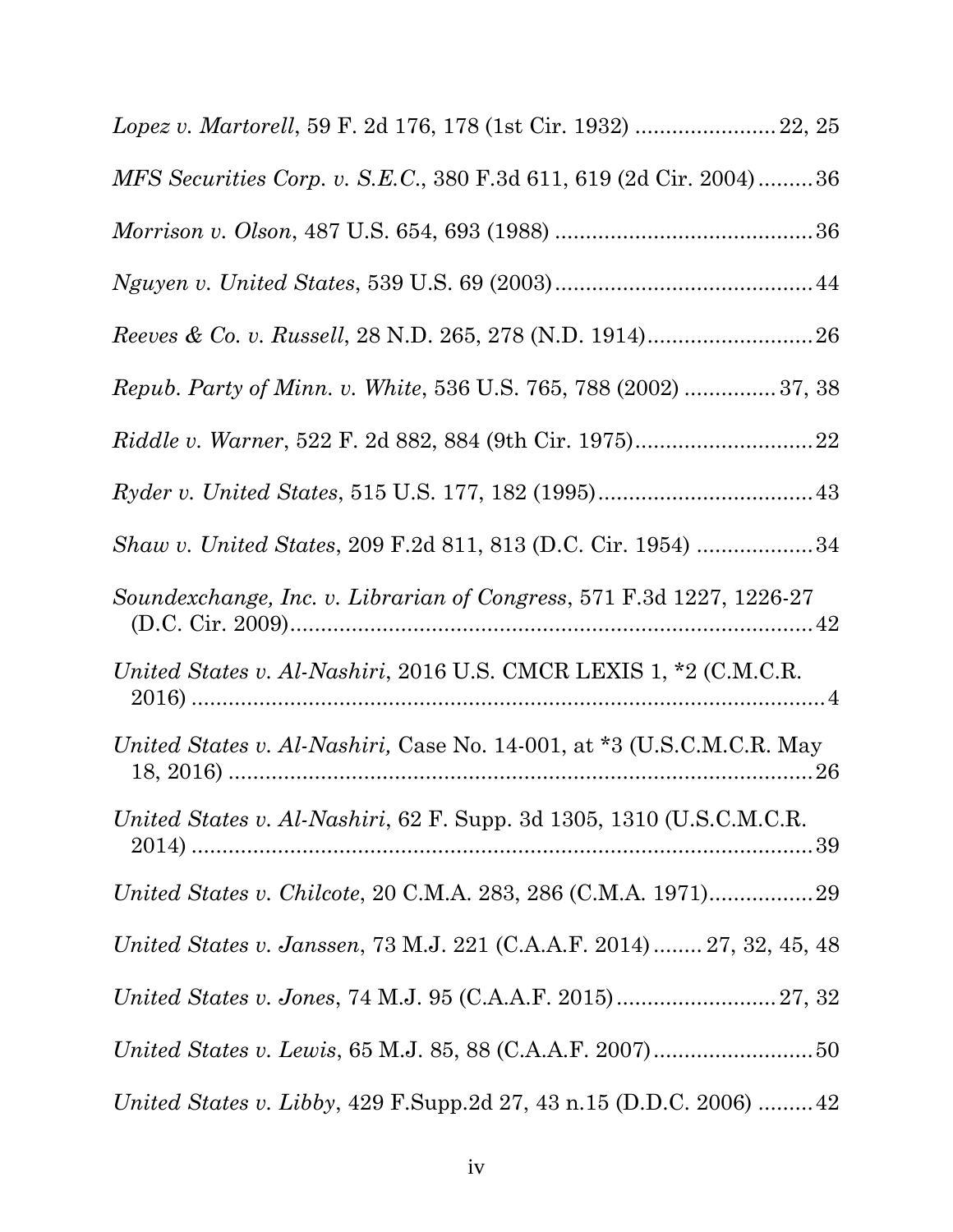| United States v. Weiss, 36 M.J. 224, 228 (C.M.A. 1992) 47 |  |
|-----------------------------------------------------------|--|
|                                                           |  |
|                                                           |  |
|                                                           |  |

# **Constitutional Provisions**

|--|--|--|--|--|

# **Statutes**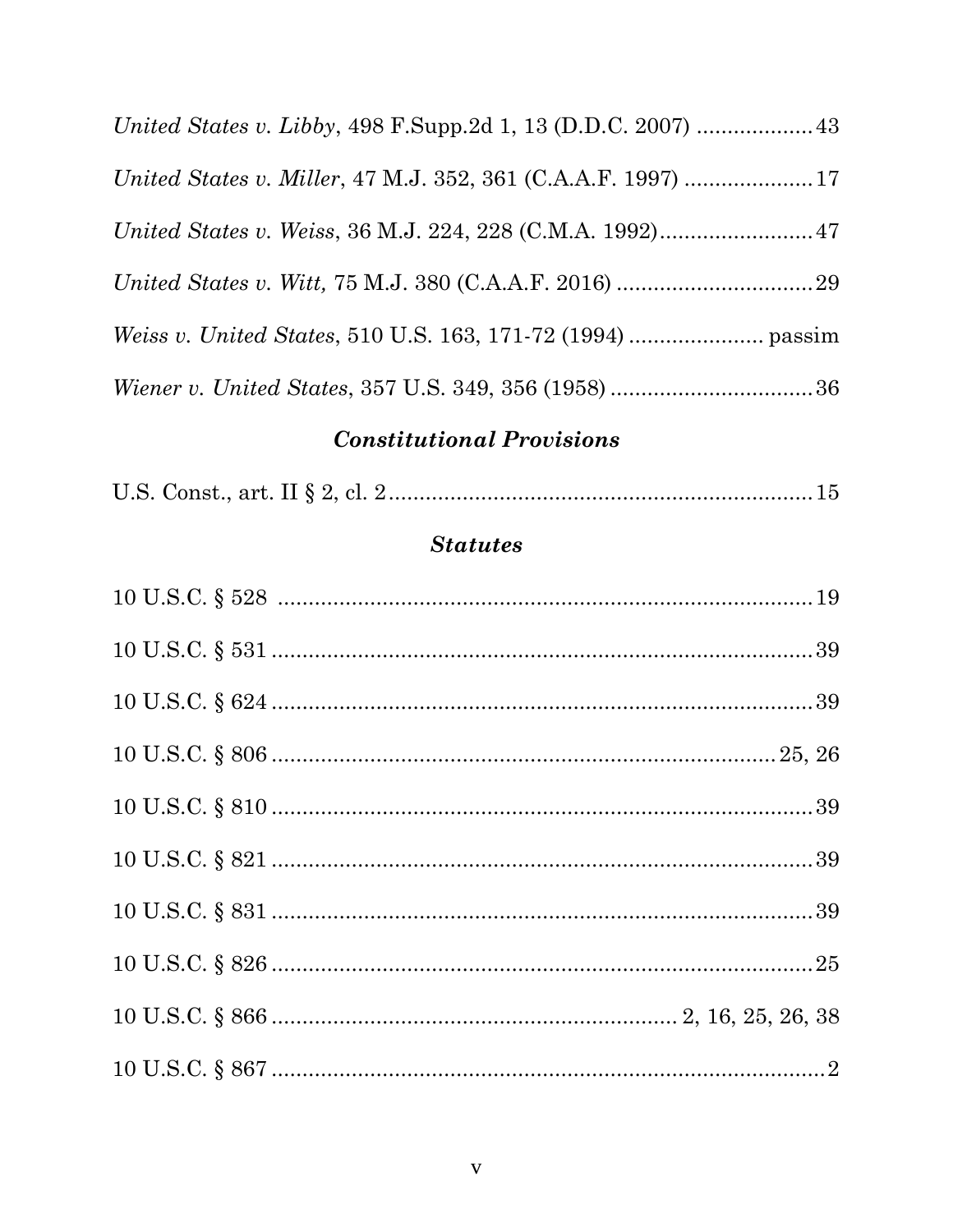| 2009 Military Commission Act, Pub. L. 111-84 (Oct. 28, 2009) 9 |
|----------------------------------------------------------------|
|                                                                |
|                                                                |
|                                                                |
|                                                                |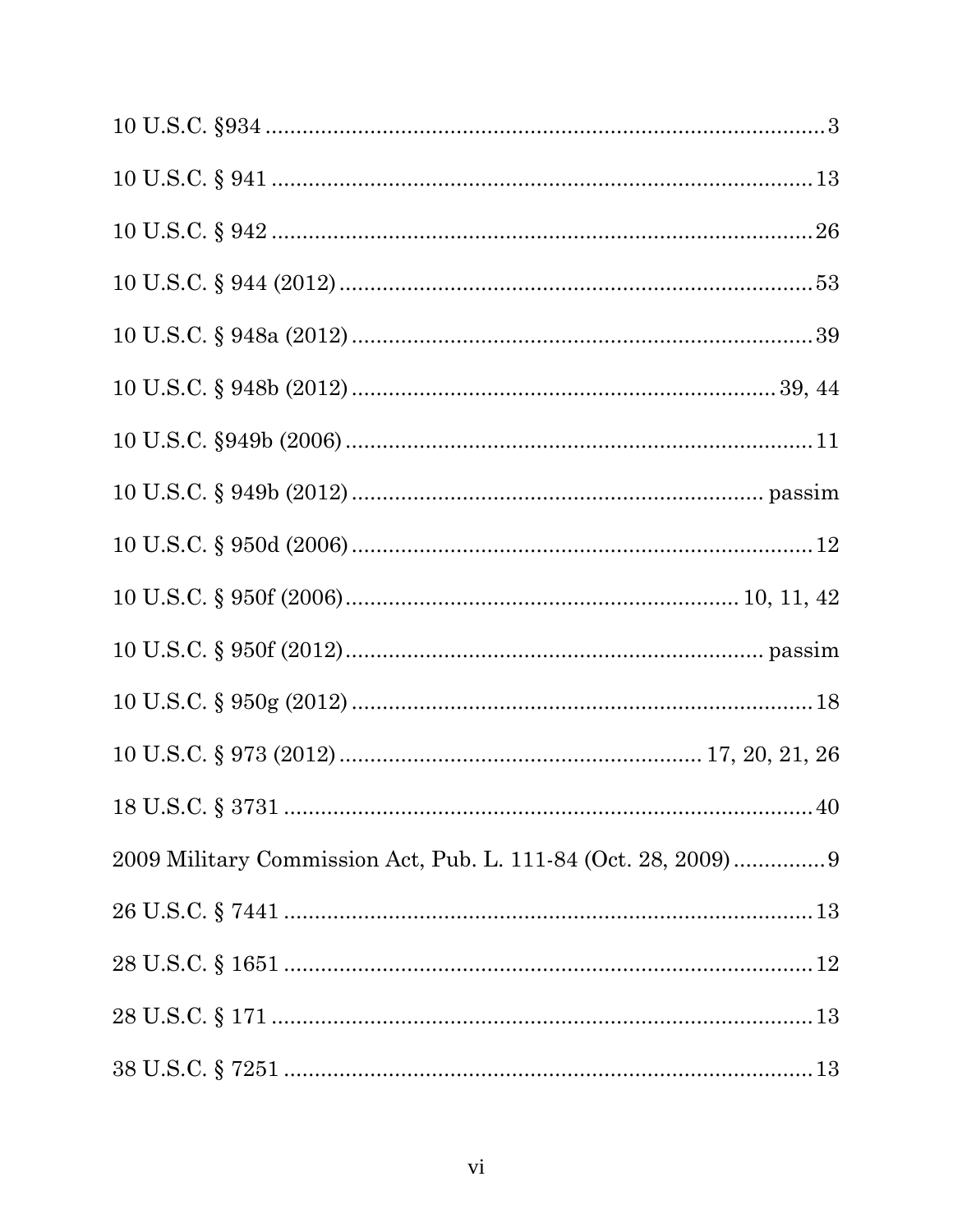# *Other Authorities*

| 34 Op. O.L.C. __, 2010 OLC LEXIS 8, at *7-8 (Nov. 5, 2010) 34                                                                                                                                                       |
|---------------------------------------------------------------------------------------------------------------------------------------------------------------------------------------------------------------------|
| 40 Op. O.L.C. 1, 9-10; 2016 OLC LEXIS 3 (Mar. 24, 2016) 19, 20, 21, 22                                                                                                                                              |
| Army Officer Holding Civil Office, 18 U.S. Op. Atty. Gen. 11 (1884) 17                                                                                                                                              |
| DoD SOCO, Advisory Number 02-21, What Constitutes Holding a "Civil"                                                                                                                                                 |
| Dwan V. Kerig, Compatibility of Military and Other Public                                                                                                                                                           |
| <i>Hearing to Receive Testimony on Legal Issues Regarding Military</i><br>Commissions and the Trial of Detainees for Violations of the Law of<br>War: Before the Sen. Comm. on Armed Services, 111th Cong. 5 (2009) |
|                                                                                                                                                                                                                     |
|                                                                                                                                                                                                                     |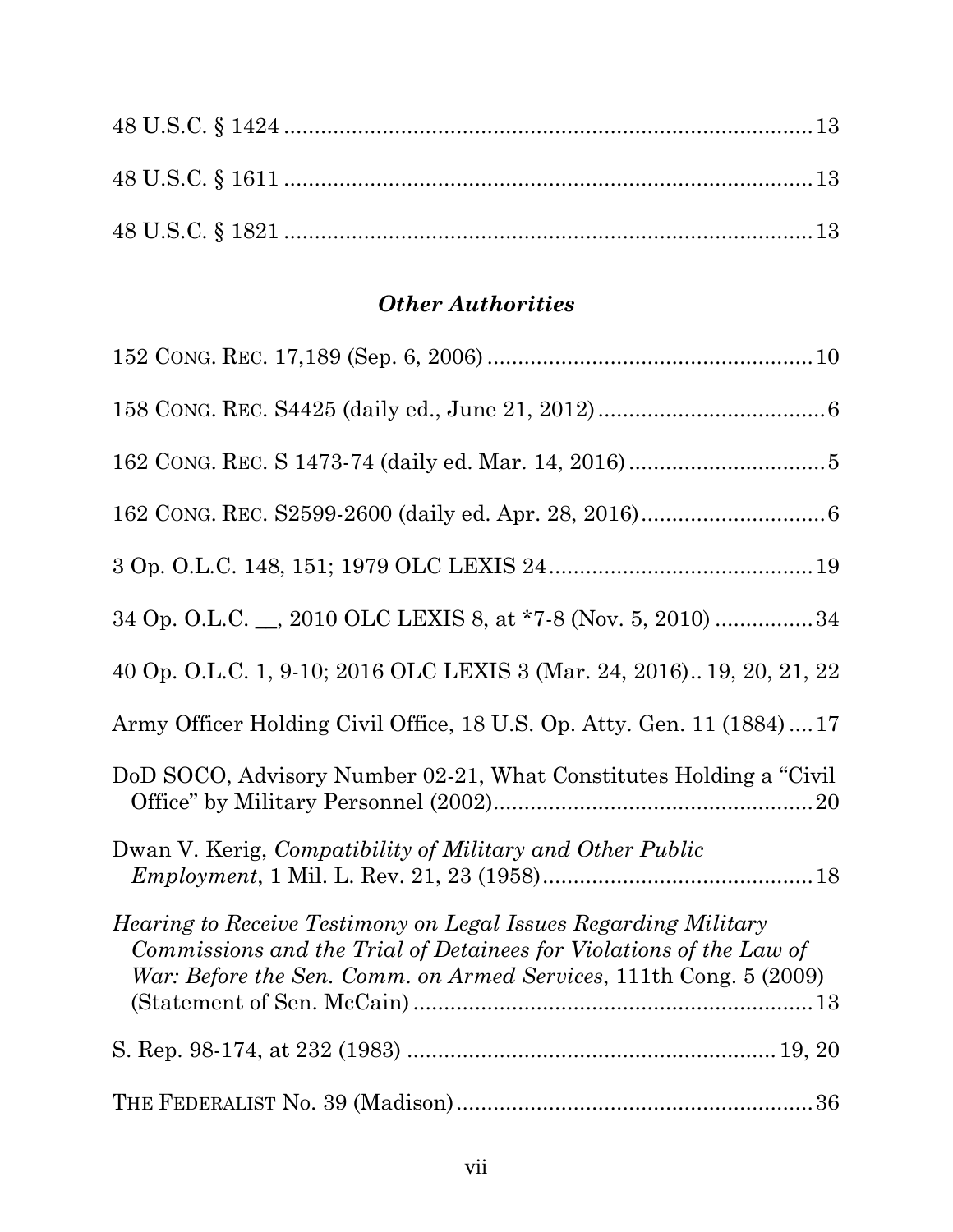| The White House: Office of the Press Secretary, Remarks by the |  |
|----------------------------------------------------------------|--|
| <b>Rules</b>                                                   |  |
|                                                                |  |
|                                                                |  |
|                                                                |  |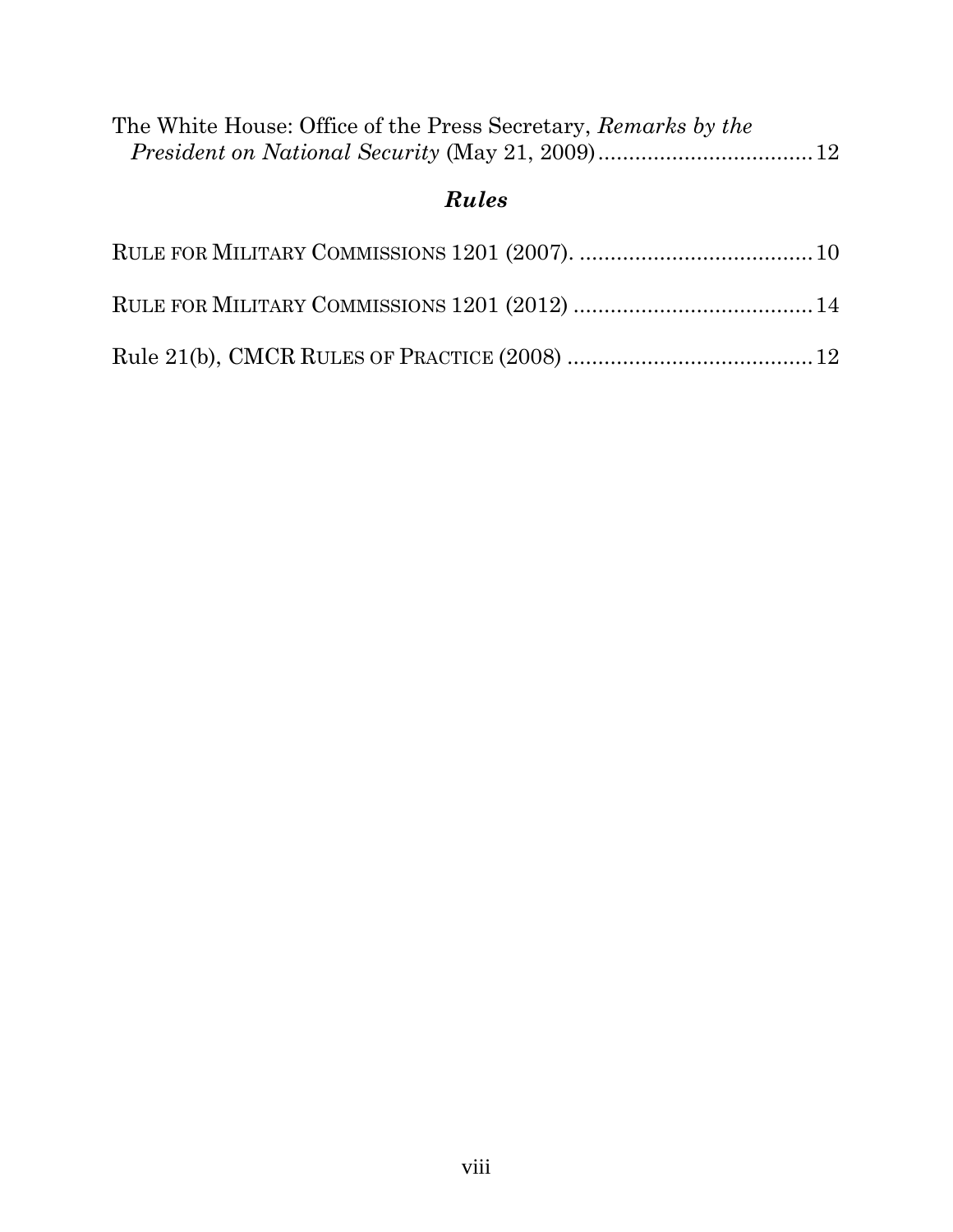### **IN THE UNITED STATES COURT OF APPEALS FOR THE ARMED FORCES**

)

| <b>UNITED STATES,</b>    |  |
|--------------------------|--|
| <i>Appellee,</i>         |  |
|                          |  |
| v.                       |  |
|                          |  |
| Airman First Class (E-3) |  |
| KEANU D.W. ORTIZ,        |  |
| USAF,                    |  |
| <i>Appellant.</i>        |  |
|                          |  |

**BRIEF IN SUPPORT** *APPELLEMANTED* 

USCA Dkt. No. 16-0671/AF

Crim. App. No. 38839

## **TO THE HONORABLE, THE JUDGES OF THE UNITED STATES COURT OF APPEALS FOR THE ARMED FORCES:**

### **Issues Presented**

**I.**

**WHETHER UNITED STATES COURT OF MILITARY COMMISSION REVIEW JUDGE, MARTIN T. MITCHELL, IS STATUTORILY AUTHORIZED TO SIT AS ONE OF THE AIR FORCE COURT OF CRIMINAL APPEALS JUDGES ON THE PANEL THAT DECIDED APPELLANT'S CASE.**

### **II.**

**WHETHER JUDGE MARTIN T. MITCHELL'S SERVICE ON BOTH THE AIR FORCE COURT OF CRIMINAL APPEALS AND THE UNITED STATES COURT OF MILITARY COMMISSION REVIEW VIOLATES THE APPOINTMENTS CLAUSE GIVEN HIS STATUS AS A PRINCIPAL OFFICER IN THE UNITED STATES COURT OF MILITARY COMMISSION REVIEW.**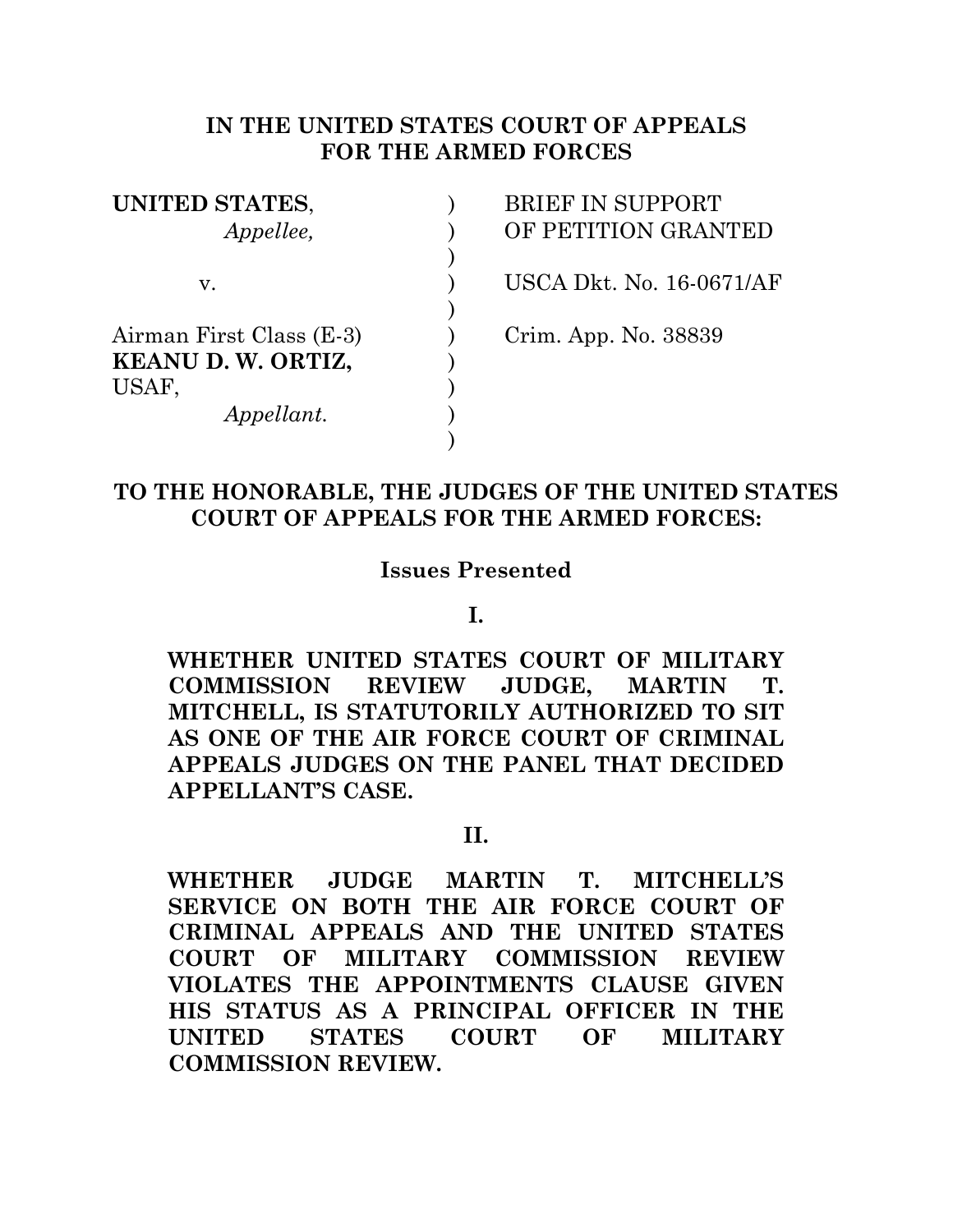**WHETHER JUDGE MARTIN T. MITCHELL WAS IN FACT A PRINCIPAL OFFICER FOLLOWING HIS APPOINTMENT BY THE PRESIDENT TO THE UNITED STATES COURT OF MILITARY COMMISSION REVIEW IN LIGHT OF THE PROVISIONS OF 10 U.S.C. § 949B(4)(C) AND (D), AUTHORIZING REASSIGNMENT OR WITHDRAWAL OF APPELLATE MILITARY JUDGES SO APPOINTED BY THE SECRETARY OF DEFENSE OR HIS DESIGNEE.**

### **Statement of Statutory Jurisdiction**

The Air Force Court of Criminal Appeals reviewed this case pursuant to Article 66(c), UCMJ, 10 U.S.C. § 866, affirming the approved findings and sentence on June 1, 2016. JA 8. This Court has jurisdiction to review this case pursuant to Article 67, UCMJ, 10 U.S.C. § 867.

### **Statement of the Case**

On April 15, 2015, Appellant was tried at a general court-martial by a military judge sitting alone at Minot Air Force Base, North Dakota. In accordance with his pleas, Appellant was convicted of three specifications of knowingly and wrongfully viewing child pornography, possessing child pornography and distributing child pornography in violation of Article 134, Uniform Code of Military Justice (UCMJ), 10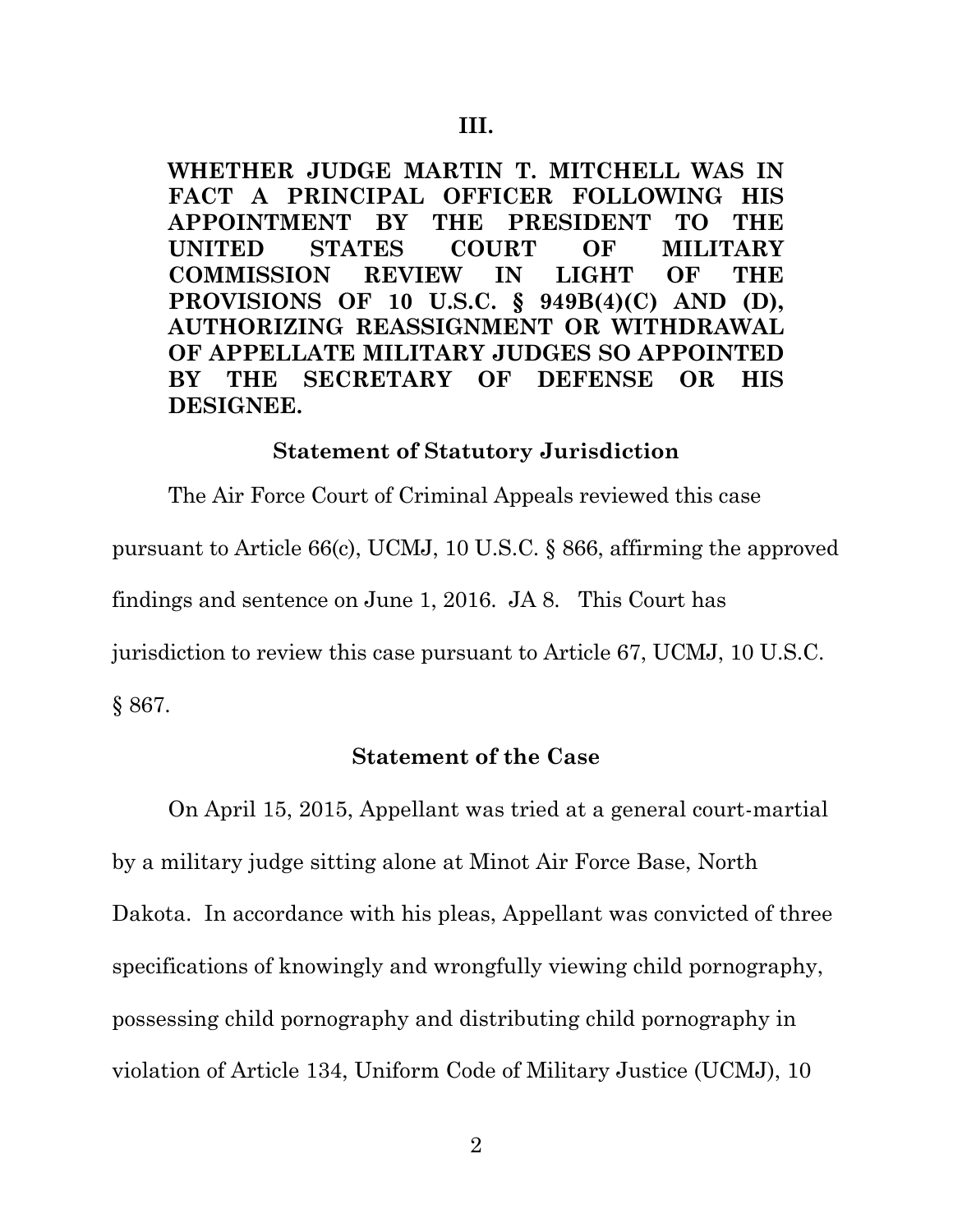U.S.C. §934 (2012). Appellant was sentenced to a reduction to E-1, total forfeiture of all pay and allowances, confinement for two years, and a dishonorable discharge. JA 107. On June 15, 2015, the convening authority approved the findings and sentence as adjudged.

On July 25, 2016, Appellant filed his petition and supplement to petition for grant of review with this Court. On August 18, 2016, Appellant sought and was granted permission to raise two additional issues in his additional supplement to the petition. This Court granted review of the two issues raised in the additional supplement on October 27, 2016. Subsequently, on December 16, 2016, this Court modified Issue II, and specified Issue III, requesting simultaneous briefings on all three issues.

### **Statement of Facts**

On October 20, 2014, Secretary of Defense Chuck Hagel assigned Colonel Martin T. Mitchell to the United States Court of Military Commission Review (USCMCR)<sup>1</sup> as an "appellate military judge"

 $\overline{a}$ 

<sup>1</sup> Because Appellant draws substantive distinction between the former agency review board established in the 2006 Military Commissions Act, known as the Court of Military Commission Review (CMCR), and the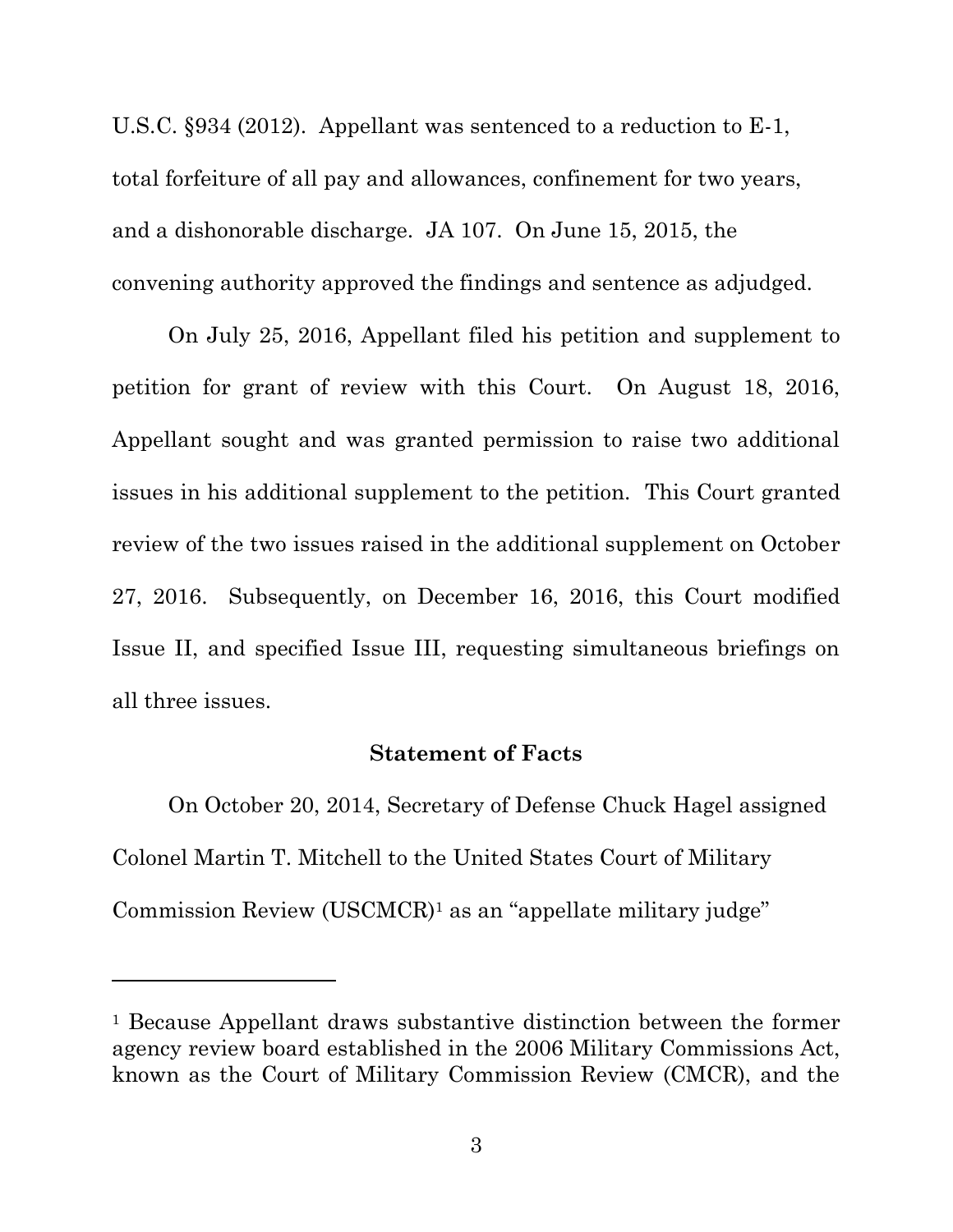pursuant to 10 U.S.C. § 950f(b)(2) (2012). Colonel Mitchell was sworn in as a judge of that Court on October 28, 2014.

The USCMCR was scheduled to hear oral argument in two government interlocutory appeals on November 13, 2014, but the night before oral argument the U.S. Court of Appeals for the District of Columbia Circuit (D.C. Circuit) issued a stay to consider the appellee's petition for a writ of mandamus challenging the composition of the CMCR. *United States v. Al-Nashiri*, 2016 U.S. CMCR LEXIS 1, \*2 (C.M.C.R. 2016). Among other challenges, Mr. Al-Nashiri asserted the judges of the USCMCR were principal officers, and that appellate military judges, as inferior officers, could not be assigned to the court without violating the Appoints Clause. *See In re Al-Nashiri*, 791 F.3d 71, 82 (D.C. Cir. 2015).

The D.C. Circuit ultimately declined to issue the writ, but noted "Nashiri's Appointments Clause challenge gives us pause." *Id.* The

 $\overline{a}$ 

Article I court of record known as the U.S. Court of Military Commission Review, the former will be referred to as "CMCR" and the latter "USCMCR" for purposes of clarity. To avoid confusion, Appellant has attempted to maintain this distinction in quoted matter, *e.g.*, "[US]CMCR."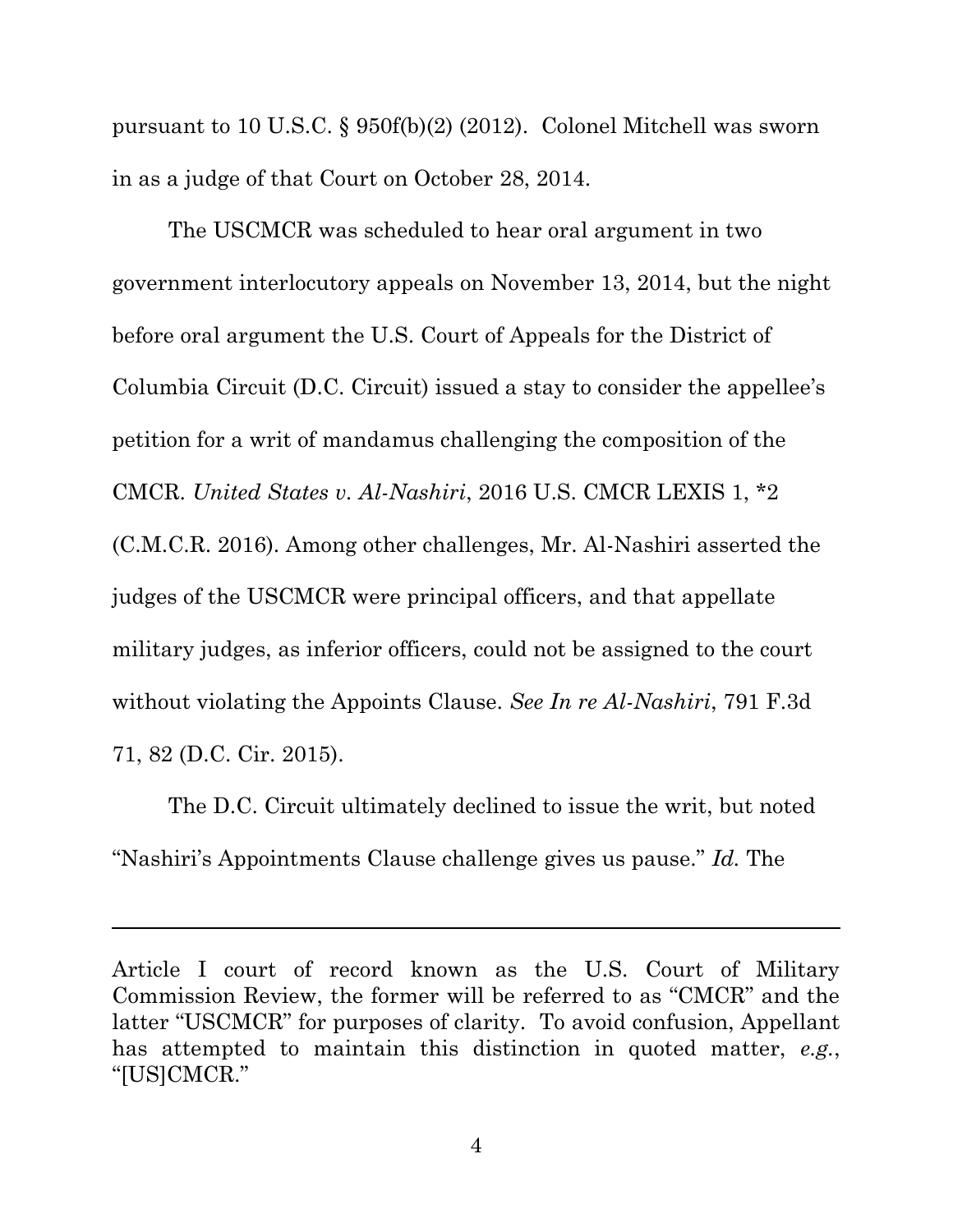court suggested that whether the assignment of military appellate judges on the USCMCR pursuant to 10 U.S.C. 950f(b)(2) violated the Appointments Clause of the Constitution was an open question, and invited the government to "put to rest any Appointments Clause questions . . . by re-nominating and re-confirming the military judges to be *CMCR judges*." *In re Al-Nashiri*, 791 F.3d at 86.

The D.C. Circuit's decision in *Al-Nashiri* ground the prosecution of military commissions to a halt, with the Executive Branch seeking Senate confirmation in an apparent effort to satiate the D.C. Circuit. *In re Al-Nashiri*, 791 F.3d. 71, 86 (D.C. Cir. 2015). "At the government's request—which Al-Nashiri did not oppose—the [US]CMCR stayed its proceedings in both interlocutory appeals in June 2015 while the confirmation process was underway." *In re Al-Nashiri*, 835 F. 3d 110, 116 (D.C. Cir. 2016).

The President forwarded Colonel Mitchell's nomination to be a judge on the USCMCR to the Senate on March 14, 2016. 162 CONG. REC. S 1473-74 (daily ed. Mar. 14, 2016). JA 106. Along with Colonel Mitchell's nomination, the President also forwarded the nominations of Captain Donald C. King, U.S. Navy, Colonel Larss G. Celtnieks, U.S.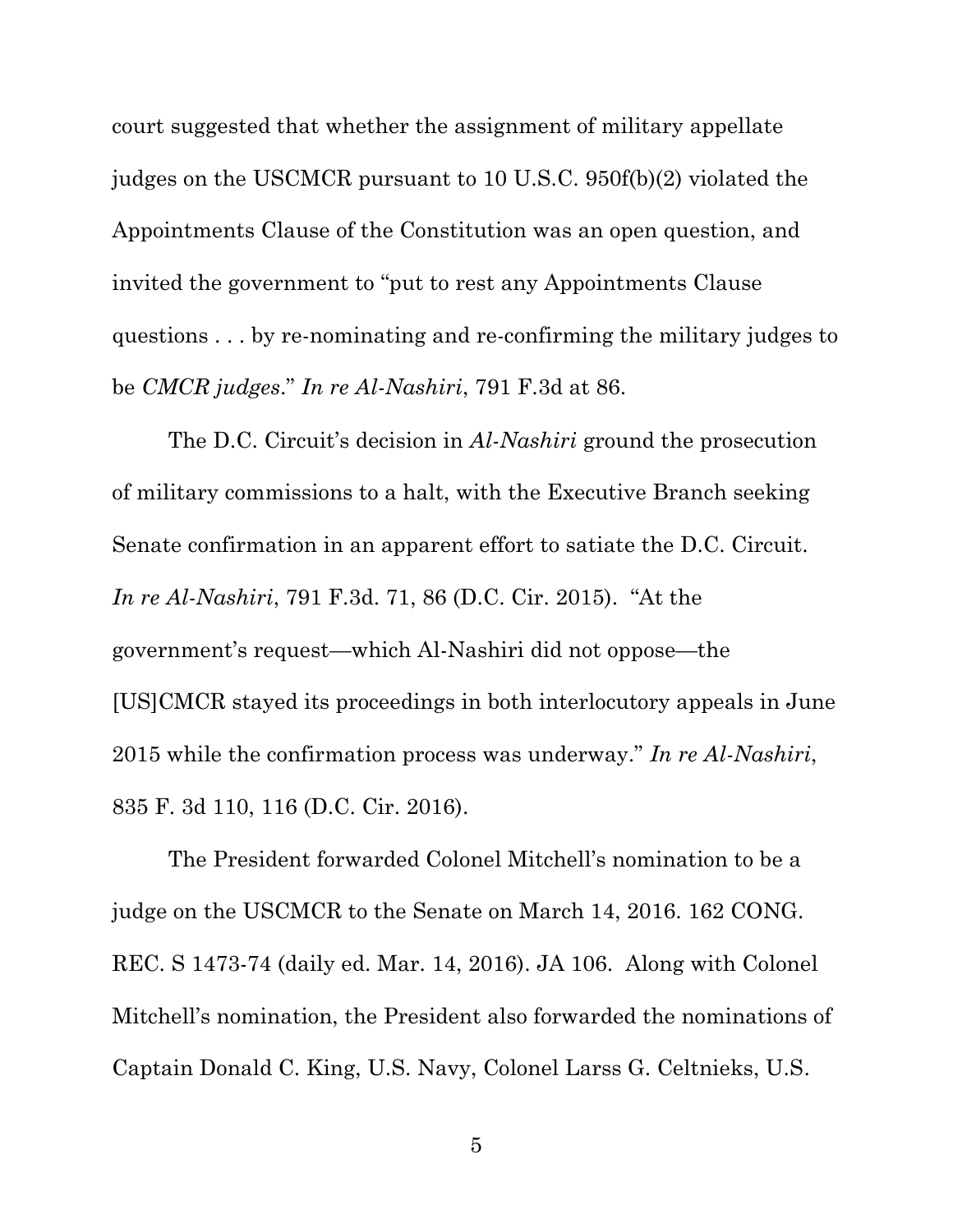Army, Colonel James W. Herring, U.S. Army, and Lieutenant Colonel Paulette V. Burton, U.S. Army. *Id*.

The President made these nominations pursuant to 10 U.S.C. § 950f(b)(3), which permits the President, with advice and consent of the Senate, to appoint "additional judges to the United States Court of Military Commission Review." *Id*. The President had previously used § 950f(b)(3) to appoint two civilians, Scott L. Silliman and William B. Pollard, to serve as "additional judges" alongside the "appellate military judges" previously assigned by the Secretary of Defense under 10 U.S.C. § 950f(b)(2). 158 CONG. REC. S4425 (daily ed., June 21, 2012).

On April 28, 2016, the Senate confirmed Colonel Mitchell as an "additional judge" pursuant to  $\S 950f(b)(3)$ . 162 CONG. REC. S2599-2600 (daily ed. Apr. 28, 2016). JA 108. The following day, the government requested the USCMCR lift its stay in light of Judge Mitchell's appointment to the court. *Al-Nashiri*, No. 14-001 (U.S.C.M.C.R. May 18, 2016). Importantly, the government also asked the recently appointed judges to reaffirm the court's previous orders in which assigned appellate military judges had participated, reflecting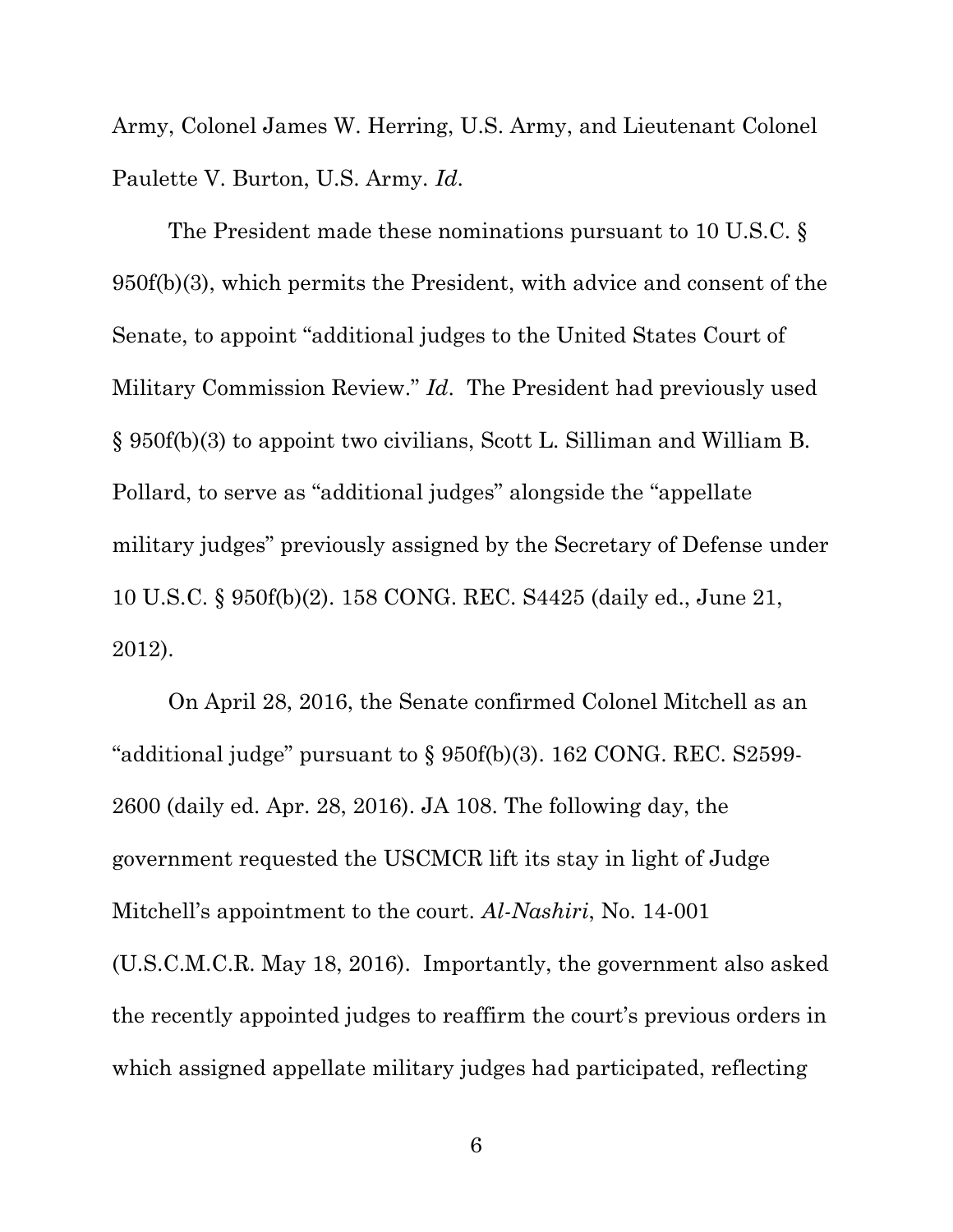the Executive Branch's view that the D.C. Circuit's concerns were alleviated by the nomination, confirmation, and appointment of Judges Mitchell and King. *See id.* 

On May 2, 2016, Judge Mitchell took the judicial oath as a CMCR judge. JA 131.The record of Judge Mitchell's oath of office states he had "been duly *appointed* as Appellate Judge of the United States Court of Military Commission Review." *Id.*

On May 18, 2016, in an opinion authored by Judge Mitchell, the USCMCR granted the government's motion to lift the stay and simultaneously affirmed the rulings issued by the appellate military judges previously assigned to the court. *Al-Nashiri*, No. 14-001 (U.S.C.M.C.R. May 18, 2016)*.* 

A week later, on May 25, 2016, the President and the Secretary of Defense signed Judge Mitchell's commission acknowledging his previous appointment to the USCMCR. *Id*. "The [US]CMCR then ruled on Al-Nashiri's interlocutory appeals in June and July 2016, reversing the military judge's dismissal of the charges related to the *Limburg* and its order excluding evidence. After the resolution of these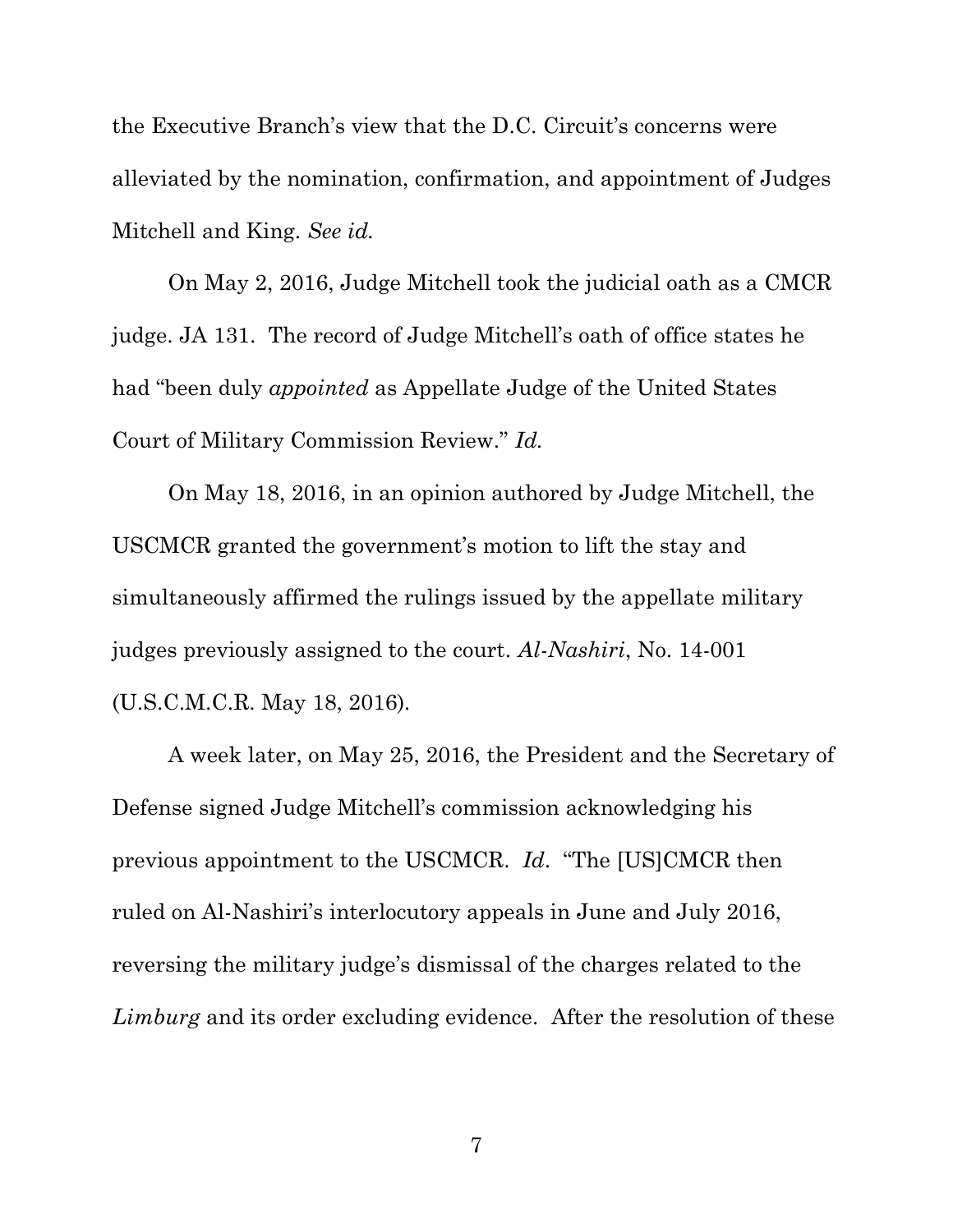appeals, the government asked the military commission to proceed." *In re Al-Nashiri*, 835 F. 3d at 116.

On October 27, 2016, this Court granted review of the granted issues in this case in *United States v. Ortiz*, No. 16-0671/AF (C.A.A.F 2016) (order), JA 2. Subsequently on December 16, 2016, this court modified the issues granted and specified an additional issue. JA 3. On August 19, 2016, The Honorable Jennifer M. O'Connor, Department of Defense General Counsel, signed a memorandum, purporting to approve Judge Mitchell's request "for reassignment to other duties." JA 158.

Additional relevant facts are set forth in the argument section, below.

### **Summary of the Argument**

The President and the Senate elected to "put to rest" open Appointments Clause questions regarding the USCMCR's appellate military judges by nominating and confirming them as additional judges pursuant to 10 U.S.C. § 950f (2012). *Al-Nashiri*, 791 F. 3d at 86. In choosing "to take that tack," *In re Al-Nashiri*, 835 F. 3d 110, 116 (D.C. 2016), the President transferred the Appointments Clause issues raised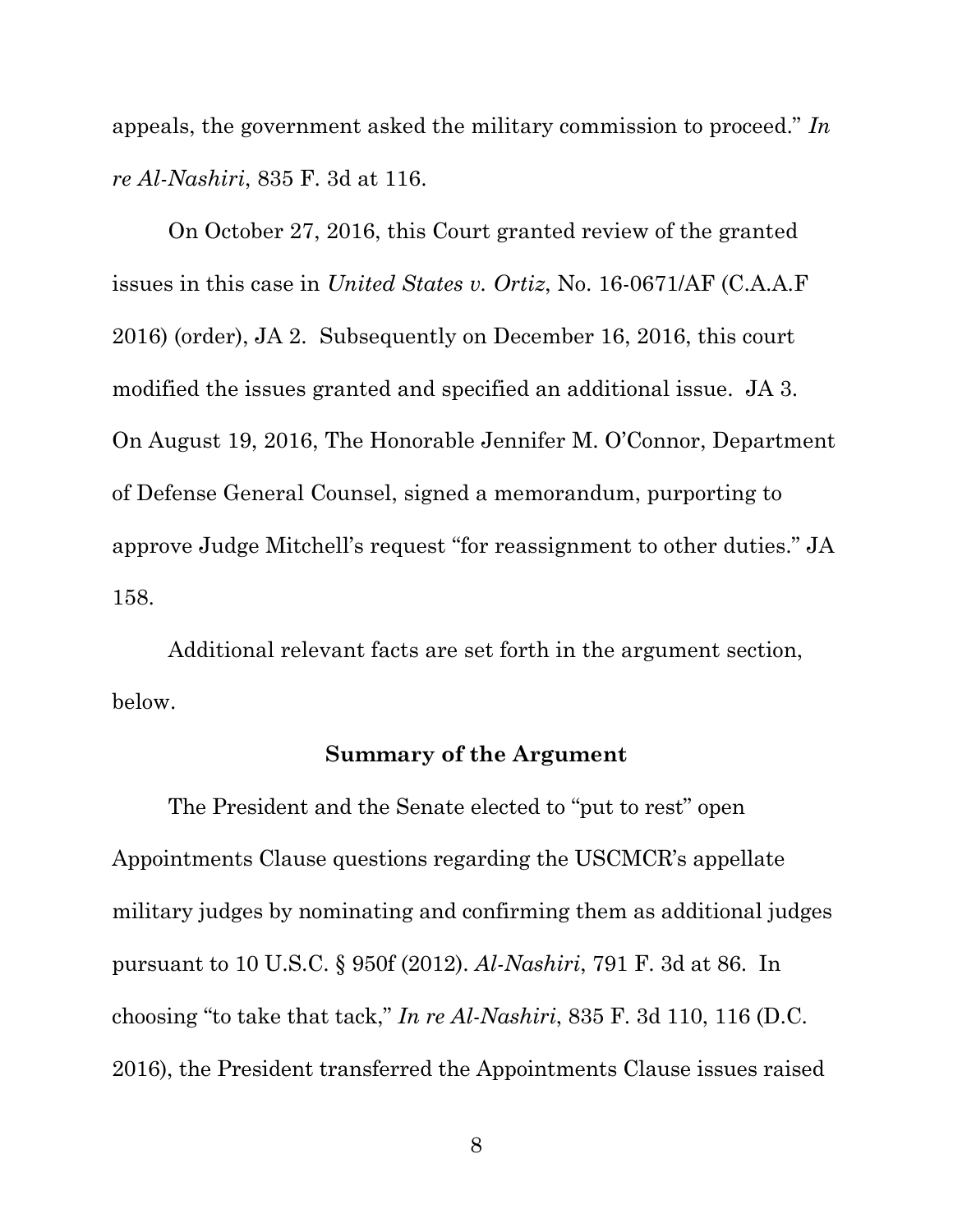in *Al-Nashiri* from the USCMCR to the Courts of Criminal Appeals (CCAs). In the wake of his elevation to the USCMCR, Judge Mitchell was statutorily and constitutionally barred from further assignment to a Court of Criminal Appeals. As a result of Judge Mitchell's appointment to the USCMCR, he became an independent judge on an Article I court, no longer subject to military reassignment regardless of the language contained with 10 U.S.C.  $\S$  949b(b)(4)(C) and (D).

#### **Argument**

Any discussion of Colonel Mitchell's elevation to principal-officer status must begin with the legislative backdrop that led to his elevation: (1) the 2006 Military Commissions Act, Pub. L. 109-366, 120 Stat. 2600 (Oct. 17, 2006) (2006 MCA) which authorized the Secretary of Defense to create and assign judges to an agency review board, *i.e.*, the Court of Military Commission Review (CMCR) and; (2) the 2009 Military Commission Act, Pub. L. 111-84 (Oct. 28, 2009) (2009 MCA) in which Congress established the USCMCR.

# *A. Under the 2006 Military Commissions Act, the CMCR was Structurally the Statutory Equivalent to the Courts of Criminal Appeals Under the UCMJ.*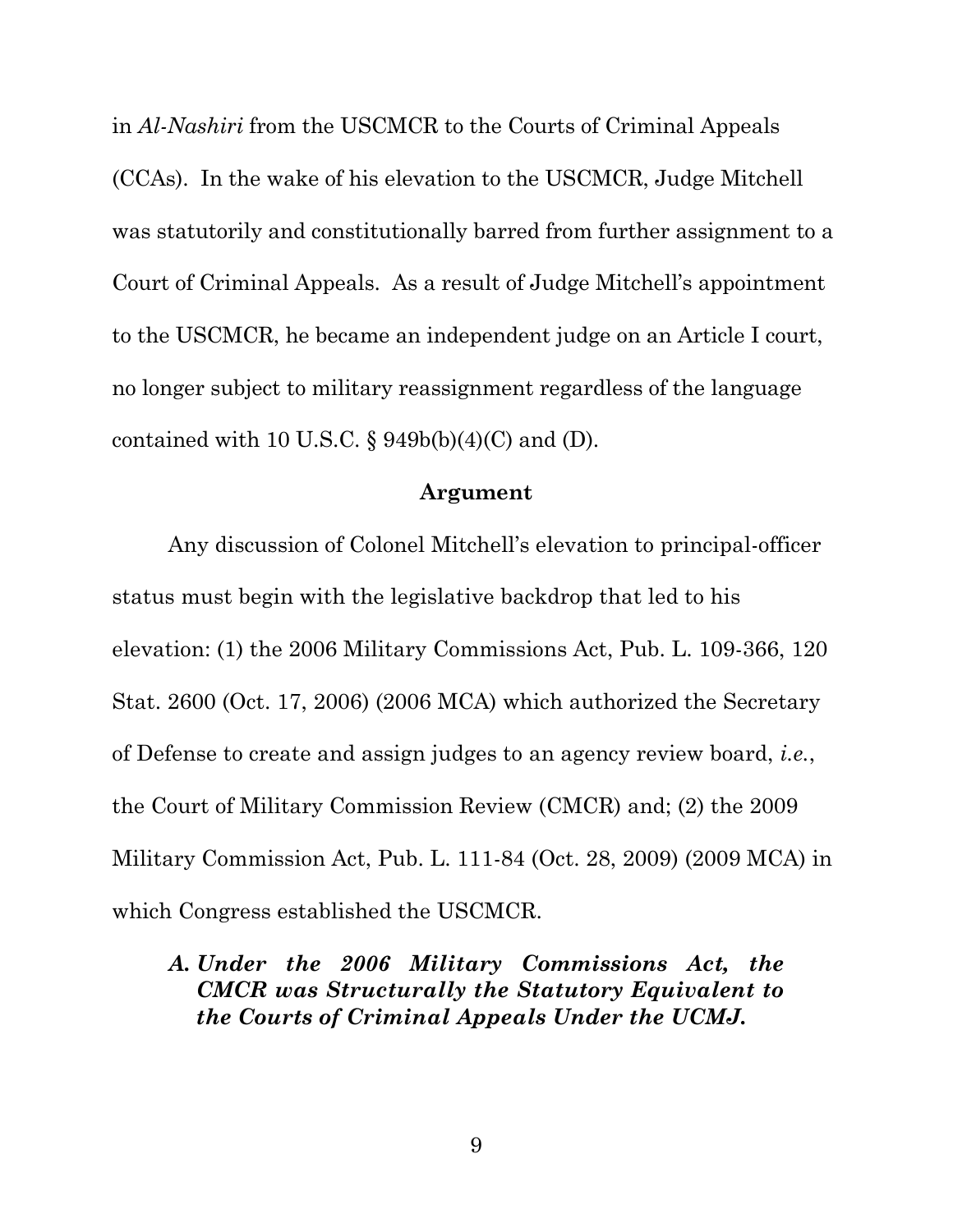In response to the Supreme Court's decision in *Hamdan v.* 

*Rumsfeld*, 548 U.S. 557 (2006), Congress and the President enacted the 2006 MCA. The purpose of the 2006 MCA, as President George W. Bush explained, was to establish "a comprehensive statutory structure that would allow for the fair and effective prosecution of captured members of al Qaeda and other unlawful enemy combatants." 152 Cong. Rec. 17,189 (Sep. 6, 2006) (Message from the President).

As part of that structure, Congress agreed with the President's proposal to give the accused a right of appeal. The first level of appellate review was to be conducted by a new entity, the CMCR. 10 U.S.C. § 950f (2006). Congress constructed this tribunal as an agency review board within the Department of Defense, that the Secretary of Defense would establish under his control. 10 U.S.C. § 950f(a) (2006). This was also reflected in the first Manual for Military Commissions, which noted that the CMCR existed "[w]ithin the Office of the Secretary of Defense." Rule for Military Commissions (R.M.C.) 1201(a) (2007 ed.).

Consistent with its status as an agency review board, Congress authorized the Secretary of Defense to exercise complete control over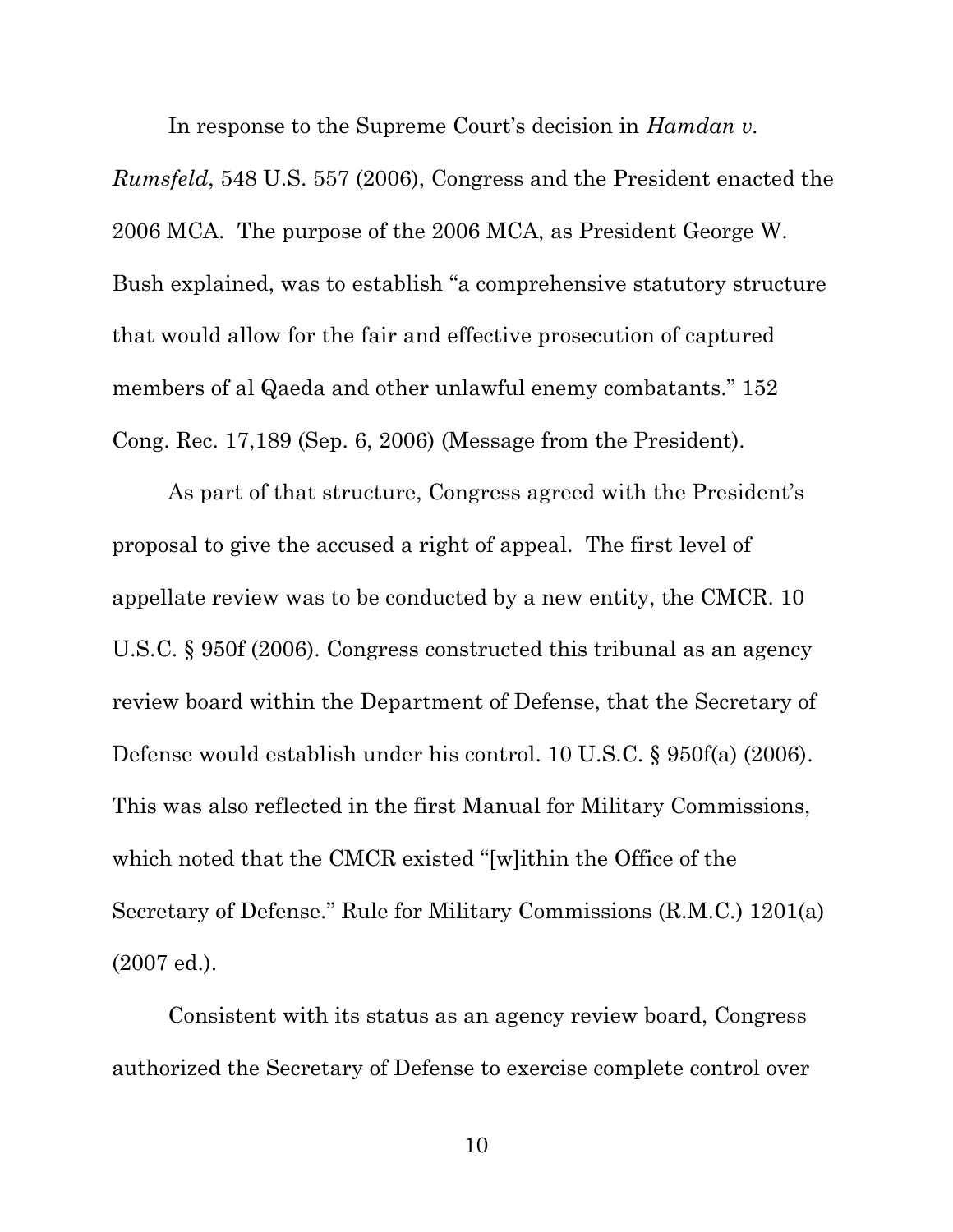the composition, and hence the functioning, of the CMCR. The statute made no provision for the appointment of "judges" in the constitutional sense. Instead, the Secretary was authorized to "assign appellate military judges" to the CMCR. *See* 10 U.S.C. § 950f(b) (2006); *see also Weiss v. United States*, 510 U.S. 163, 171-72 (1994) (distinguishing between appointing and assigning appellate military judges). These could be either a commissioned officer in the Armed Forces who was qualified to serve as a judge advocate or "a civilian with comparable qualifications." 10 U.S.C. § 950f(b). The choice was left to the Secretary's discretion.

In either case, the statute placed no conditions on the Secretary's authority to assign or remove a CMCR judge. Indeed, while Congress prohibited unlawful attempts to coerce or influence the actions of a military commission, this protection was expressly limited to adverse personnel actions against panel members, trial and defense counsel, and military trial judges. 10 U.S.C. §949b(a) (2006). The members of the CMCR were, like their counterparts of the Courts of Criminal Appeals, removable without cause. *See Edmond v. United States*, 520 U.S. 651, 664 (1997).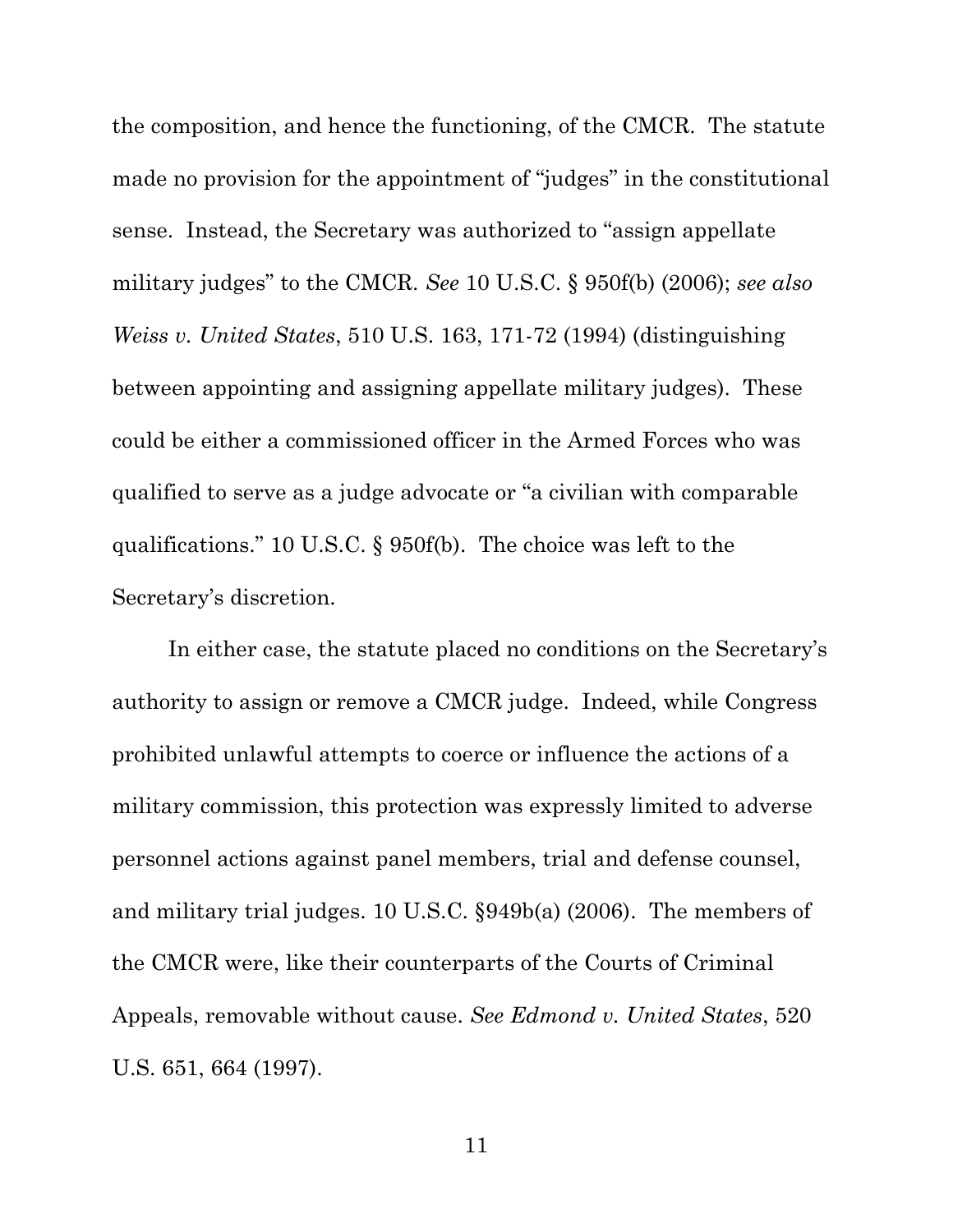Finally, although the CMCR was intended to adjudicate the rights of an accused, it did not enjoy many of the attributes traditionally associated with a court. For example, the Secretary interpreted the statute to deprive the CMCR of any authority under the All Writs Act, which extends to "all courts established by Act of Congress." 28 U.S.C. § 1651. *See* Rule 21(b), CMCR Rules of Practice (2008). Whereas the statute gave the Government a limited right to file interlocutory appeals to the CMCR and to the D.C. Circuit, 10 U.S.C. § 950d (2006), the Secretary promulgated a rule stating that any other "[p]etitions for extraordinary relief will be summarily denied." Rule 21(b), CMCR Rules of Practice (2008).

### *B. Under the 2009 MCA, Congress Abolished the CMCR and Created the USCMCR, an Article I Court of Record, Equivalent to this Court.*

Upon taking office in 2009, President Obama exercised his authority as Commander-in-Chief to halt all military commission proceedings, stating the procedures contained in the 2006 MCA "failed to establish a legitimate legal framework." The White House: Office of the Press Secretary, *Remarks by the President on National Security* (May 21, 2009). JA 169.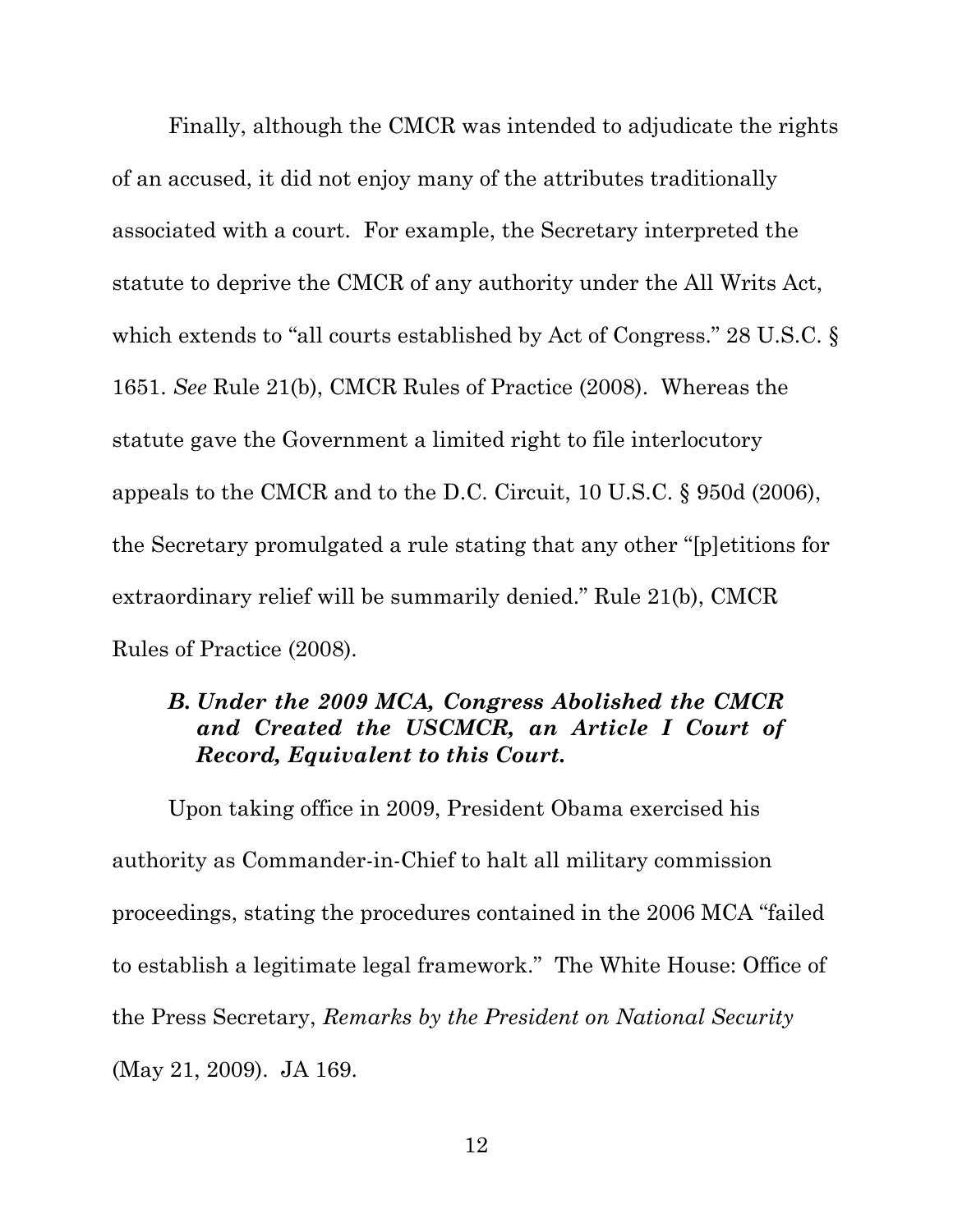President Obama urged Congress to reform the system in order to make "military commissions a more credible and effective means of administering justice." *Id*. In response, Congress enacted the 2009 MCA, one of the principal goals of which was to "strengthen the military commissions system during appellate review." *See Hearing to Receive Testimony on Legal Issues Regarding Military Commissions and the Trial of Detainees for Violations of the Law of War: Before the Sen. Comm. on Armed Services*, 111th Cong. 5 (2009) (Statement of Sen. McCain).

The most significant structural reform made by the 2009 MCA was the abolition of the CMCR as an agency review board under the Secretary's supervision and the establishment of a new USCMCR as the fifth independent Article I court of record in the federal system.<sup>2</sup>

 $\overline{a}$ 

<sup>2</sup> There are currently four other Article I courts of record: (1) the U.S. Court of Appeals for the Armed Forces (10 U.S.C. § 941); (2) the U.S. Tax Court (26 U.S.C. § 7441); (3) the U.S. Court of Federal Claims (28 U.S.C. § 171); and (4) the U.S. Court of Appeals for Veterans Claims (38 U.S.C. § 7251). This designation has also been used with respect to territorial courts established under Article IV. See 48 U.S.C. § 1424(a)(3) (District Court of Guam); 48 U.S.C. § 1611(a) (District Court for the Virgin Islands); 48 U.S.C. § 1821(a) (District Court for the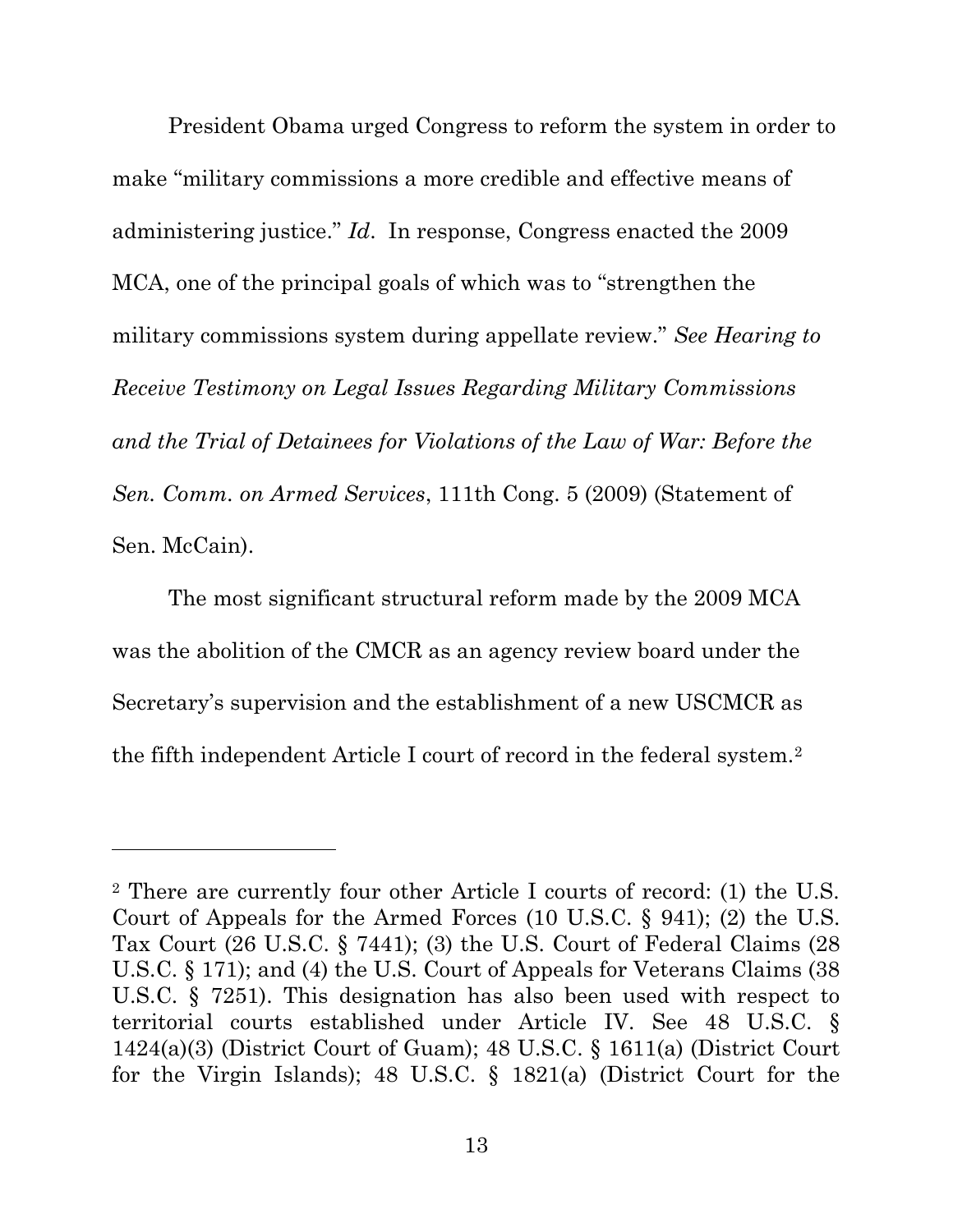*See* 10 U.S.C. § 950f(a) (establishing the current USCMCR as a "court of record"); *see also* RMC 1201(a) (2012). The phrase "court of record" is a term of art Congress uses when it intends to establish an adjudicatory tribunal that is functionally independent of the Political Branches. The 2009 Act followed this settled usage.

The USCMCR exercises judicial powers to the exclusion of any other function. Absent a timely election by the accused to waive his appellate rights, the court is obligated to "review the record in each case … with respect to any matter properly raised by the accused." 10 U.S.C. § 950f(c) (2012). Congress endowed the court with the power to "weigh the evidence, judge the credibility of witnesses, and determine controverted questions of fact, recognizing that the military commission saw and heard the witnesses." *Id*. § 950f(d).

Finally, the USCMCR's decisions are binding on the United States, without the review or approval of any Executive Branch official. *Cf. United States v. Miller*, 47 M.J. 352, 361 (C.A.A.F. 1997) (providing

Northern Mariana Islands). The judges on these courts have statutory tenure to ensure their judicial independence.

 $\overline{a}$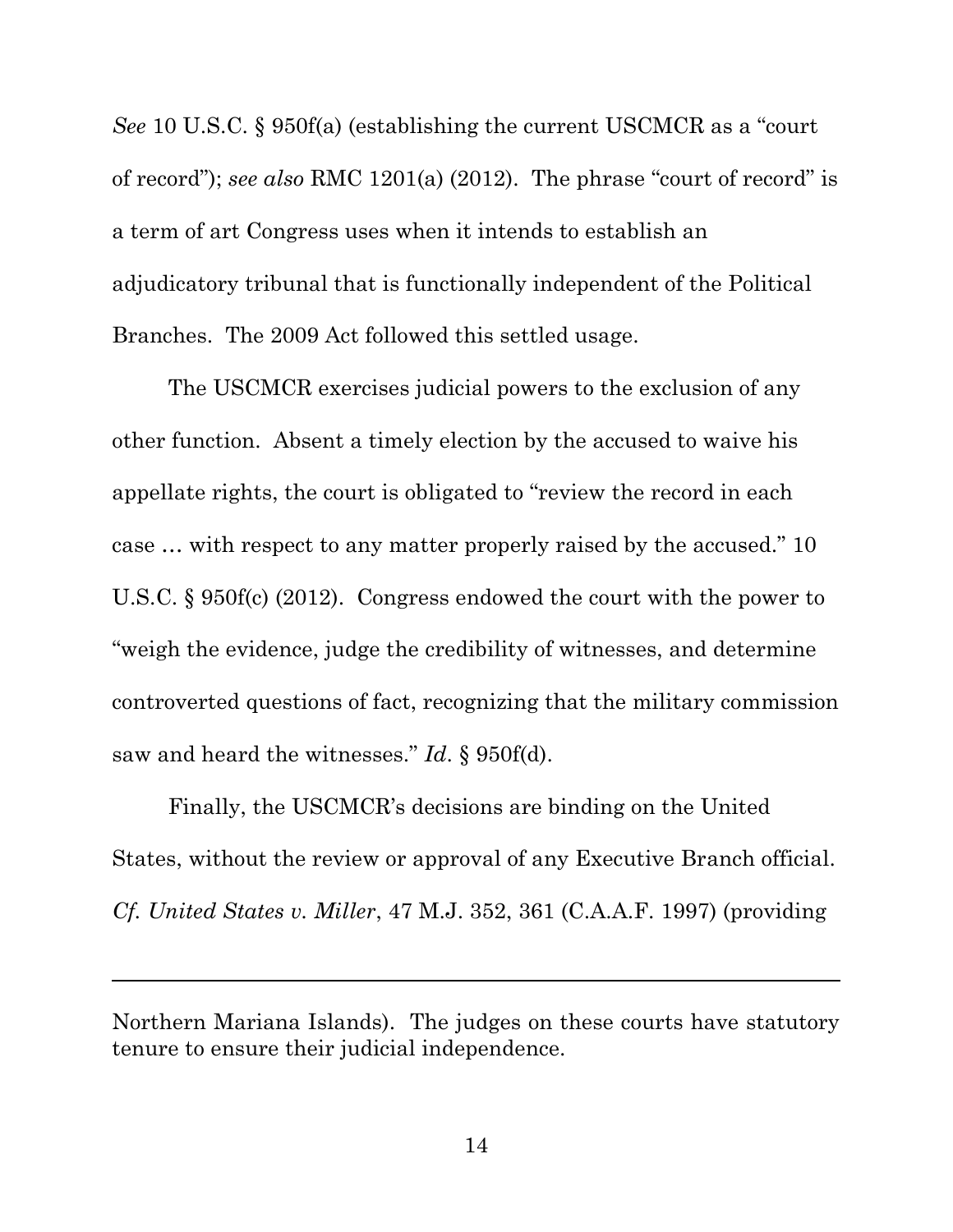the "decisions of this Court and the [Courts of Criminal Appeals] are 'not self-executing'"). Instead, like the judgments of a federal district court or this Court, the USCMCR's decisions are appealable only to the Court of Appeals for the District of Columbia Circuit and the Supreme Court. 10 U.S.C. § 950g (2012).

Consistent with the USCMCR's elevated status, the 2009 MCA requires the President to appoint civilian judges through the formal mechanism of the Appointments Clause.<sup>3</sup> *See* 10 U.S.C. § 950f(b)(3) (providing that the President "may appoint, by and with the advice and consent of the Senate, additional judges" to the USCMCR).

The 2009 MCA retained the Secretary's authority, however, to assign "commissioned officers of the armed forces" to also serve as USCMCR judges. 10 U.S.C. § 950f(b)(2). But to afford these officers the same degree of judicial independence enjoyed by the civilian appointees to the USCMCR, Congress prohibited the President or the Secretary

 $\overline{a}$ 

<sup>3</sup> U.S. Const., art. II § 2, cl. 2, puts three conditions on the appointment of so-called "principal officers." The position must be (1) "established by law", (2) the appointee must be nominated to that particular office by the President, and (3) the Senate must confirm the appointee to the particular office.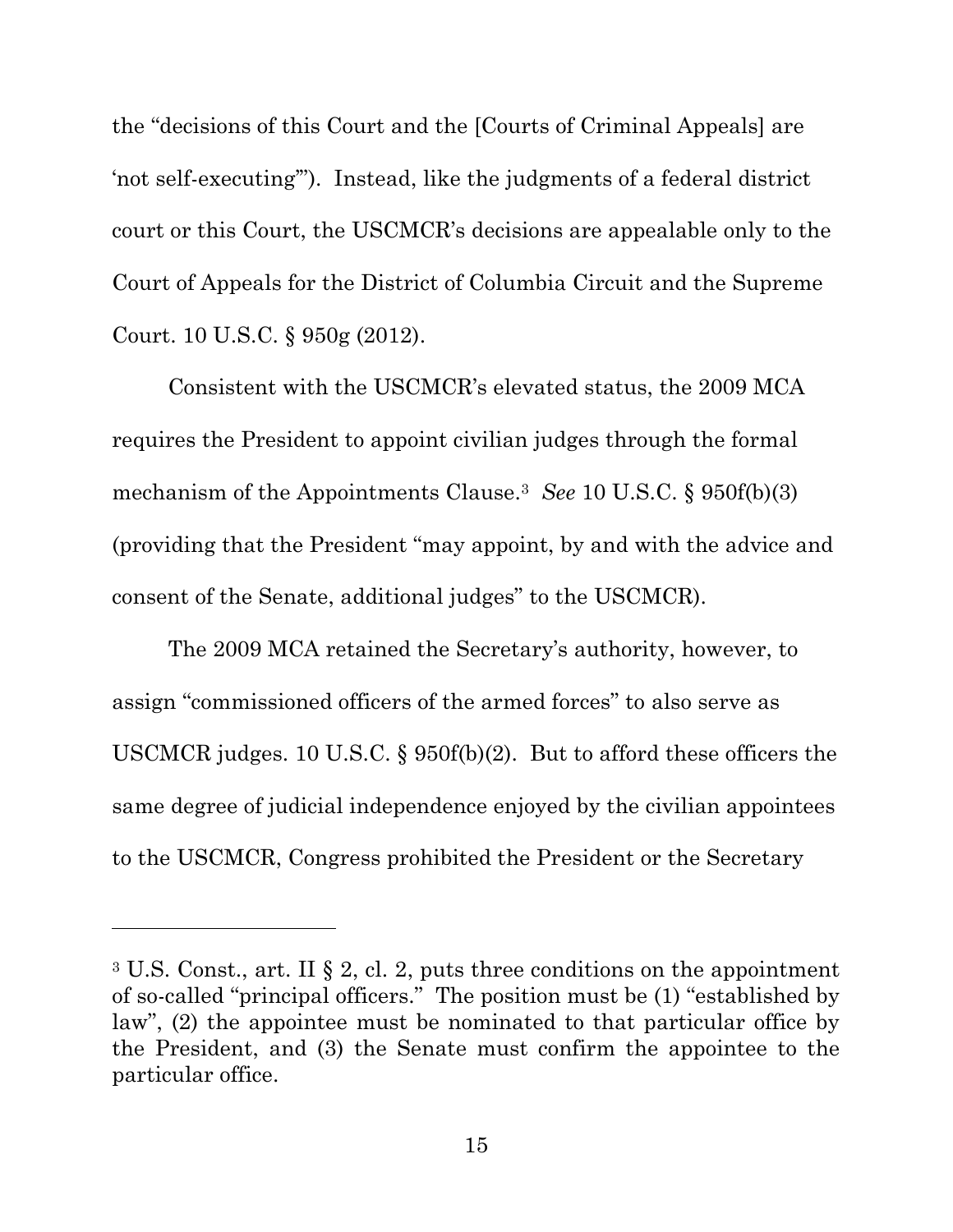from reassigning these officers at will. In contrast to the CCAs convened by the various services under the Uniform Code of Military Justice, 10 U.S.C. § 866(a), the 2009 MCA imposes a good-cause removal standard for military officers assigned to the USCMCR. *See* 10 U.S.C. § 949b(b)(4)(D) (2012) ("No appellate military judge … may be reassigned to other duties, except … for good cause consistent with applicable procedures under [the UCMJ]."). The statute also prohibits any person from attempting to influence (by threat of removal or otherwise) "the action of a judge" in an individual proceeding before the USCMCR. *Id*. § 949b(b)(1)(a). Furthermore, no one may "censure, reprimand, or admonish a judge … with respect to any exercise of their functions in the conduct of proceedings." *Id*. § 949b(b)(2).

Accordingly, the decision of the President, with the advice and consent of the Senate, to appoint Judge Mitchell to the USCMCR, where he had previously been merely assigned, created statutory and constitutional impediments to his continued service on the Air Force Court of Criminal Appeals.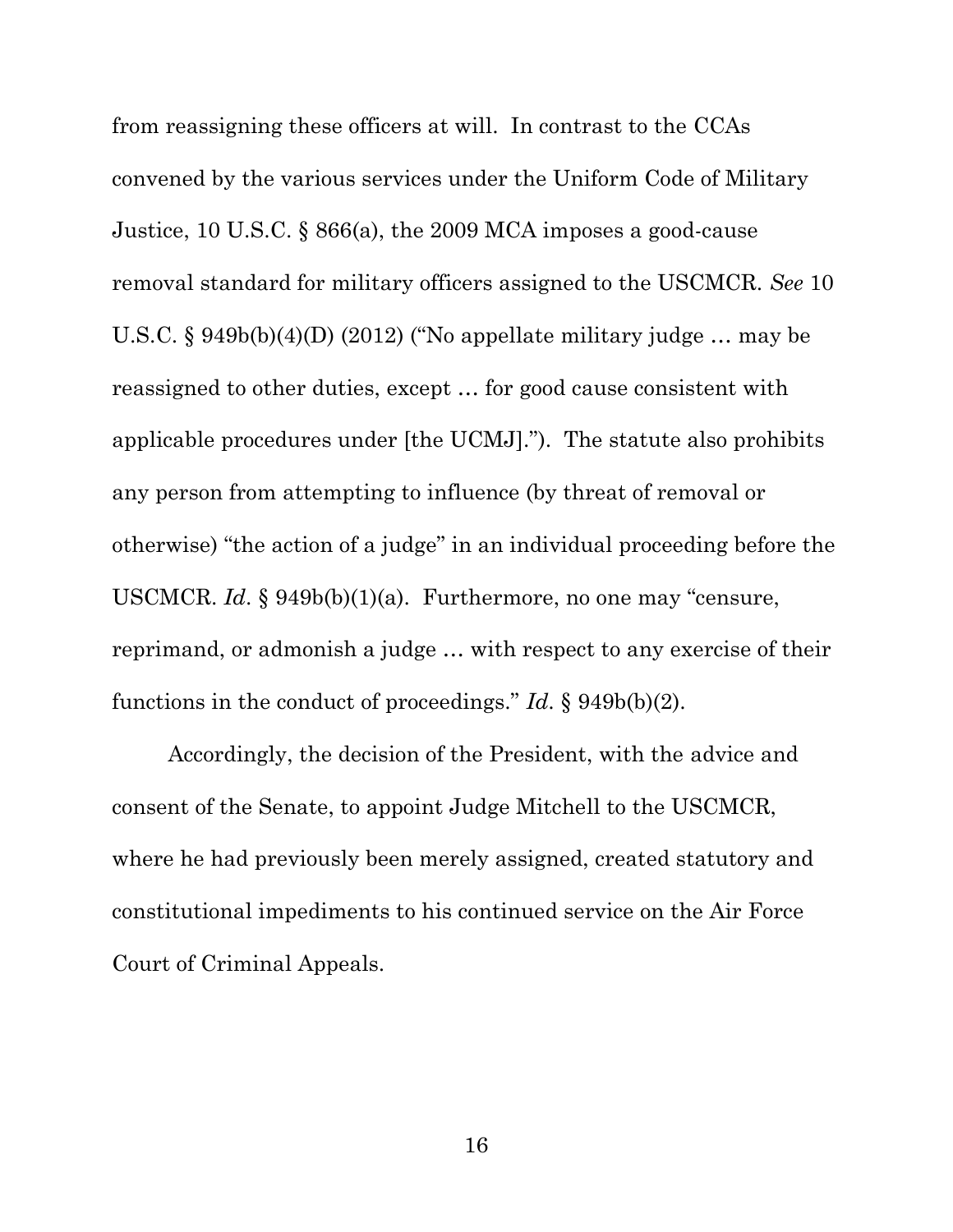### **USCMCR JUDGE MITCHELL IS NOT STATUTORILY AUTHORIZED TO SIT ON THE AIR FORCE COURT OF CRIMINAL APPEALS.**

**US**CMCR Judge Mitchell is not statutorily authorized to sit on the CCA for two reasons. First, Judge Mitchell's military commission terminated upon his acceptance of a civil office. Second, the UCMJ does not authorize the Judge Advocates General to assign judges appointed to the USCMCR to the CCAs.

## *A. Judge Mitchell's Military Commission Terminated Upon Accepting Appointment to the USCMCR.*

Federal law prohibits active-duty officers holding civil office in the Government of the United States. 10 U.S.C. § 973 (2012). The statute defines civil office broadly, and includes positions that require "an appointment by the President by and with the advice and consent of the Senate." *Id*. § 973(b)(2)(A)(ii). The broad sweep of § 973's prohibition dates to its inception in 1870, and has long been determined to implicate "a very liberal interpretation of the phrase 'civil office.'" Army Officer Holding Civil Office, 18 U.S. Op. Atty. Gen. 11 (1884).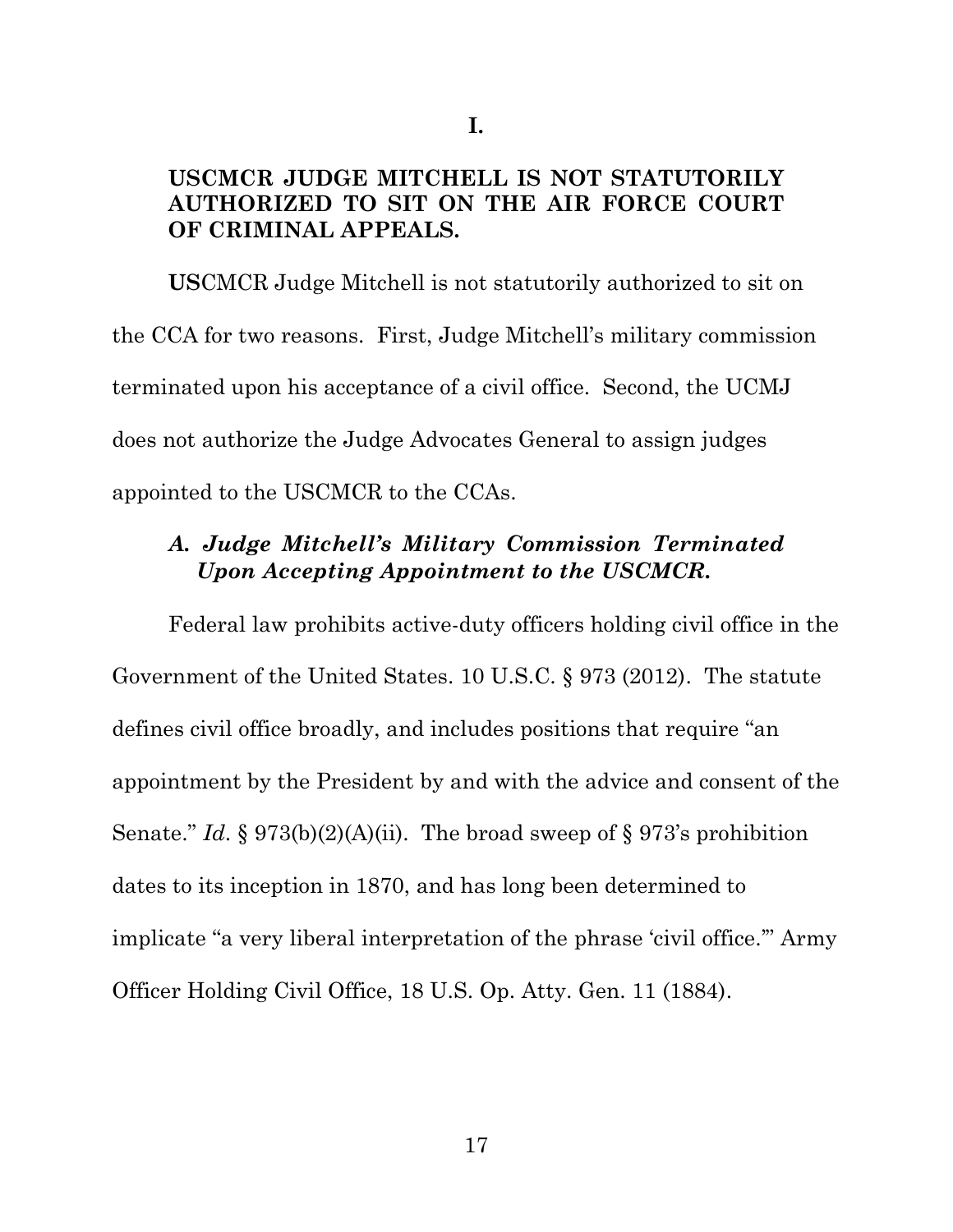In enacting § 973, Congress sought to codify the common law rule that "acceptance of the second office operates to vacate the first, *ipso facto.*" Dwan V. Kerig, *Compatibility of Military and Other Public Employment*, 1 Mil. L. Rev. 21, 23 (1958); *see also Lopez v. Martorell*, 59 F. 2d 176, 178 (1st Cir. 1932) ("[U]nder both the common law and the civil law, and without regard to statute, a[n] office holder was not ineligible to appointment or election to another incompatible office, but acceptance of the latter vacated the former."). The purpose of the common law rule, and now the statute, is to "assure civilian preeminence in government, *i.e.*, to prevent the military establishment from insinuating itself into the civil branch of government and thereby growing 'paramount' to it." *Riddle v. Warner*, 522 F. 2d 882, 884 (9th Cir. 1975). "Congress was also interested in assuring the efficiency of the military by preventing military personnel from assuming other official duties that would substantially interfere with their performance as military officers." *Id*.

Congress enacted the current definition of civil office in 1983, in response to criticism that "the term 'civil office' presently used in § 973(b) is not clearly defined in that statute[.]" S. Rep. 98-174, at 232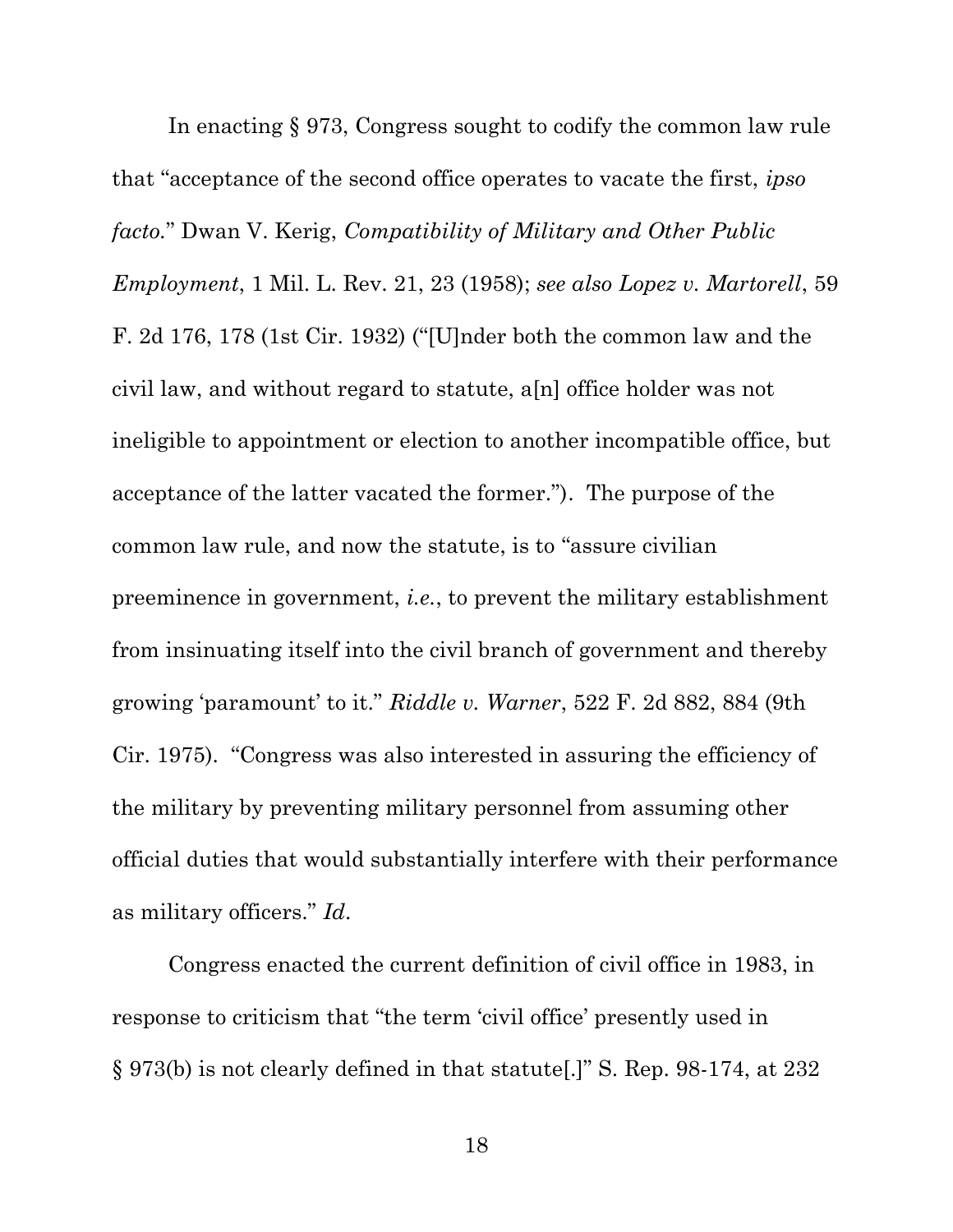(1983). At the same time, Congress sought to expressly authorize the continued *assignment* of judge advocates to serve as Special Assistant United States Attorneys (SAUSA), a practice dating to 1942, in the wake of an opinion from Department of Justice's Office of Legal Counsel that the practice ran afoul of § 973. *Id*. at 233; 40 Op. O.L.C. 1, 9-10; 2016 OLC LEXIS 3 (Mar. 24, 2016); *see also* 3 Op. O.L.C. 148, 151; 1979 OLC LEXIS 24 (Apr. 10, 1979) (Opining that commissioned officer on active duty was ineligible to serve as "Acting Administrator of General Services and that, in any event, acceptance or the exercise of its functions would result in the termination of his military commission.").

Congress employed identical language in 10 U.S.C. § 950f(b)(2) (2012), which authorizes the Secretary of Defense to *assign* appellate military judges to the USCMCR. By contrast, when Congress has sought to authorize either the assignment or appointment of military officers to civil office, such as the Director of the Central Intelligence Agency, it has done so expressly. *See* 10 U.S.C. § 528(e) (2012) ("the appointment or assignment of an officer of the armed forces to a position covered by this section shall not affect— (1) the status,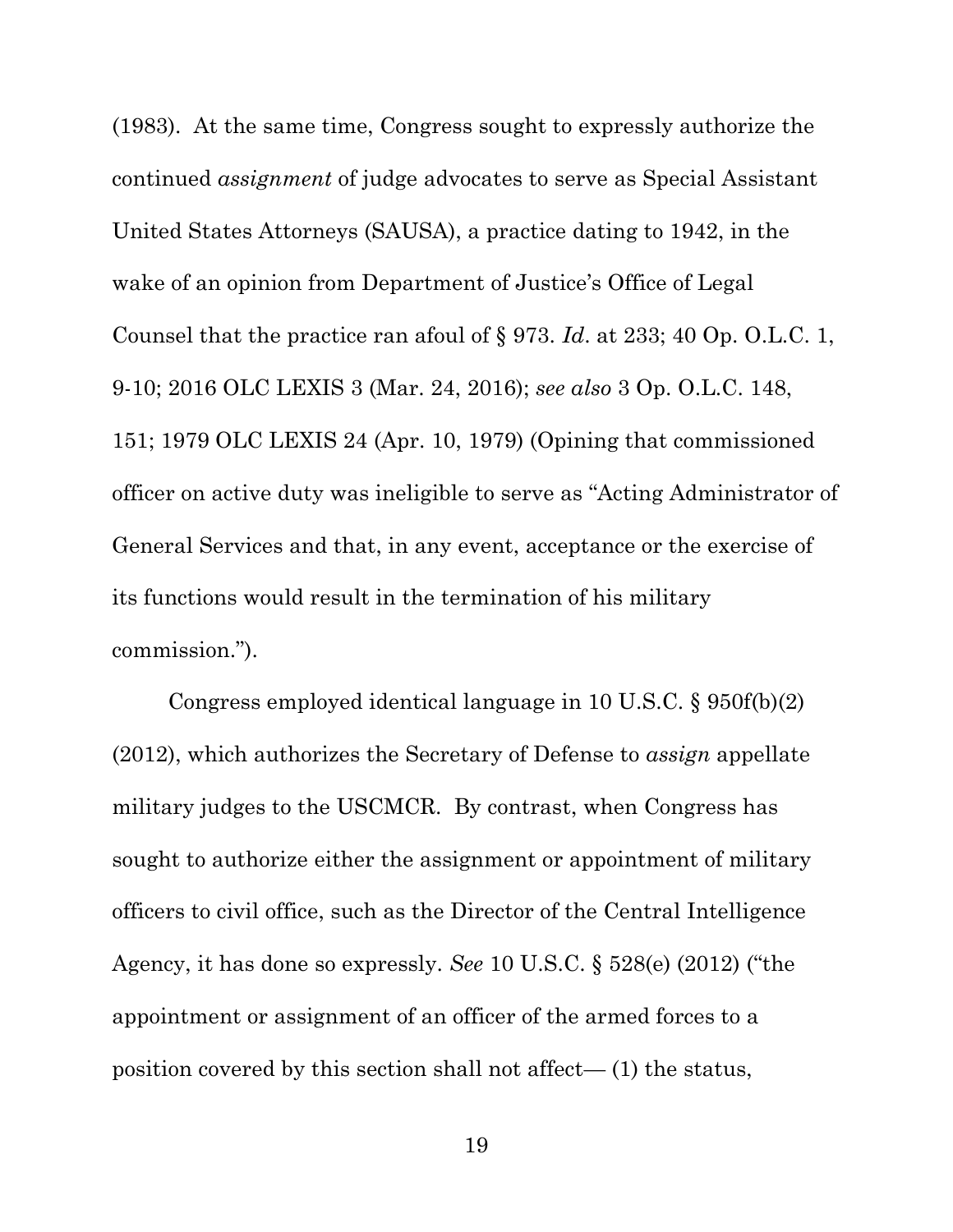position, rank, or grade of such officer in the armed forces; or (2) any emolument, perquisite, right, privilege, or benefit incident to or arising out of such status, position, rank, or grade.").

"The legislative history of the 1983 amendment to § 973(b) confirms that the provision was narrowed in response to the OLC opinion." 40 Op. O.L.C. 1, 9-10; 2016 OLC LEXIS 3 (Mar. 24, 2016), at \*9-10. But the legislative history also confirms that Congress sought only to permit the continued use of military SAUSAs, and did "not sanction or endorse any use of military attorneys beyond that permitted under that interpretation." S. Rep. 98-174, at 232 (1983).

Accordingly, the Standards of Conduct Office opined in 2002 that § 973 "as a general rule, requires retirement or discharge for members elected or appointed to a prohibited civil office." DoD SOCO, Advisory Number 02-21, What Constitutes Holding a "Civil Office" by Military Personnel (2002), JA 165.

Although Congress repealed the statutory *automatic* termination of military commissions in 1983, this Court cannot ignore this was done in response to an opinion issued by the Department of Justice's Office of Legal Counsel opining that the assignment of military attorneys ran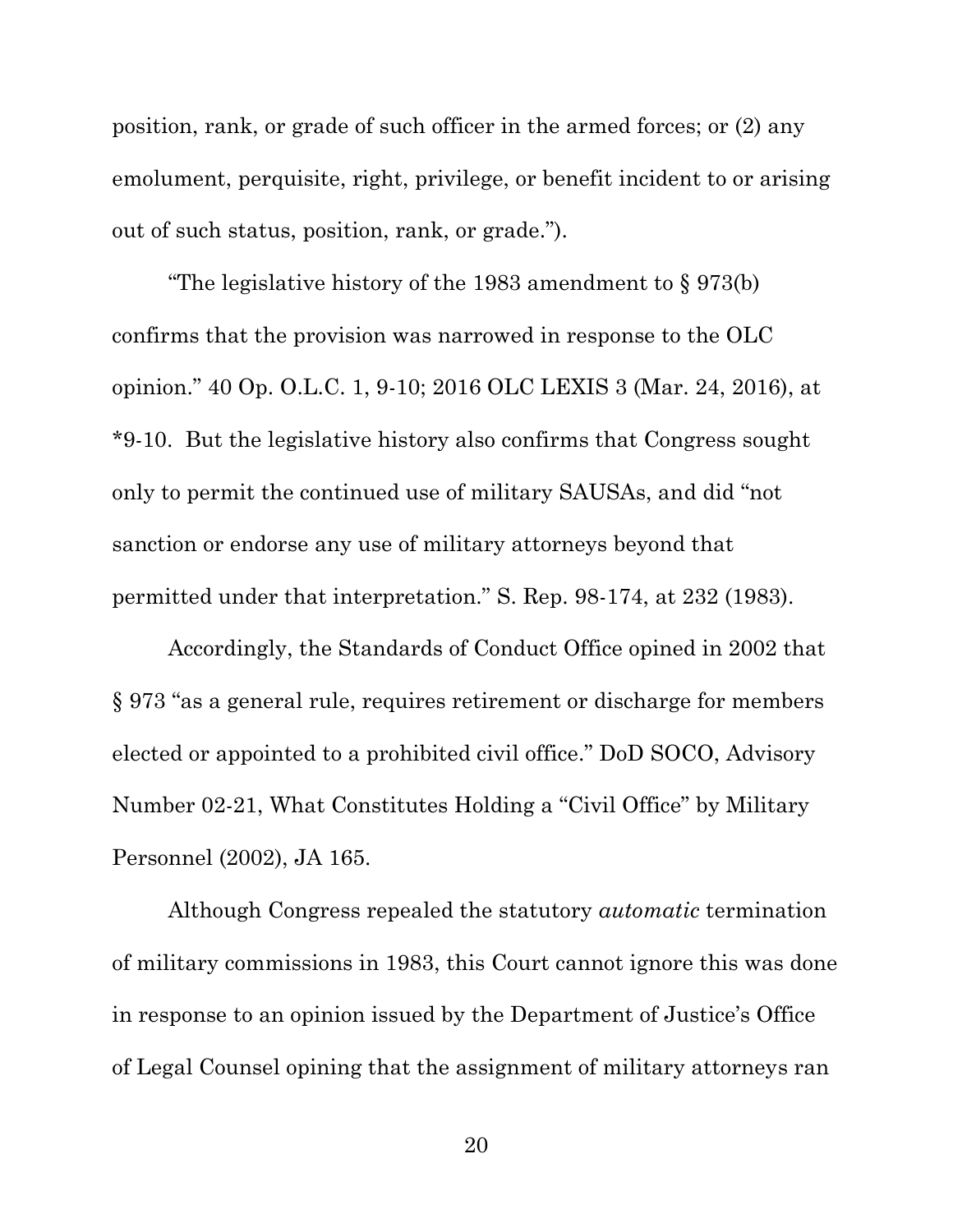afoul of 10 U.S.C. § 973. S. Rep. 98-174, at 232 (1983). The statute was amended to expressly authorize the assignment of military officers to civil office, such as the office of a United States Attorney, and it is no coincidence Congress adopted this same language authorizing the assignment of military judges to the USCMCR. 10 U.S.C. § 973(b)(2)(B); 10 U.S.C. § 950f(b)(2) (2012).

The rule codified in § 973 is "of great antiquity in the common law," *Lopez*, 59 F. 2d at 178, "and it is a cardinal rule of interpretation that the common law continues except as altered by the statute." *Reeves & Co. v. Russell*, 28 N.D. 265, 278 (N.D. 1914).

If it is true that active duty officers may be elected to Congress and accept federal judicial or other appointments subject only to a discharge or retirement, then the military controls the decision to populate the government with active duty military officers. This position is at odds with both the plain language of § 973 and a Department of Justice Office of Legal Counsel Opinion noting the requirement for a statutory exception to § 973. 40 Op. O.L.C. 1, 9-10; 2016 OLC LEXIS 3 (Mar. 24, 2016).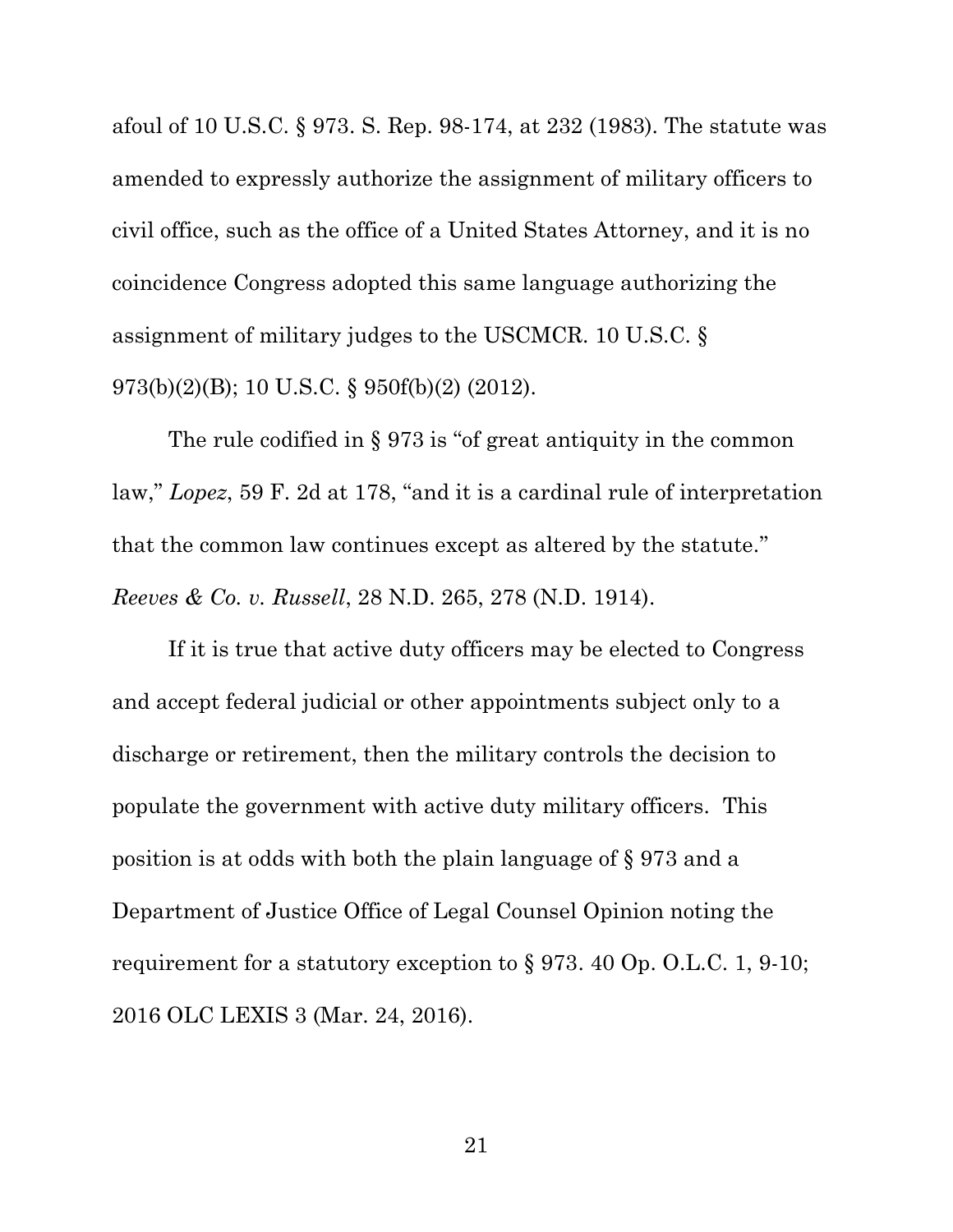Upon accepting his current office, and by further performing the duties of that office, Judge Mitchell ran afoul of the "prohibition on military officers holding civilian offices in the federal government that had been in force since 1870." *See* 40 Op. O.L.C. 1, 9-10; 2016 OLC LEXIS 3 (Mar. 24, 2016), at 10; *but see United States v. Al-Nashiri,* Case No. 14-001, at \*3 (U.S.C.M.C.R. May 18, 2016) (order) (holding Judges Mitchell and King do not occupy 'civil office' and USCMCR judges perform a "classic military function.").

Absent a second Presidential nomination and Senate confirmation of Judge Mitchell to the Air Force Court of Criminal Appeals, Judge Mitchell's service on the lower court—and its decision in this case—is void. *See United States v. Jones*, 74 M.J. 95 (C.A.A.F. 2015); *United States v. Janssen*, 73 M.J. 221 (C.A.A.F. 2014).

*B. Even if Judge Mitchell Retained His Military Commission upon Accepting His Current Office, the UCMJ Does Not Authorize the Judge Advocate General to Assign Judges of the United States Court of Military Commission Review to the Air Force Court of Criminal Appeals.* 

Having been confirmed and appointed as an "additional judge" pursuant to the 2009 MCA, § 950f(b)(3), Judge Mitchell no longer meets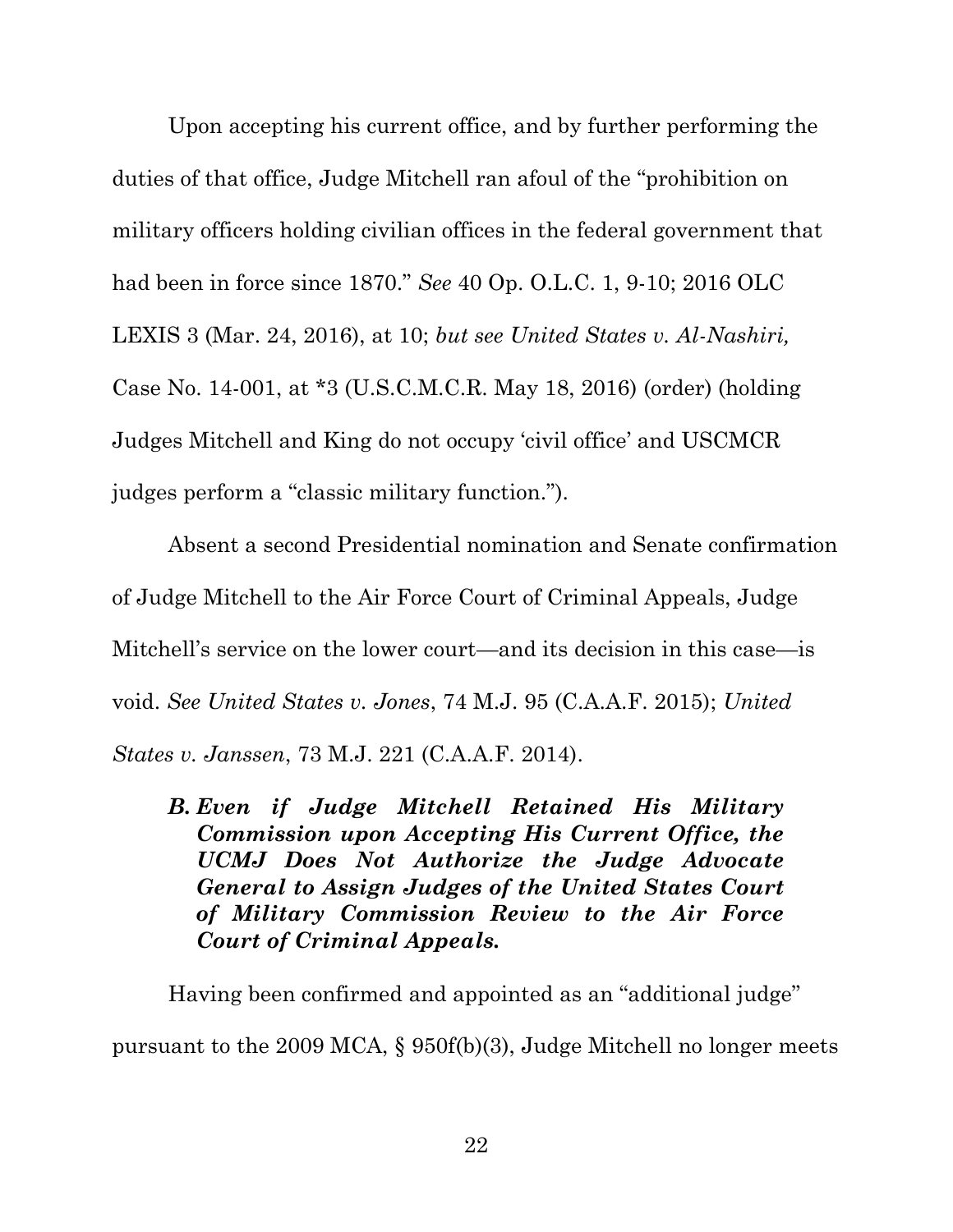the statutory definition of either a "military judge" or "appellate military judge," and the Judge Advocate General is without authority to assign a judge from an Article I, court of record to the Air Force Court of Criminal Appeals. The term "appellate military judge" is a term of art not encompassing every judge of the USCMCR. This was recognized in the only amendment to § 950f(a), which substituted "judges on the Court" for "appellate military judges." 10 U.S.C. § 950f (2012).

The D.C. Circuit has also recognized the two distinct categories of

judges serving on the USCMCR. *In re Khadr*, 823 F.3d 92, 95 (D.C. Cir.

2016). The D.C. Circuit observed:

The U.S. Court of Military Commission Review consists of two categories of judges: (i) appellate military judges in the military justice system who are designated by the Secretary of Defense to serve on the Court and (ii) civilians who are appointed by the President with the advice and consent of the Senate to serve as judges on the Court. *See* 10 U.S.C. § 950f(b).

\*\*\*

The 2009 Act authorizes both military judges and civilians to serve on the U.S. Court of Military Commission Review. *Id.* § 950f(b). The Secretary of Defense may assign appellate military judges from the military justice system to serve on the Court. *Id.* § 950f(b)(2). In addition, the President, with the advice and consent of the Senate, may appoint civilians to serve as judges on the Court. *Id*. § 950f(b)(3).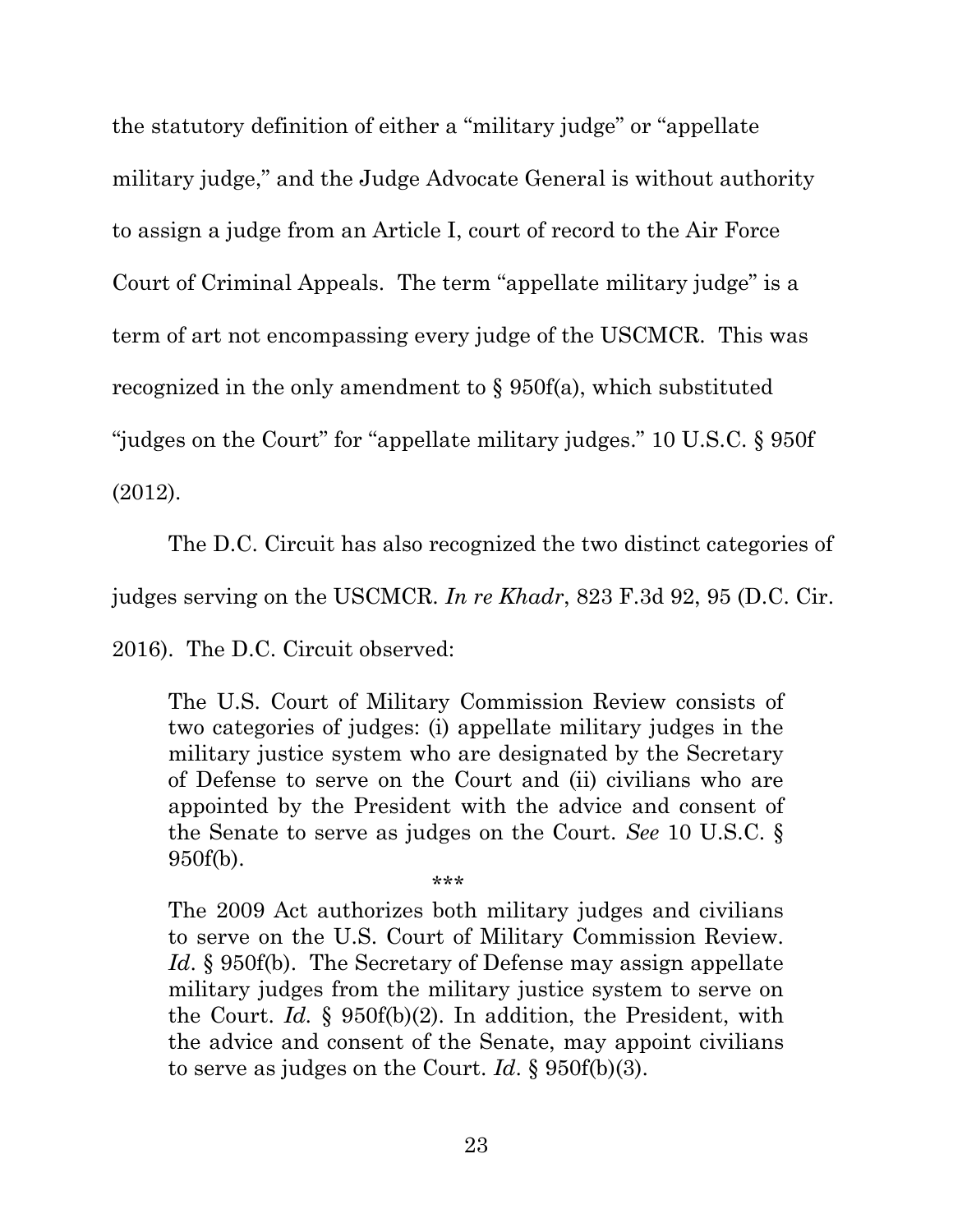*Id*.

Judge Mitchell cannot simultaneously serve as an "appellate military judge" and an "additional judge" to the assigned "appellate military judges" on the USCMCR when the statute expressly provides, "[j]udges on the Court shall be assigned *or* appointed[.]" 10 U.S.C. § 950f(b)(1) (2012) (emphasis added); *United States v. Chilcote*, 20 C.M.A. 283, 286 (C.M.A. 1971) ("The disjunctive 'or' and the conjunctive 'and,' as used in a legislative enactment, are not the equivalent of each other and are not to be considered as interchangeable unless reasonably necessary in order to give effect to the intention of the enacting body.") *superseded on other grounds by statute as recognized in United States v. Witt,* 75 M.J. 380 (C.A.A.F. 2016). When it is employed between two terms describing different subjects of power in a statute, the word 'or' usually implies discretion when it occurs in a directory provision, and a choice between two alternatives when it occurs in a permissible provision. *See id.* 

And, aside from the plain language of the statute, the D.C. Circuit has explained precisely why Judge Mitchell cannot serve as both an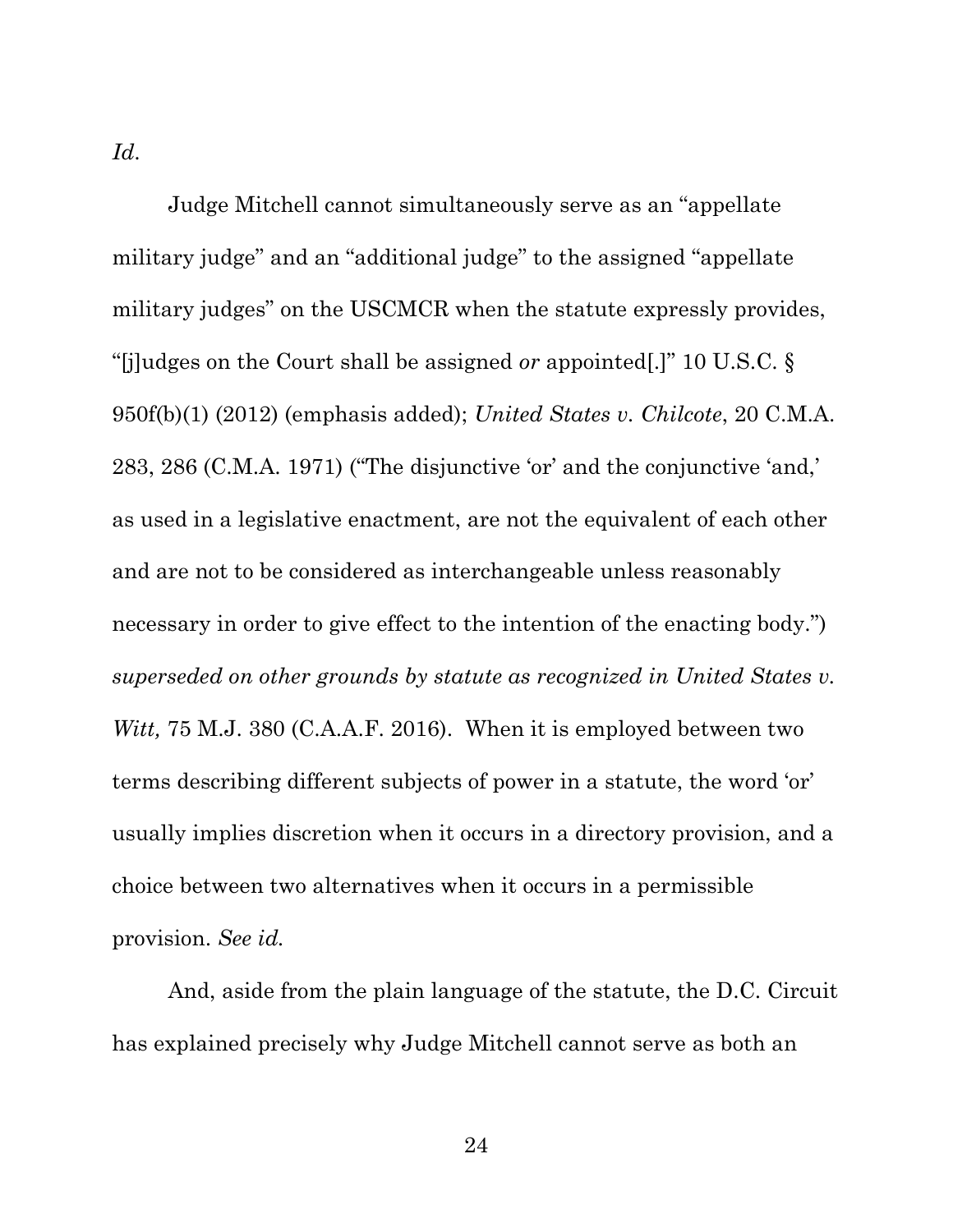"appellate military judge" and an "additional judge." At oral argument in *Khadr*, the Department of Defense "expressly represented" to the Court that judges appointed pursuant to  $\S$  950f(b)(3) "may be removed by the President only for cause and not at will." *Khadr*, 823 F.3d at 98. USCMCR Judge Mitchell cannot both be subject to reassignment by the Secretary of Defense pursuant to § 950f(b)(2) and removable only by the President for cause having been appointed pursuant to § 950f(b)(3).

It is the Judge Advocate General's inability to reassign Judge Mitchell that places him outside the scope of Articles 6, 26, and 66, UCMJ, and therefore makes him statutorily ineligible to serve on the AFCCA. *See* 10 U.S.C. §§ 806; 826; 866 (2012). Article 26, UCMJ, states that a commissioned officer may only perform the duties of military judge when he is certified to be qualified for such duty and "only when he is assigned and directly responsible to the Judge Advocate General[.]" 10 U.S.C. § 826 (2012). The Supreme Court has confirmed this "powerful tool for control" is equally applicable to "appellate military judges" assigned to the Courts of Criminal Appeals by the Judge Advocates General. *Edmond v. United States*, 520 U.S. 651, 664 (1997).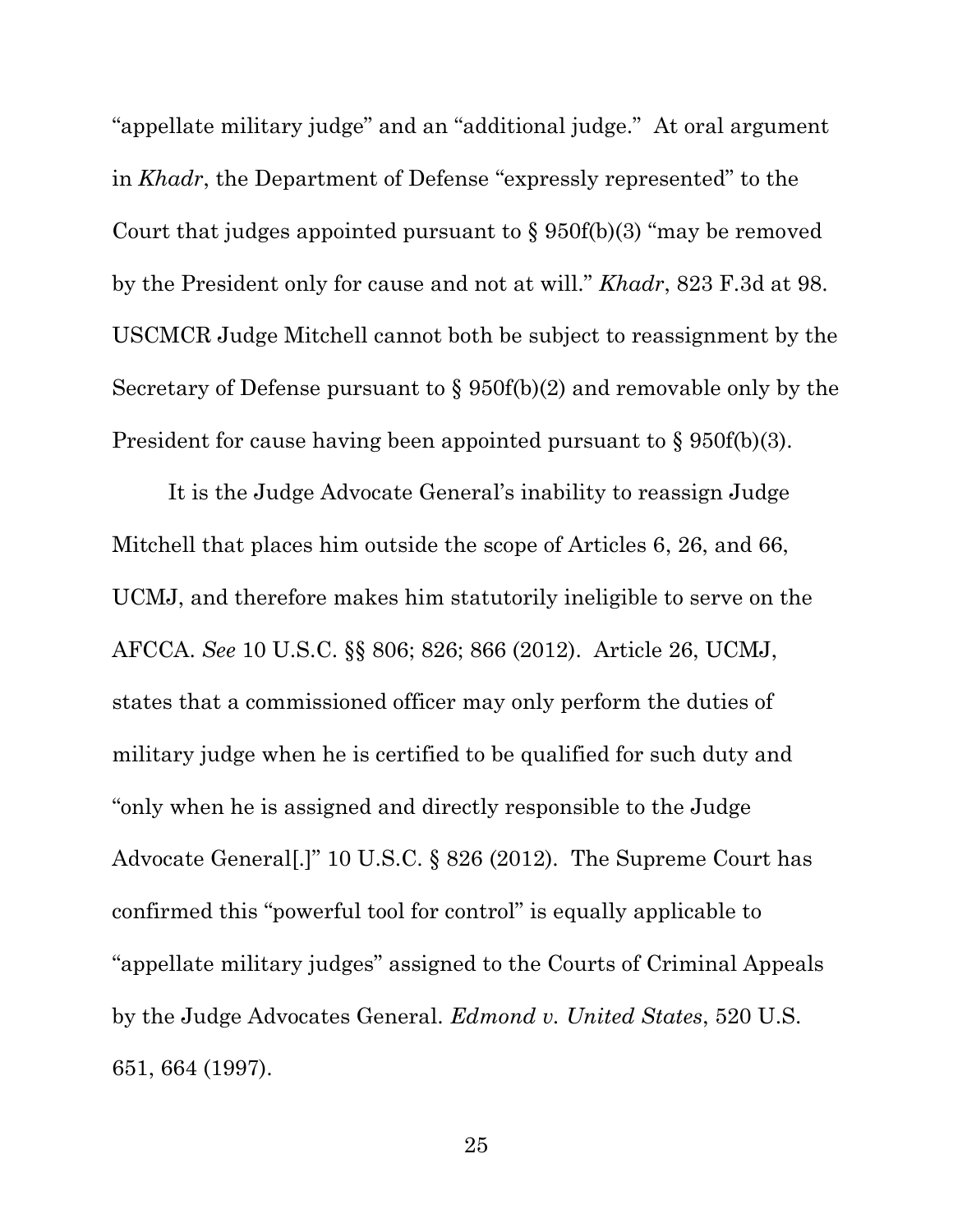Nothing in the plain language of Article 66, UCMJ, permits a Judge Advocate General to assign judges appointed to Article I courts of record to a Court of Criminal Appeals, and The Judge Advocate General's attempt to do so is no more valid than an attempt to assign a judge from the United States Court of Appeals for Veterans Claims to the CCA. *See* 10 U.S.C. § 866; *see also* 10 U.S.C. § 806(d)(1) ("A judge advocate who is assigned or detailed to perform the functions of a civil office in the Government of the United States under section  $973(b)(2)(B)$  of this title may perform such duties as may be requested by the agency concerned, including representation of the United States in civil and criminal cases.").

Finally, like the statutory exceptions for § 973, Congress undoubtedly knows how to authorize USCMCR judges to sit on the Courts of Criminal Appeals as it has expressly authorized Article III judges to sit on this Court under limited circumstances and when requested by the Chief Judge. 10 U.S.C. § 942(f) (2012). But is has not done so with regard to USCMCR judges.

"Congress specifically provided that civilians could serve as judges on the U.S. Court of Military Commission Review. *See* 10 U.S.C. §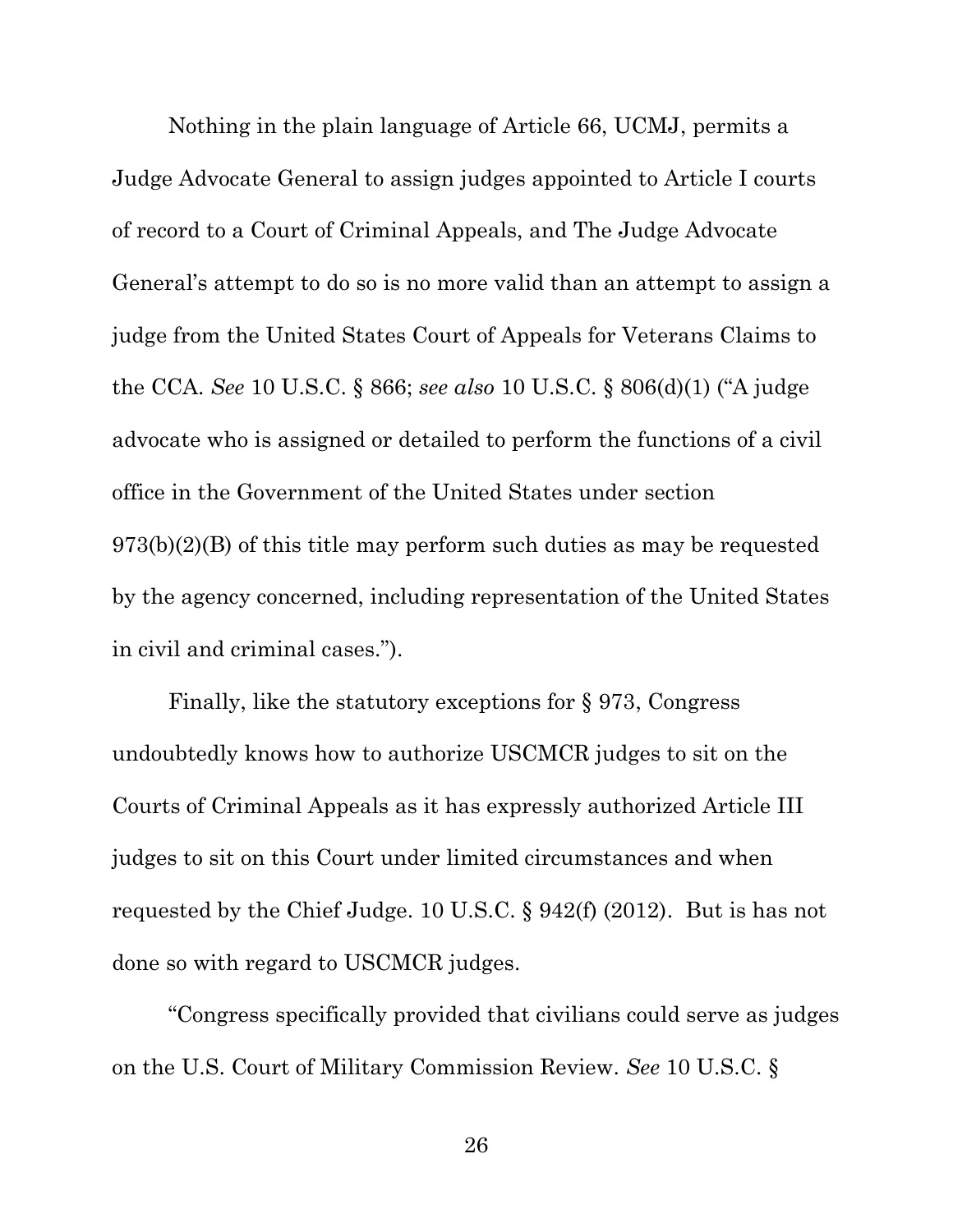950f(b)(3)." *Khadr*, 823 F.3d at 98. The President, with the advice and consent of the Senate, appointed Judge Mitchell to the USCMCR pursuant to  $\S 950f(b)(3)$ . In the wake of his confirmation to the USCMCR, and upon his performance of the duties of that civil office, Judge Mitchell became statutorily ineligible to serve on the AFCCA. His statutorily unauthorized participation renders the lower court's decision void. *Jones*, 74 M.J. at 95; *Janssen*, 73 M.J. at 221.

WHEREFORE, Appellant respectfully requests this Court set aside the AFCCA's decision and remand his case for a complete appellate review in accordance with Article 66, UCMJ.

### **II.**

**EVEN IF USCMCR JUDGE MITCHELL IS STATUTORILY AUTHORIZED TO BE ASSIGNED TO THE AIR FORCE COURT OF CRIMINAL APPEALS, HIS SERVICE ON BOTH COURTS VIOLATES THE APPOINTMENTS CLAUSE GIVEN HIS NEWLY ATTAINED STATUS AS A PRINCIPAL OFFICER.** 

# *A. Congress Intended to Establish the USCMCR as an Independent Article I Court.*

In the 2009 MCA, Congress exercised its legislative prerogative to establish the CMCR as a "court of record." *See* 10 U.S.C. § 950f(a) (2012). By using this designation, "the clear intent of Congress [was] to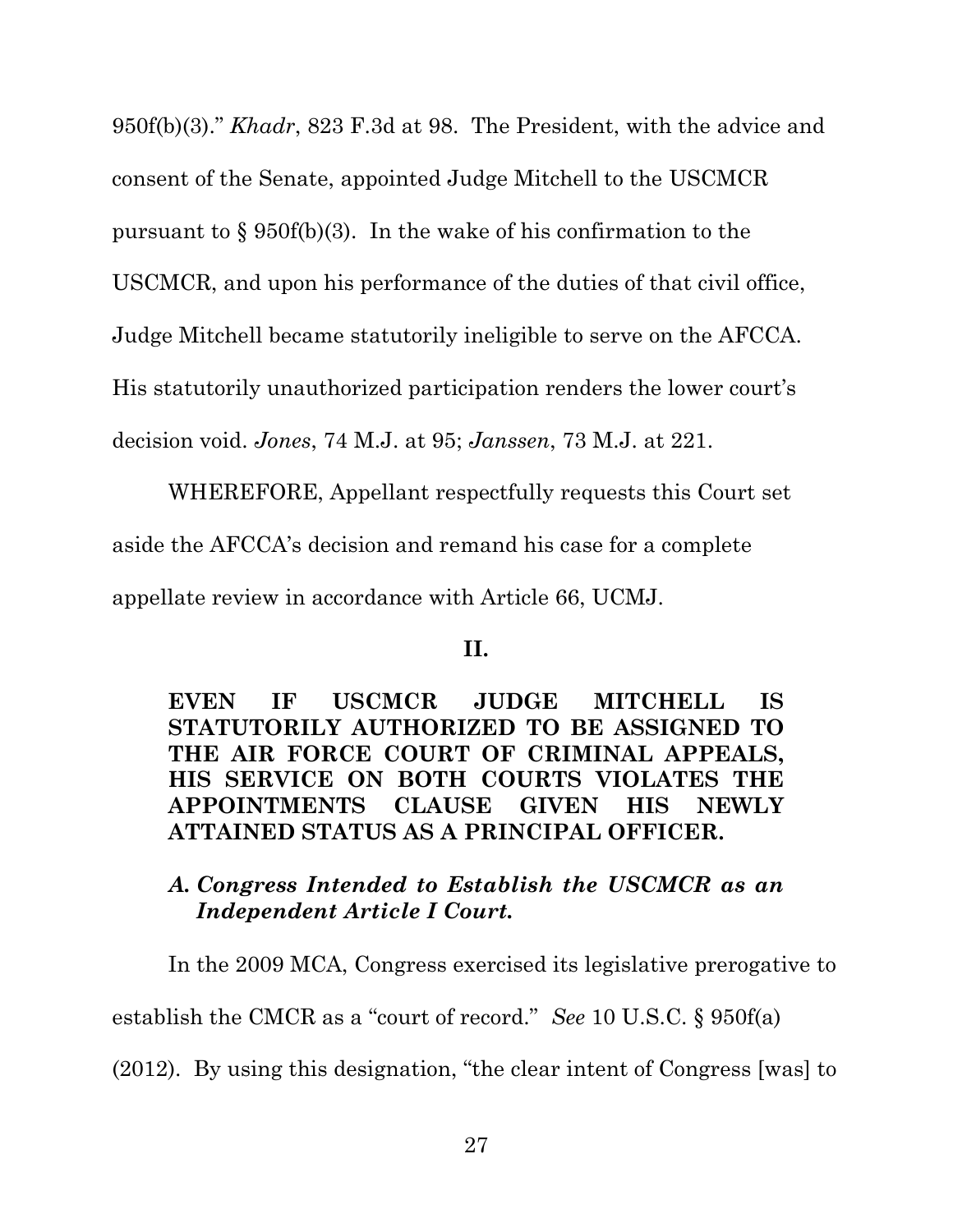transform" the CMCR from an administrative agency within the Department of Defense "into an Article I legislative court." *See Freytag v. C.I.R.*, 501 U.S. 868, 888 (1991).

The essential attributes of an Article I court are well-settled. *First*, the USCMCR "exercises judicial, rather than executive, legislative, or administrative, power. It was established by Congress to interpret and apply the [2009 MCA] in disputes between [criminal defendants] and the Government. … As an adjudicative body, it construes statutes passed by Congress and regulations promulgated by the [Secretary]." *Freytag*, 501 U.S. at 890-91. By empowering it to adjudicate cases and controversies falling within the scope of its jurisdiction, Congress vested the USCMCR with "a portion of the judicial power of the United States." *Id*. at 891; *see also Shaw v. United States*, 209 F.2d 811, 813 (D.C. Cir. 1954) (observing that the Court of Military Appeals is "a court in every significant respect, rather than an administrative agency.").

*Second*, Congress intended the USCMCR to be "independent of the Executive and Legislative Branches." *Freytag*, 501 U.S. at 891. Like the judgments of its sister Article I courts, the USCMCR's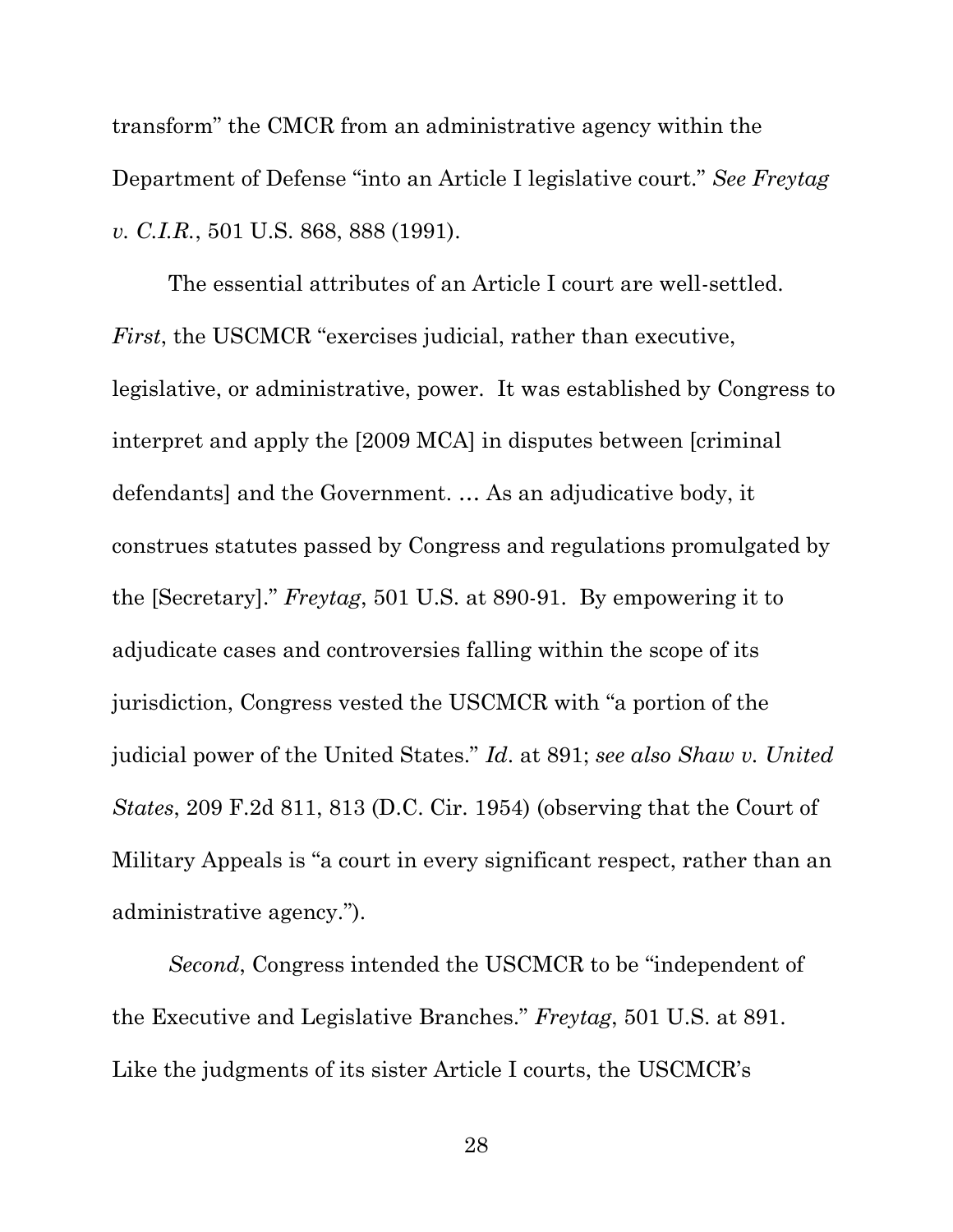"decisions are not subject to review by either Congress or the President," *id*. at 892, but rather are "subject to reversal or change only when challenged in an Article III court." *Intercollegiate Broadcasting Sys., Inc. v. Copyright Royalty Bd.*, 684 F.3d 1332, 1340 (D.C. Cir. 2012). Thus, unlike the service Courts of Criminal Appeals, the USCMCR is neither "directed" nor "supervised" by any other presidentially appointed Executive Branch officials. *Edmond*, 520 U.S. at 663.

Of greatest relevance to this case, Congress also endowed the USCMCR's members with good-cause tenure to shield them from the threat of removal at will by the Executive. The civilian appointees on the USCMCR cannot be removed by the President "except under the *Humphrey's Executor* standard of inefficiency, neglect of duty, or malfeasance in office," which is tantamount to "good-cause tenure." *Free Ent. Fund v. Pub. Co. Acctg. Oversight Bd.*, 130 S.Ct. 3138, 3148- 52 (2010) (citing *Humphrey's Executor v. United States*, 295 U.S. 602, 620 (1935)); *see also MFS Securities Corp. v. S.E.C*., 380 F.3d 611, 619 (2d Cir. 2004) (holding that although the organic statute is silent on removal, it is "commonly understood" that the President's power to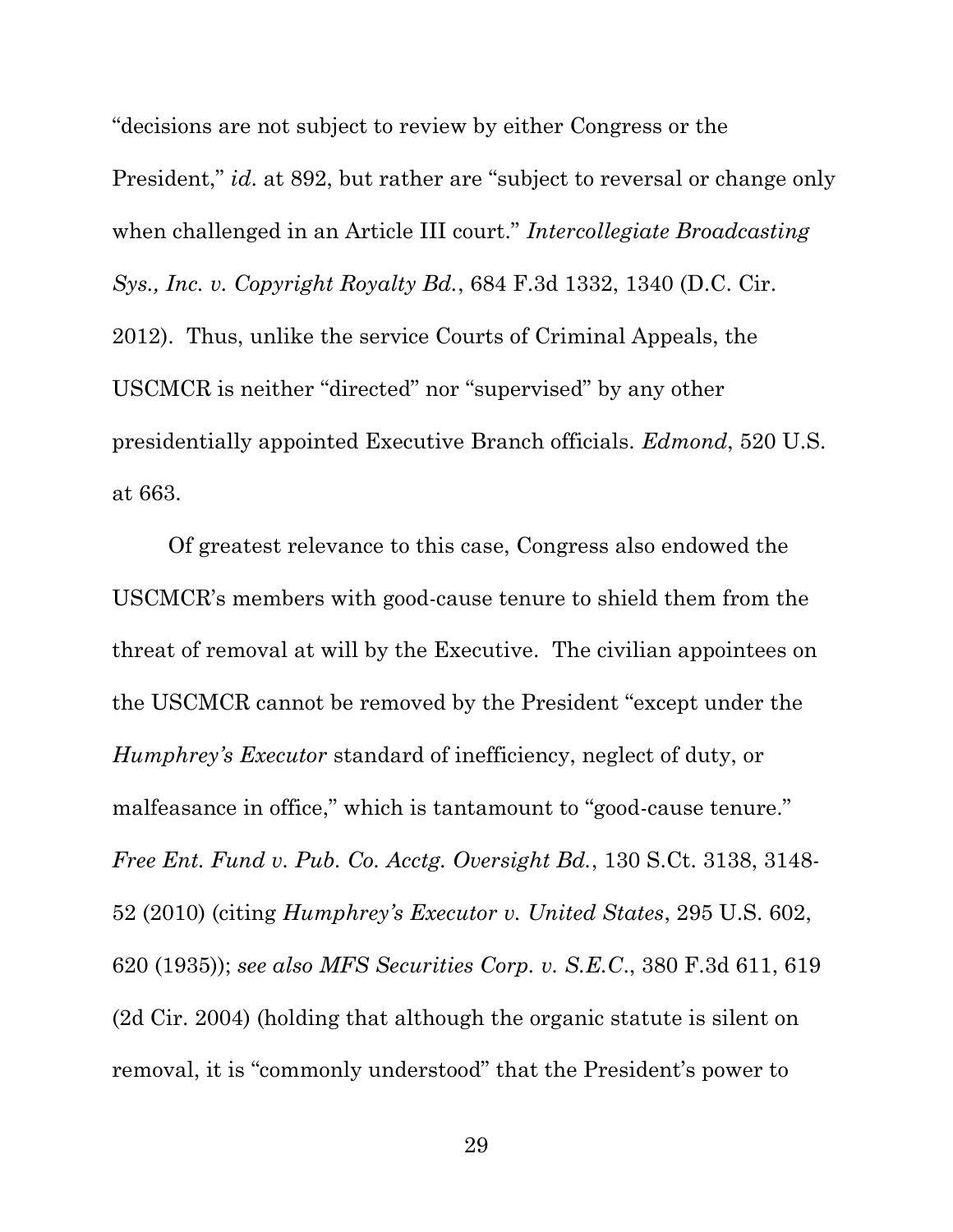remove an SEC commissioner is limited to "inefficiency, neglect of duty or malfeasance in office.") (citation omitted).

The sole purpose of giving Article I judges statutory tenure is to ensure they are able to "operate free of presidential direction and supervision." *In re Aiken County*, 645 F.3d 428, 440 (D.C. Cir. 2011) (Kavanaugh, J., concurring); *see also Morrison v. Olson*, 487 U.S. 654, 693 (1988) (noting that limits on the removal power are "essential … to establish the necessary independence of the office"); *Wiener v. United States*, 357 U.S. 349, 356 (1958) (describing good-cause tenure as "involving the rectitude of the member of an adjudicatory body"). The Supreme Court has long recognized that "one who holds his office only during the pleasure of another cannot be depended upon to maintain an attitude of independence against the latter's will." *Humphrey's Executor,* 295 U.S. at 629.

The provision of statutory tenure is "not an end in itself," but rather "a means of promoting judicial independence, which in turn helps to ensure judicial impartiality." *Weiss*, 510 U.S. at 179. The core meaning of "impartiality" in this context is "being free from any personal stake in the outcome of the cases to which [a judge] is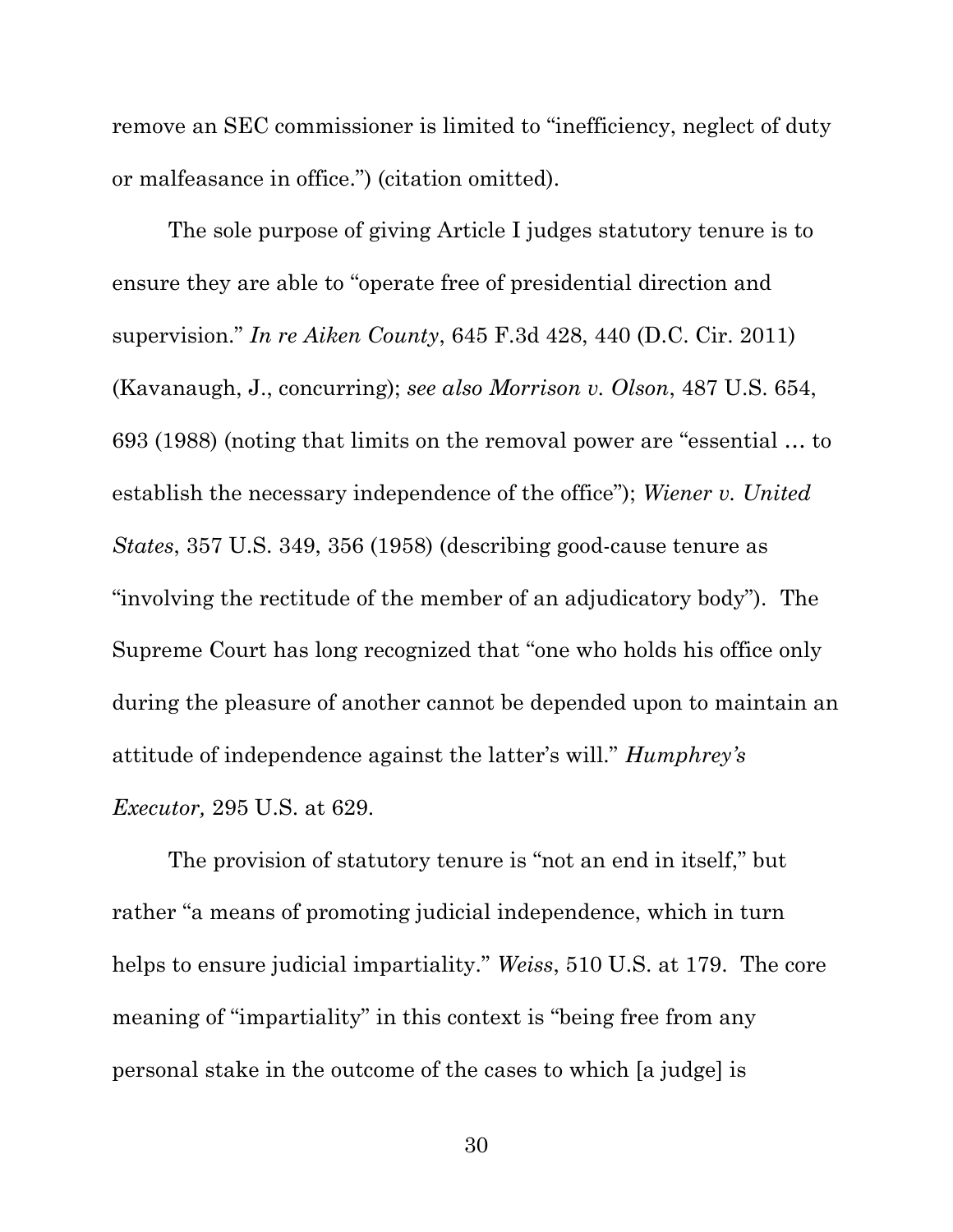assigned." *Repub. Party of Minn. v. White*, 536 U.S. 765, 788 (2002) (O'Connor, J., concurring); *see also id*. at 776 (collecting cases). If a military judge on the USCMCR knows their professional future lies in the unfettered discretion of one of the parties to a dispute before him, it is difficult to believe he will not have a personal stake in the outcome, especially given the politically contentious nature of military commission proceedings. *Id*. at 789. Moreover, "the public's confidence" in the system is arguably "undermined simply by the possibility that judges would be unable" to suppress such parochial concerns. *Id*.

Accordingly, when Congress designated the USCMCR as a court of record, it signaled its intent to enhance the credibility of the system of appellate review by giving the accused a heightened level of due process. The procedural integrity associated with a court of record, coupled with its authority to exercise "broad remedial powers" within the scope of its jurisdiction, gives reviewing courts "greater confidence in the judgment's validity." *Boumediene v. Bush*, 553 U.S. 723, 782 (2008). Congress, therefore, subjected the findings and sentences of military commissions, which are not courts of record, to direct review by an Article I court intended to be "disinterested in the outcome and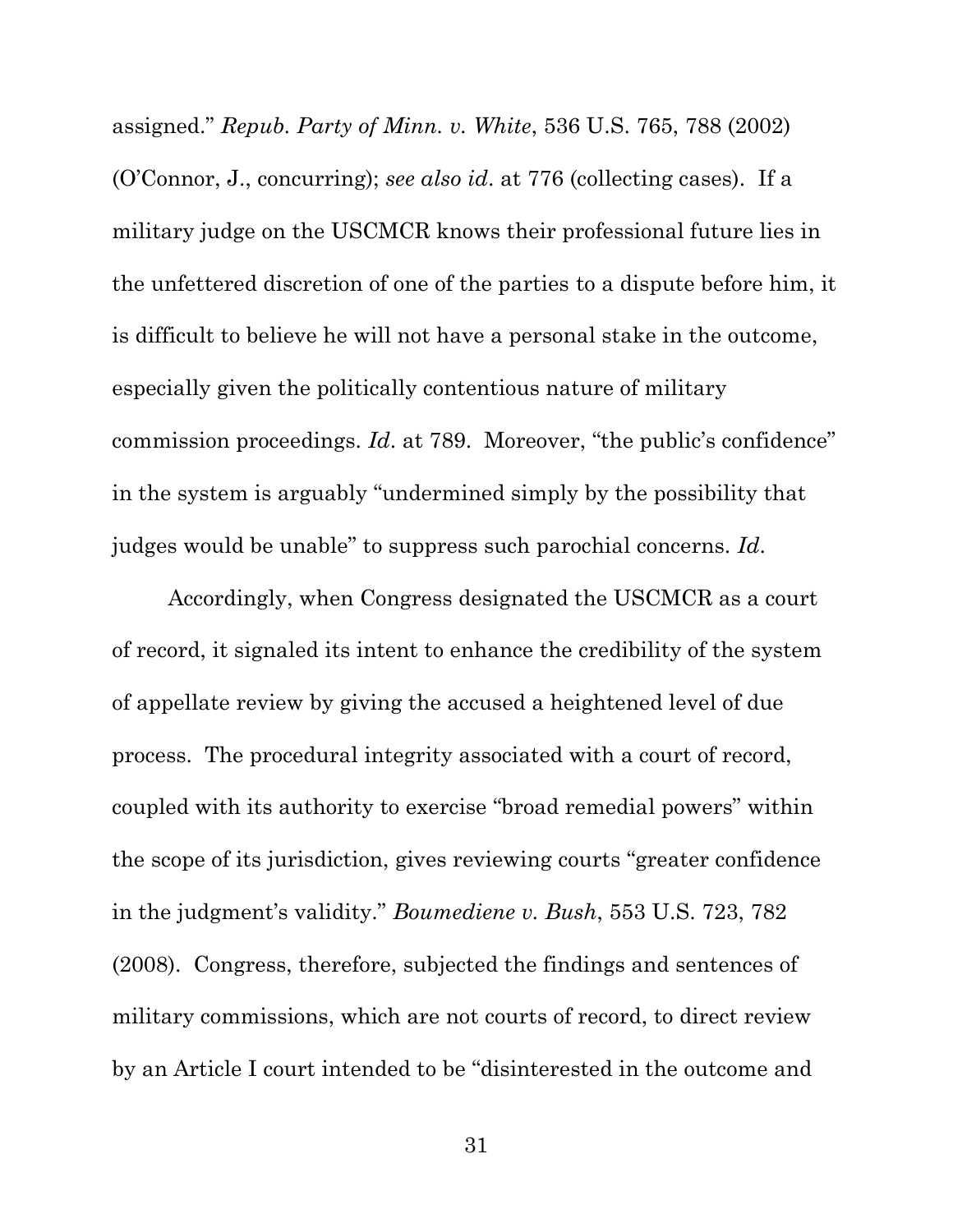committed to procedures designed to ensure its own independence." *Id*. at 783.

## *B. Assigning a Principal Officer Appointed to an Independent Article I Court to a Court of Criminal Appeals Comprised of Inferior Officers Violates the Appointments Clause.*

Generally speaking, military officers, "because of the authority and responsibilities they possess, act as 'Officers' of the United States" in the constitutional sense of the term. *Weiss*, 510 U.S. at 169. As such, military officers, including "those serving as military judges must be appointed pursuant to the Appointments Clause." *Id*. at 170. There is also no dispute that "[m]ilitary officers performing ordinary military duties are inferior officers," since "no analysis permits the conclusion that each of the [thousands of] active military officers … is a principal officer." *Id*. at 182 (Souter, J., concurring) (emphasis added). Ordinarily, then, an active duty military officer's commission to his current rank, which always requires a Presidential appointment, is sufficient to satisfy the strictures of the Appointments Clause. *See* 10 U.S.C. § 531(a) (original appointments); *id.* §624(c) (promotions).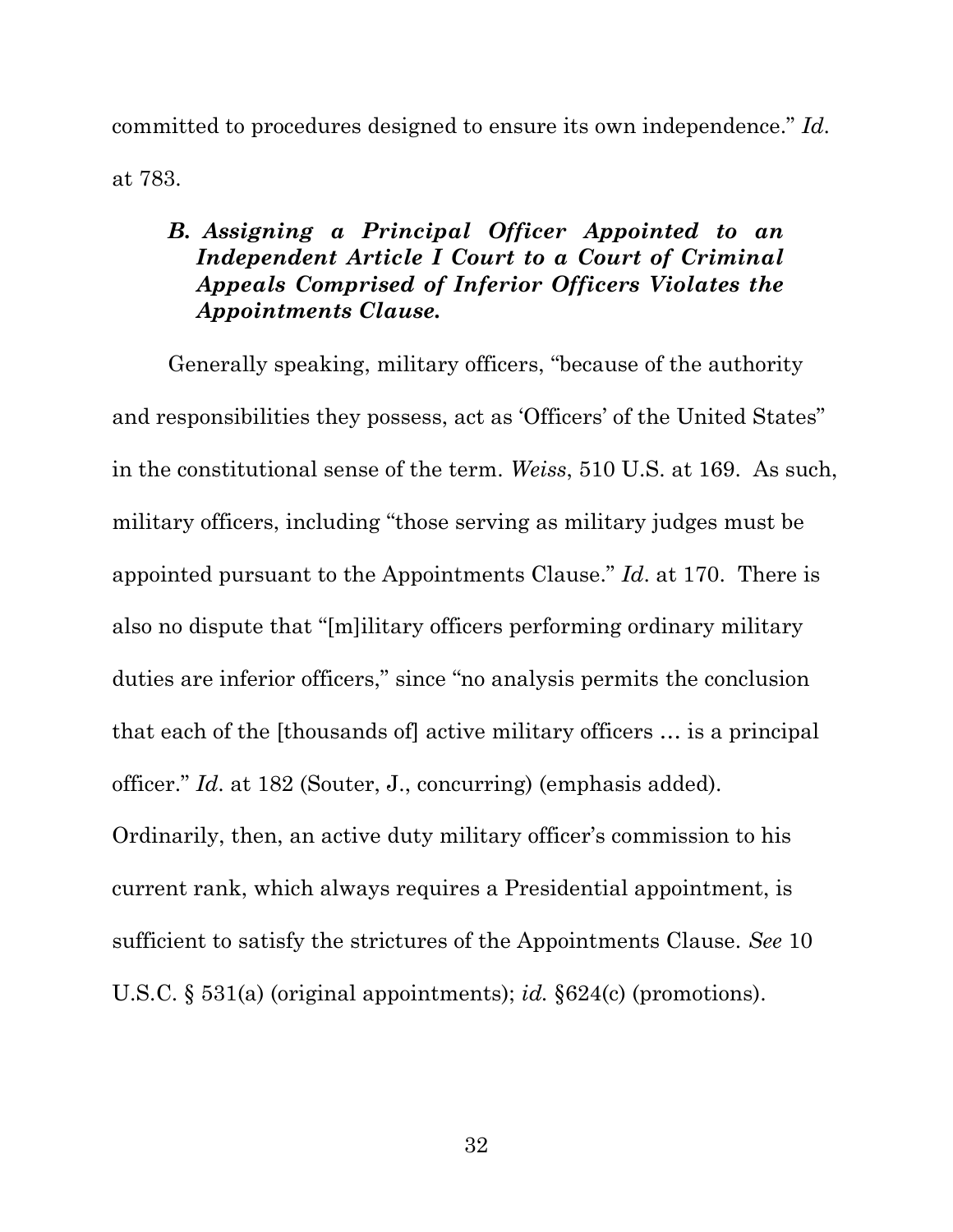In *Weiss*, the Supreme Court concluded that military officers assigned to sit as appellate judges on the service Courts of Criminal Appeals act as inferior officers. This finding was rooted in (1) the total oversight over the military officers assigned to sit on the services respective Courts of Criminal Appeals from within the Executive Branch and (2) the fact that their judicial duties to regulate the good order and discipline of service members under the UCMJ was consistent with the general responsibilities given to all other commissioned officers. *Id*. at 170-71, 174-76; *id*. at 196 (Scalia, J., concurring). Thus, a military officer's assignment to an intermediate service court does not offend the Appointments Clause because they are performing duties within the scope of an office to which they were properly appointed, and supervised at all times by superior officers within the Executive Branch.

Three years later, in *Edmond v. United States*, 520 U.S. 651 (1997), the Supreme Court reiterated that *none* of the judges on the services' Courts of Criminal Appeals, including civilians appointed by a Department Head, qualify as principal officers. The Court reached this conclusion for two reasons. First, these judges are subject to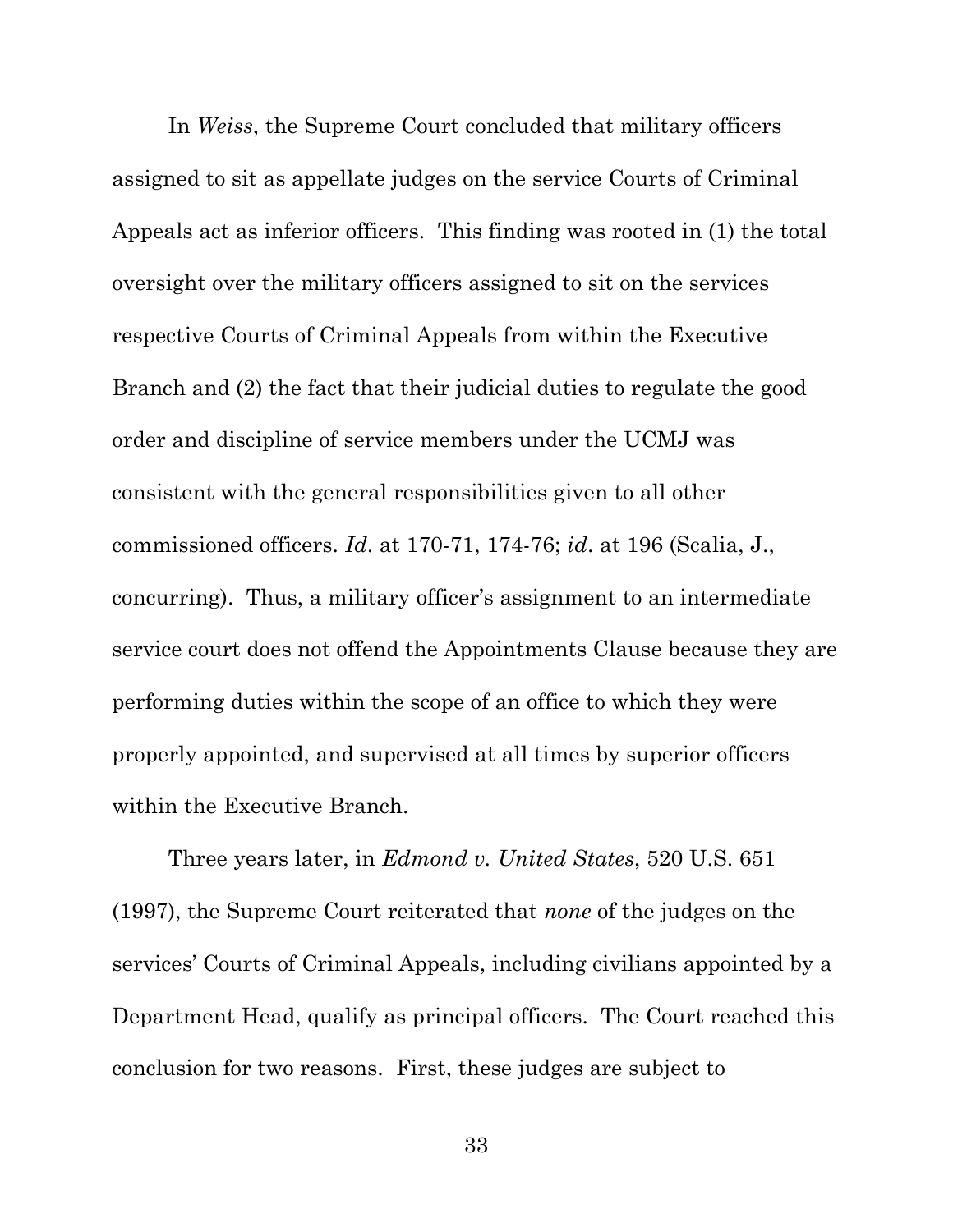substantial administrative supervision and oversight by the Judge Advocates General of their respective services. In particular, a Judge Advocate General may "remove a Court of Criminal Appeals judge from his judicial assignment without cause," which "is a powerful tool for control." *Edmond*, 520 U.S. at 664. Secondly, these judges are powerless "to render a final decision" binding on the United States "unless permitted to do so by other Executive officers," namely this Court, which, like the USCMCR, is an Article I court of record composed of Presidential appointees. *Id.* at 665; *see also* 34 Op. O.L.C.  $\ldots$ , 2010 OLC LEXIS 8, at \*7-8 (Nov. 5, 2010) (opining that the Special Master is an inferior officer because he "is removable at will by the Treasury Secretary" and nothing "preclud[es] the Treasury Secretary from reviewing and revising [his] determinations.").

The consequence in this case is clear. "If military judges were principal officers, the method of selecting them … would [have] amount[ed] to an impermissible abdication by both political branches of their Appointments Clause duties." *Weiss*, 510 U.S. at 189-90 (Souter, J., concurring); *see also United States v. Libby*, 429 F.Supp.2d 27, 43 n.15 (D.D.C. 2006) (holding the United States Attorney is an inferior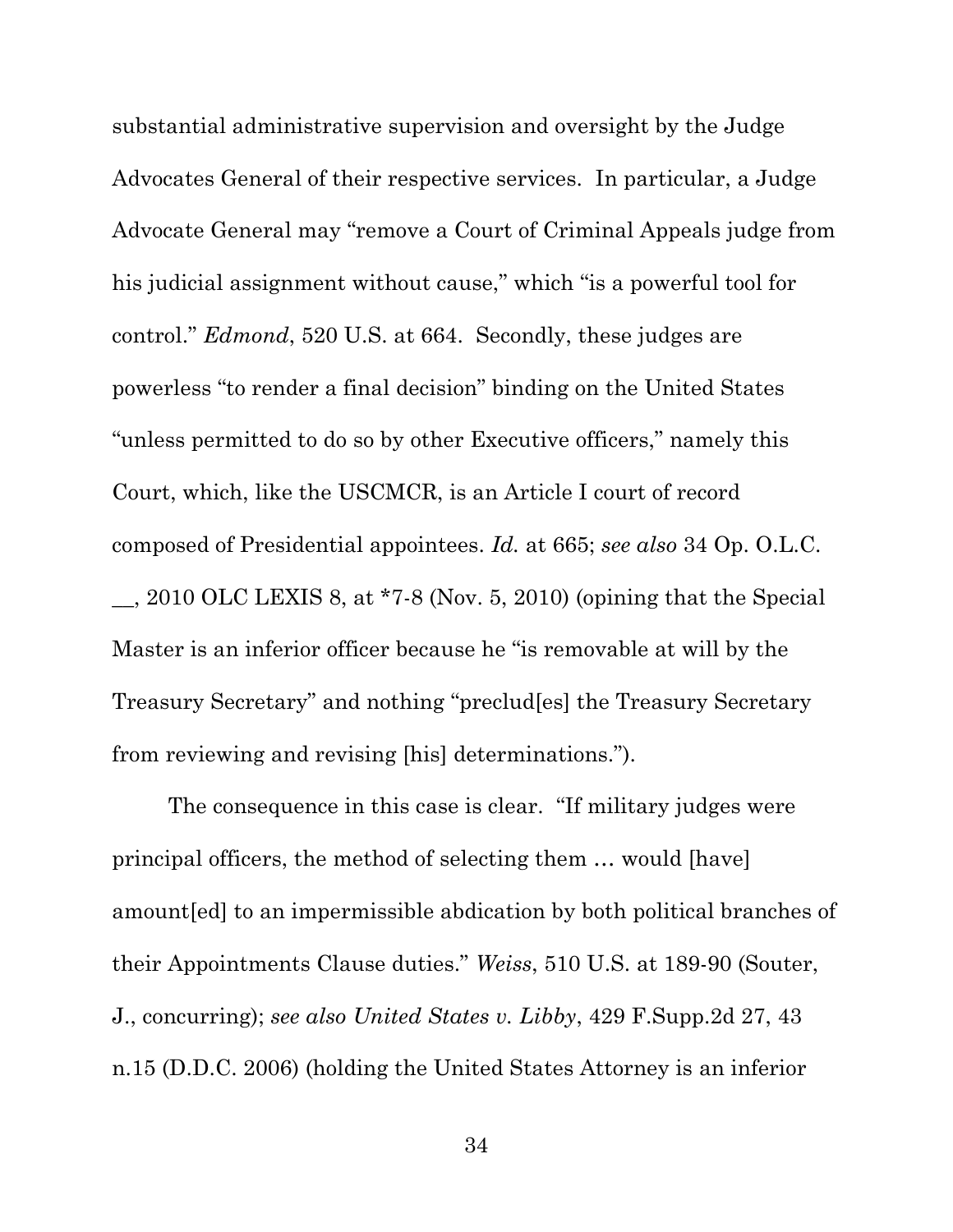officer and thus "cannot be given duties [by the Attorney General] that would elevate him to a 'principal officer.'").

By contrast, USCMCR judges are "principal" officers for Appointments Clause purposes. *See Copyright Royalty Bd.*, 684 F.3d at 1338-40 (holding that Copyright Royalty Board judges were principal officers because they were not removable at will by the Librarian of Congress and their decisions were not reversible by any Executive Branch official); *Soundexchange, Inc. v. Librarian of Congress*, 571 F.3d 1227, 1226-27 (D.C. Cir. 2009) (Kavanaugh, J., concurring) (same); *United States v. Libby*, 498 F.Supp.2d 1, 13 (D.D.C. 2007) ("[I]f the scope of authority given to the Special Counsel by the [Attorney General] encompassed duties that no inferior officer could possess, this [would be] strong evidence that the Special Counsel is a principal officer for Appointments Clause purposes.").

Besides acting as "a bulwark against one branch aggrandizing power at the expense of another branch," the Appointments Clause is designed to "preserve[] another aspect of the Constitution's structural integrity by preventing the diffusion of the appointment power." *Ryder v. United States*, 515 U.S. 177, 182 (1995) (quotation omitted). "In the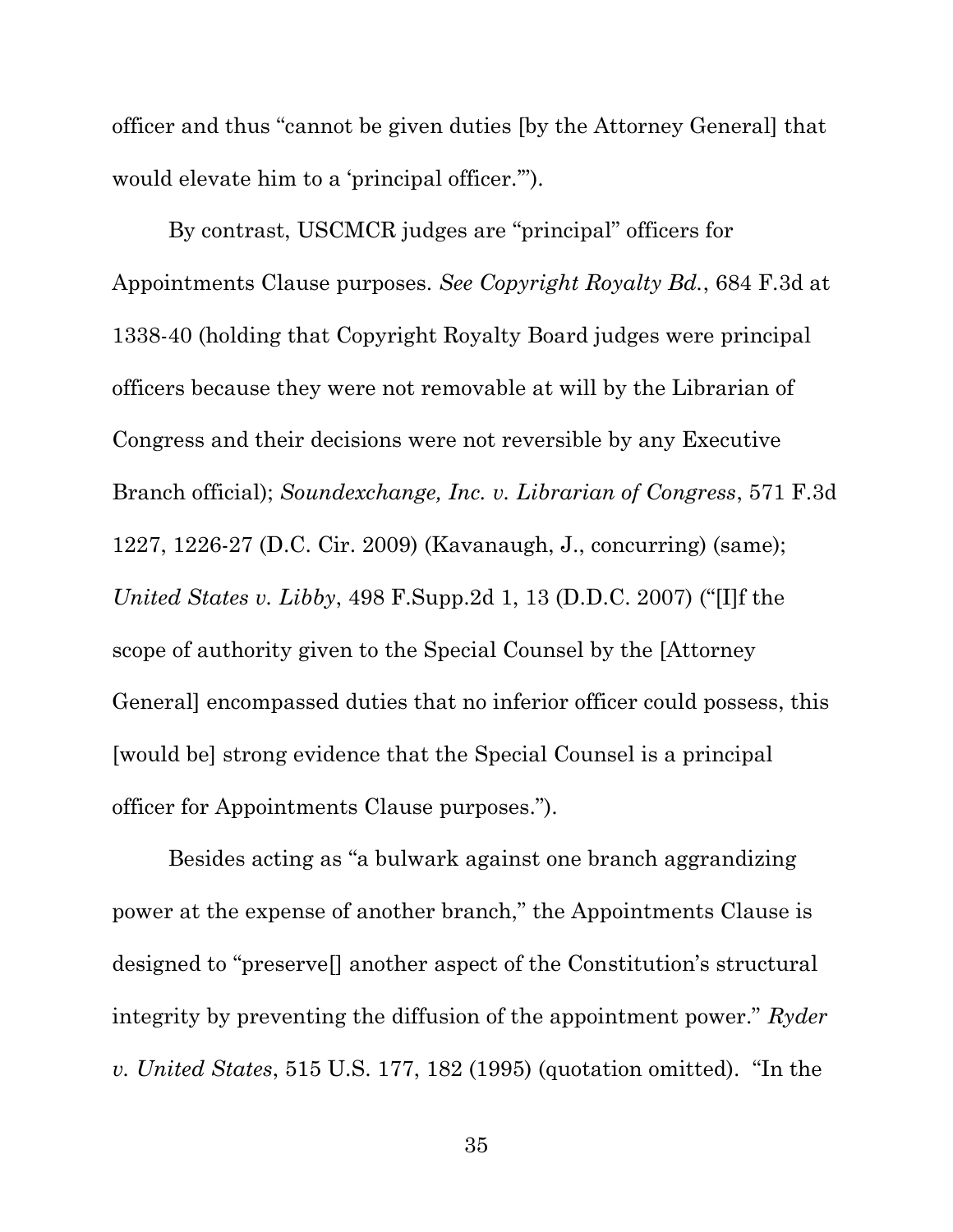Framers' thinking," the Clause's "strict requirements" for choosing the highest ranking positions in the Government promotes democratic accountability by forcing the President and the Senate to publicly share the responsibility "for injudicious appointments." *Weiss*, 510 U.S. at 186 (Souter, J., concurring); *Edmond*, 520 U.S. at 663 (the Clause was "designed to preserve political accountability relative to important Government assignments"). The Constitution endeavors to make the "officers of the United States … the choice, though a remote choice, of the people themselves." The Federalist No. 39 (Madison).

The assignment of inferior officers and appointment of principal officers to a single judicial tribunal itself violates the Appointments Clause. *Cf. Nguyen v. United States*, 539 U.S. 69 (2003) (interpreting statute to bar an Article IV federal judge from sitting on Ninth Circuit panel otherwise comprised of Article III judges in order to avoid question of whether such an assignment was constitutional). A mixed body of this sort is constitutionally suspect for two basic reasons.

*First*, the inferior officers are necessarily subordinate to some other principal officer in the Executive Branch. *Edmond*, 520 U.S. at 662 ("Whether one is an 'inferior' officer depends on whether he has a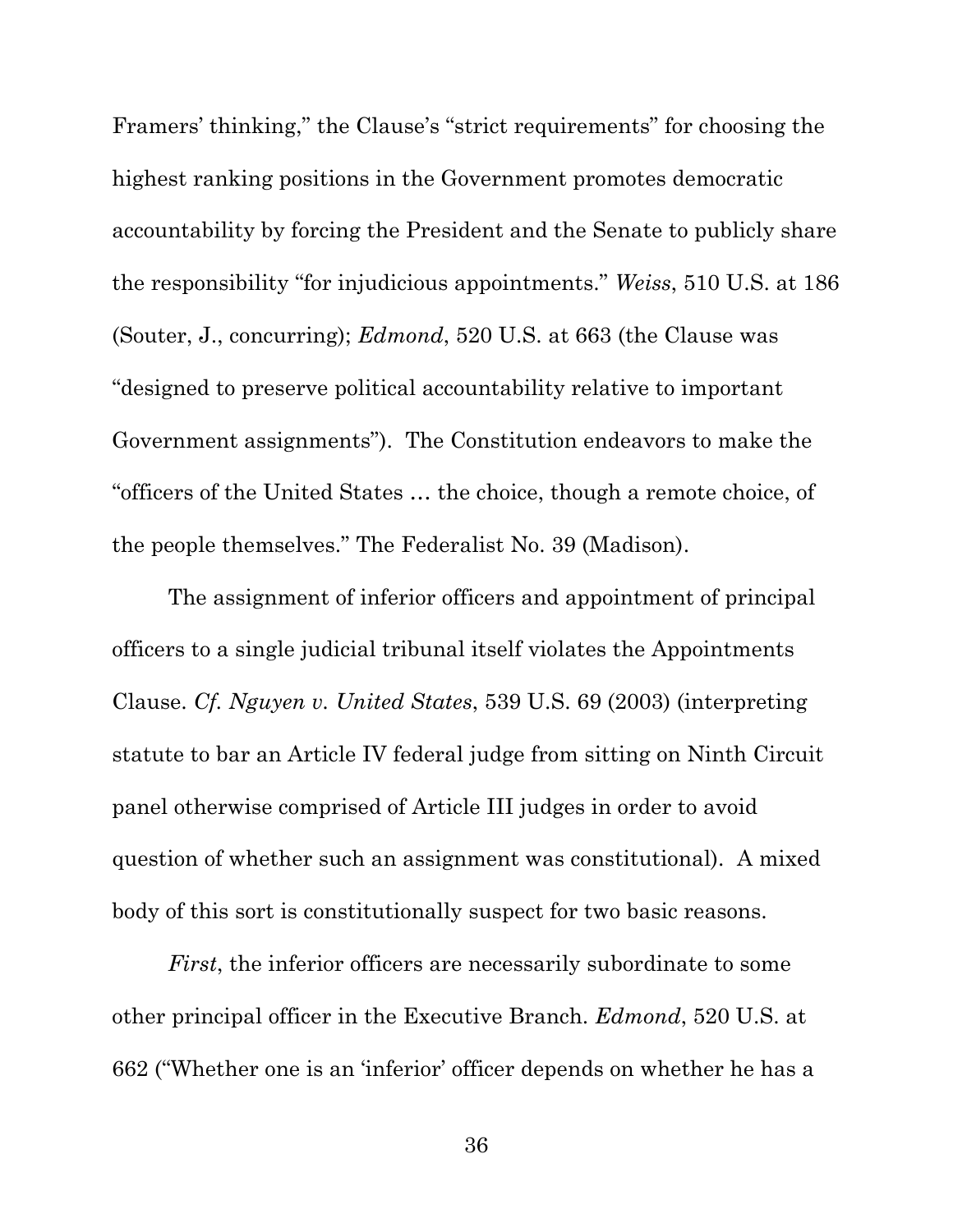superior."). It is unclear, to say the least, how an inferior officer is supposed to exercise supervisory authority over a principal officer on the same judicial tribunal. For the military officers at issue here, that superior is the Judge Advocate General of their service. They are all, therefore, mere agents of the Judge Advocate General. Insofar as he can pack the Court of Criminal Appeals with military officers, the Judge Advocate General is able to exercise an indirect veto over the President's Senate-confirmed appointees on all matters coming before the Court of Criminal Appeals. This kind of super-principal officer, whose will is expressed entirely *sub rosa* through a multiplicity of subordinates in tandem with Presidential appointees muddles the very lines of accountability the Appointments Clause aims to make transparent.

*Second*, it allows the Executive Branch to use rulemaking to structure government offices in a way that marginalize, if not directly subordinate, the principal officers Congress believed would be actually responsible for policy making. Indeed, unless appointed by the President and confirmed by the Senate, the judges of the CCAs operating within the Department of Defense must be military officers.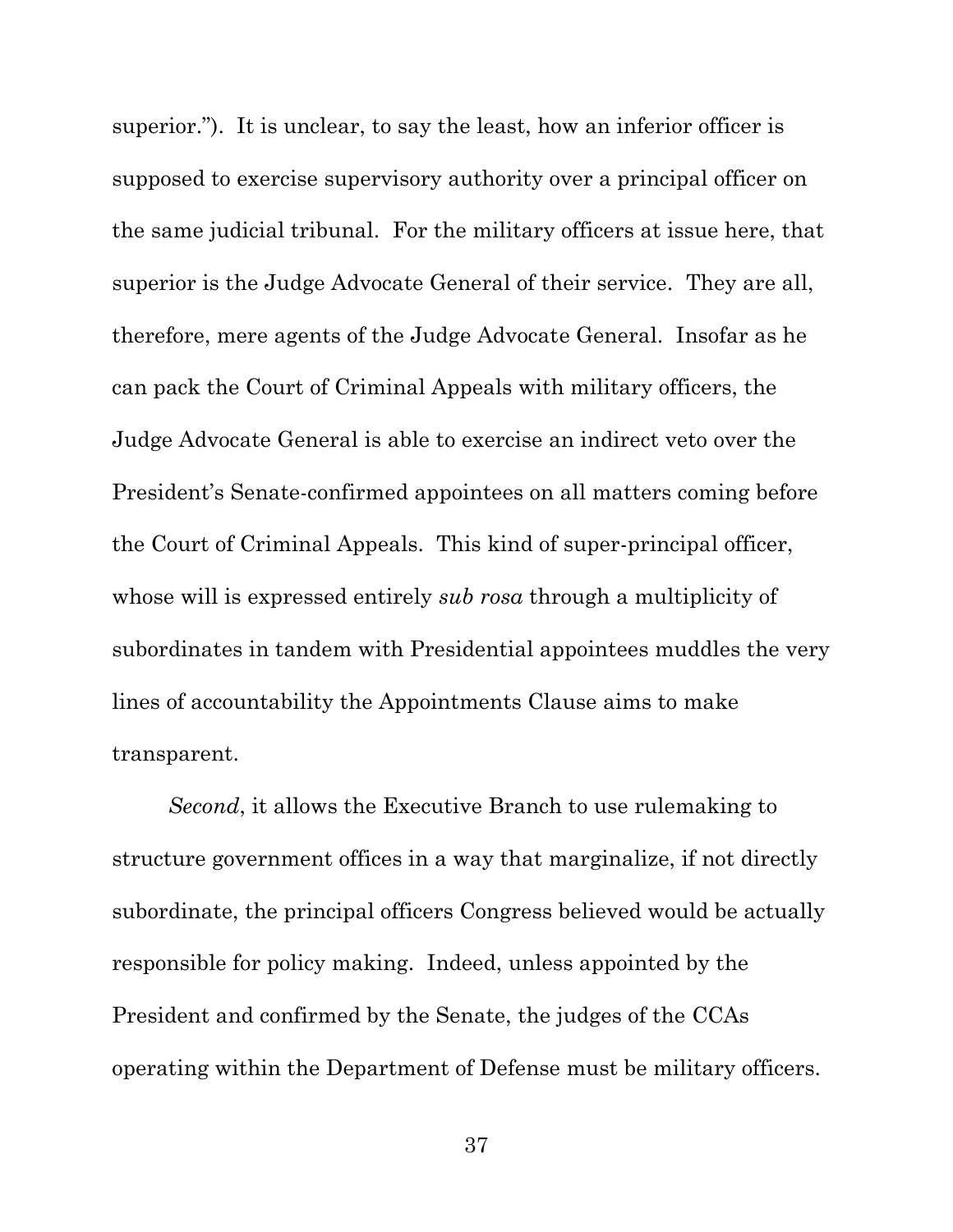*Janssen*, 73 M.J. at 225. And the Judge Advocate General selects from these "appellate military judges" and designates one of them Chief Judge. *See* 10 U.S.C. 866(a) (2012). Thus, aside from the sheer numerical superiority of the military officers on the CCA, Article 66, UCMJ, is being implemented in a way that puts military officers, and by extension the Judge Advocate General, in the position to exercise a formal supervisory authority over the lone principal officer on the CCA.

Indeed, Justice Alito highlighted precisely this problem in *DoT v. Association of American Railroads*, 135 S.Ct. 1225, 1239 (2015). The assignment of Amtrak's President raised constitutional problems similar to those in this case, insofar as Amtrak's board operates, much like the Courts of Criminal Appeals, as an independent multimember body. Justice Alito concluded any member could "cast the deciding vote with respect to a particular decision. One would think that anyone who has the unilateral authority to tip a final decision one way or the other cannot be an inferior officer." *Id*.

*Finally*, the duties of a Court of Criminal Appeals judge are not germane to those of the judges of USCMCR. *United States v. Weiss*, 36 M.J. 224, 228 (C.M.A. 1992) (holding a second appointment required if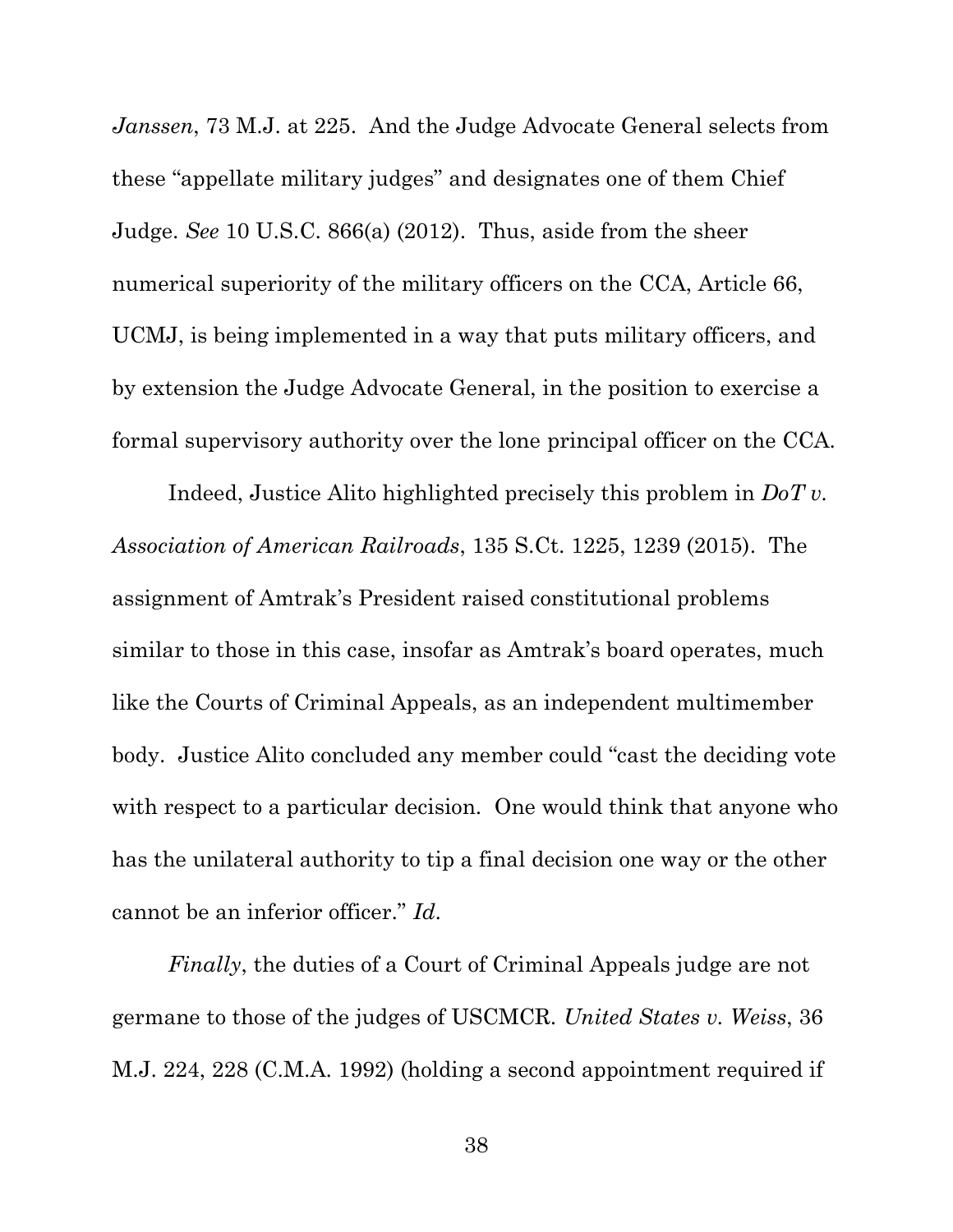duties of appointed officer are not germane to the duties of the appointed office). While Congress has the unquestioned power to try alien, unprivileged belligerents under the UCMJ, *Hamdan*, 548 U.S. 557 (2006); Article 21, UCMJ, it has established an alternate criminal code applicable only to non-citizens. *See* 10 U.S.C. § 948a (2012). Thus there is no overlap in jurisdiction between the jurisdiction of the Court to which Judge Mitchell has been appointed and the Court of Criminal Appeals. Indeed, Congress stripped military commissions of key attributes of military justice such as Articles 10 and 31, UCMJ. *See* 10 U.S.C. § 948b (2012).

Moreover, the "judicial construction and application" of the UCMJ by the Courts of Criminal Appeals and this Court, "while instructive, is therefore not of its own force binding" on Judge Mitchell and his fellow judges of the USCMCR. *Id*. This has led the USCMCR to abandon long-standing military precedent, and created a split between this Court and the USCMCR. *See, e.g. United States v. Al-Nashiri*, 62 F. Supp. 3d 1305, 1310 (U.S.C.M.C.R. 2014) ("We are faced with choosing between a strict, literal application of the five-day rule in a fashion equivalent to that employed under Article 62 of the UCMJ, and the less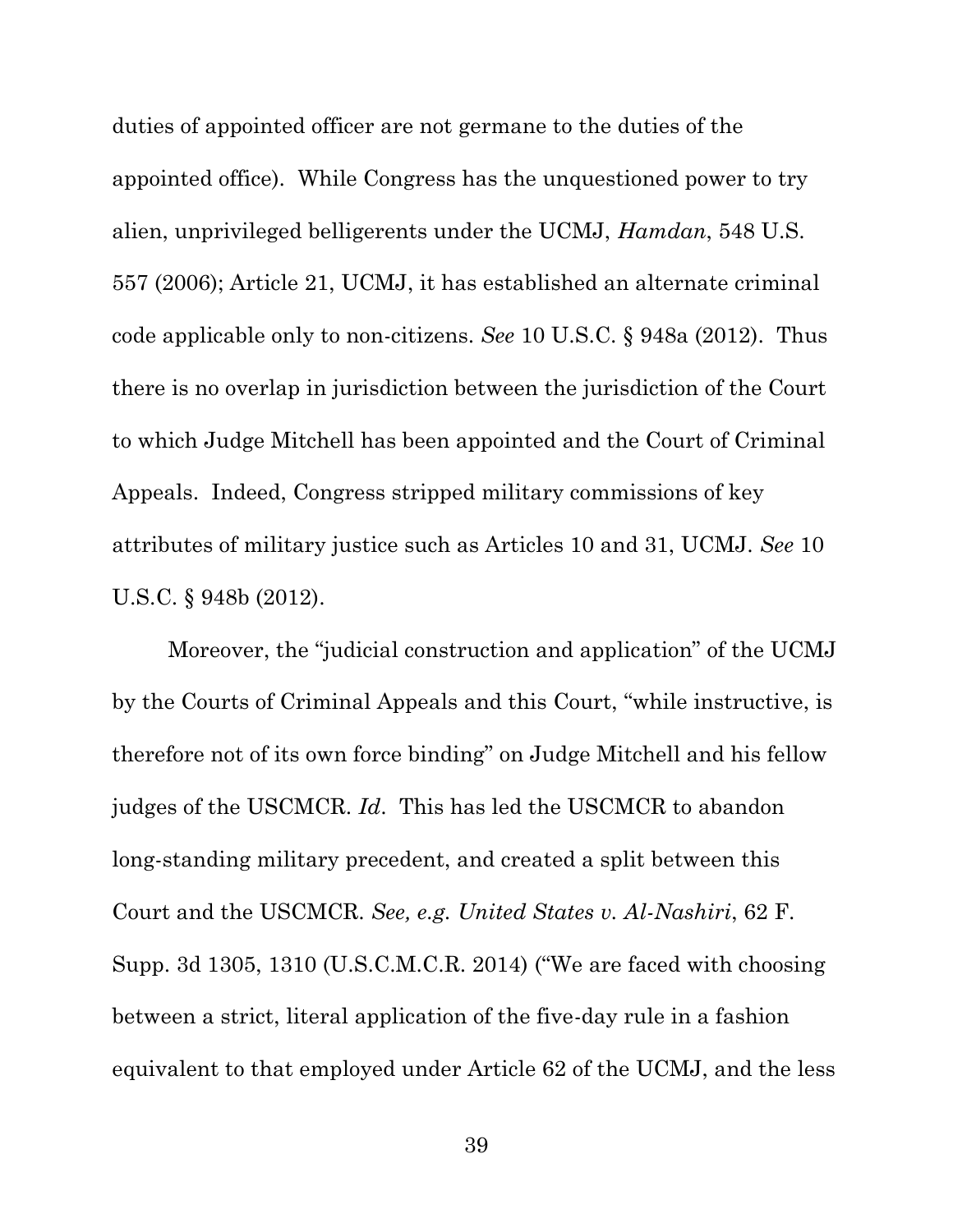literal computation of time rule applied by federal circuit courts of appeal when resolving timeliness appellate questions under 18 U.S.C. § 3731."). In short, Judge Mitchell has been appointed to a Court with personal jurisdiction only over aliens, subject matter jurisdiction over statutorily defined crimes against the law of war, and that is not constrained by the decisions of this Honorable Court. His duties on the AFCCA are not constitutionally germane to his status as an appointed Article I judge.

"The Appointments Clause of Article II is more than a matter of 'etiquette or protocol'; it is among the significant structural safeguards of the constitutional scheme." *Janssen*, 73 M.J. at 221 (citation omitted). In the wake of his appointment to an Article I Court, Judge Mitchel's participation in this case renders the AFCCA's decision void.

WHEREFORE, Appellant respectfully requests this Court set aside the AFCCA's decision and remand his case for a complete appellate review in accordance with Article 66, UCMJ.

### **III.**

### **IN 10 U.S.C. § 949b(4)(C) AND (D), CONGRESS**   $PROVIDED$  "GOOD-CAUSE" TENURE TO **APPELLATE MILITARY JUDGES ASSIGNED TO THE**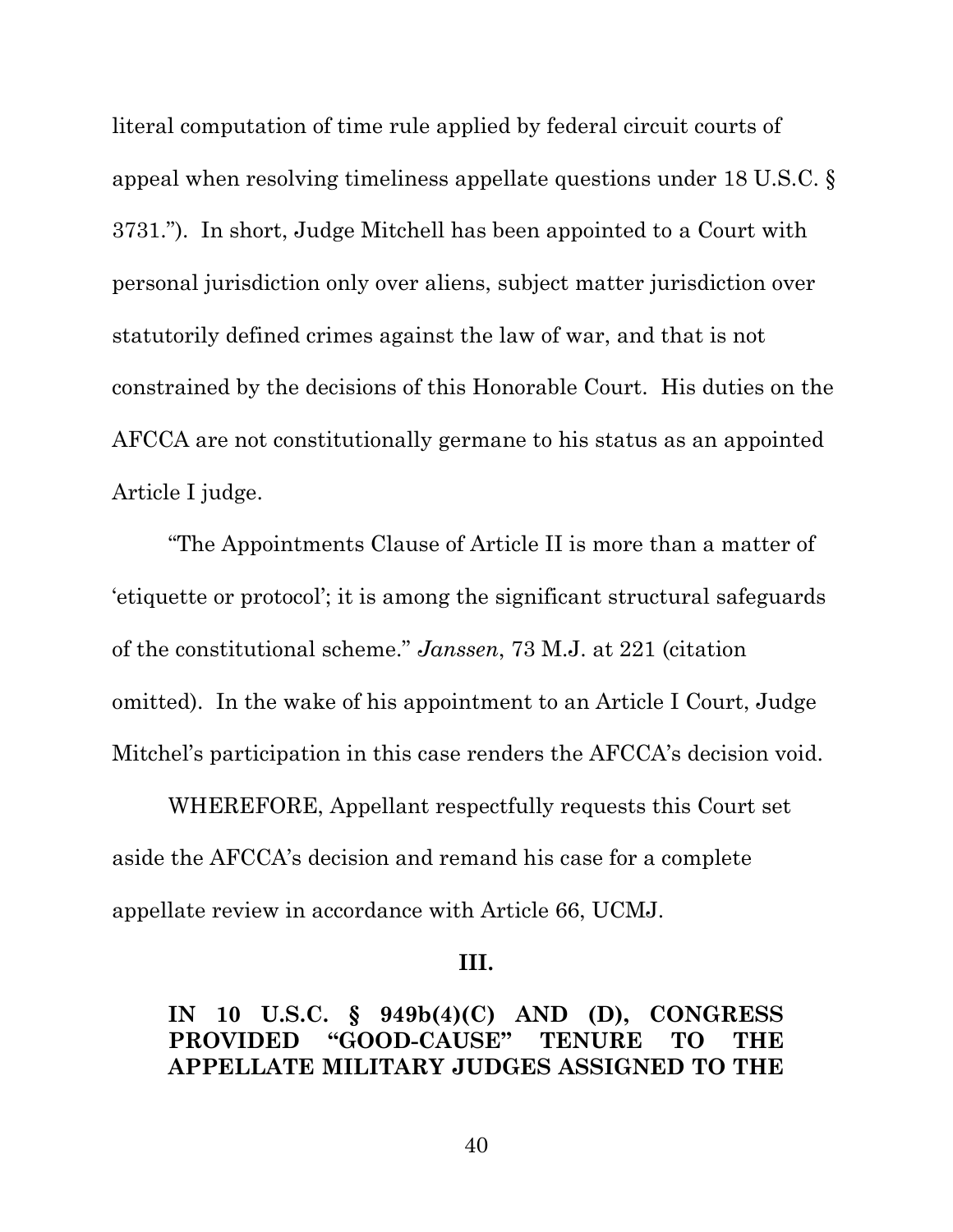**USCMCR. JUDGE MARTIN T. MITCHELL IS A PRINCIPAL OFFICER REGARDLESS OF WHETHER HE IS AN ASSIGNED APPELLATE MILITARY JUDGE OR AN APPOINTED ADDITIONAL JUDGE OF THE USCMCR OR, AS THE GOVERNMENT SUGGESTS, BOTH.**

At the outset, Appellant must reiterate the USCMCR is comprised of two distinct categories of judges: (1) "appellate military judges" assigned by the Secretary of Defense, and (2) "additional judges" appointed by the President, by and with the advice and consent of the Senate. 10 U.S.C. § 950f (2012). Nothing in the plain language of the reassignment provisions found in 10 U.S.C. § 949b(4) suggests its provisions are applicable to the "additional judges" appointed to the USCMCR pursuant to 10 U.S.C. § 950f(b)(3). *United States v. Lewis*, 65 M.J. 85, 88 (C.A.A.F. 2007) ("The plain language will control, unless use of the plain language would lead to an absurd result."). Such language would be superfluous given that quasi-judicial officers appointed by the President, with the advice and consent of the Senate, can only be removed by the President for cause. *Kuretski v. Comm'r of IRS*, 755 F. 3d 929, 943 (D.C. Cir. 2014) (citing *Humphrey's Executor*, 295 U.S. at 629-30.).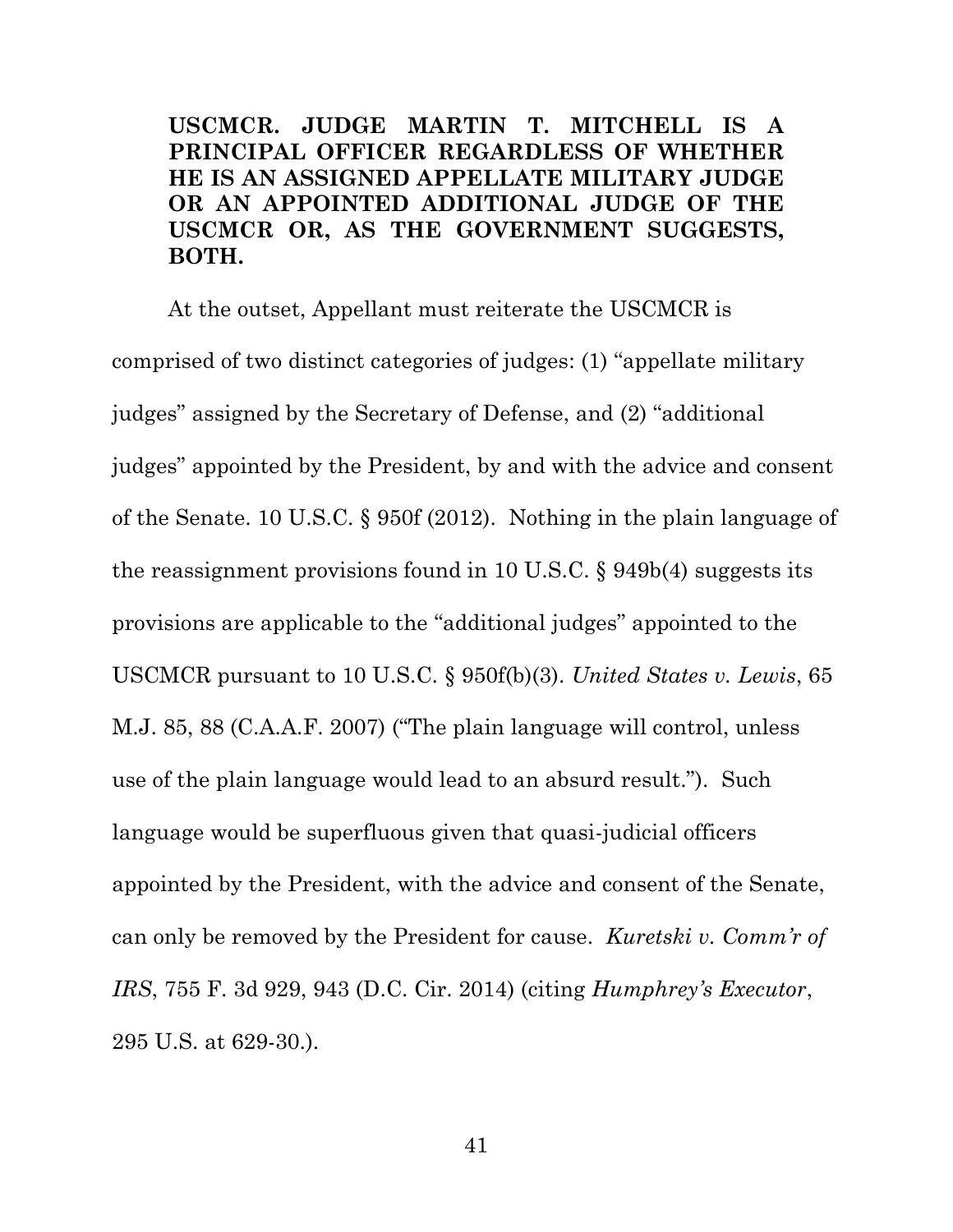Nevertheless, the statutory good-cause tenure provided for in 10 U.S.C. § 949b(4) confirms Judge Mitchell was a principal officer following his appointment by the President to the USCMCR.

# *A. Congress Enacted the "Good-Cause" Tenure Provisions Found in 10 U.S.C. § 949b(4)(C) and (D) in Order to Elevate Assigned Appellate Military Judges to Principal Officers Equivalent to their Appointed Counterparts.*

In exercising its legislative prerogative and establishing the USCMCR as a "court of record," Congress intended to elevate it to "an Article I legislative court." *See Freytag,* 501 U.S. at 888. At the same time, Congress abandoned the at-will judiciary formerly set forth in 10 U.S.C. § 950f (2006), in favor of appointed additional judges and assigned appellate military judges, with the latter being given statutory good-cause tenure. 10 U.S.C. § 949b(b)(4) prohibits the removal of appellate military judges except for good cause or military necessity:

(C) The appellate military judge is reassigned to other duties by the Secretary of Defense, or the designee of the Secretary, in consultation with the Judge Advocate General of the armed force of which the appellate military judge is a member, based on military necessity and such reassignment is consistent with service rotation regulations (to the extent such regulations are applicable).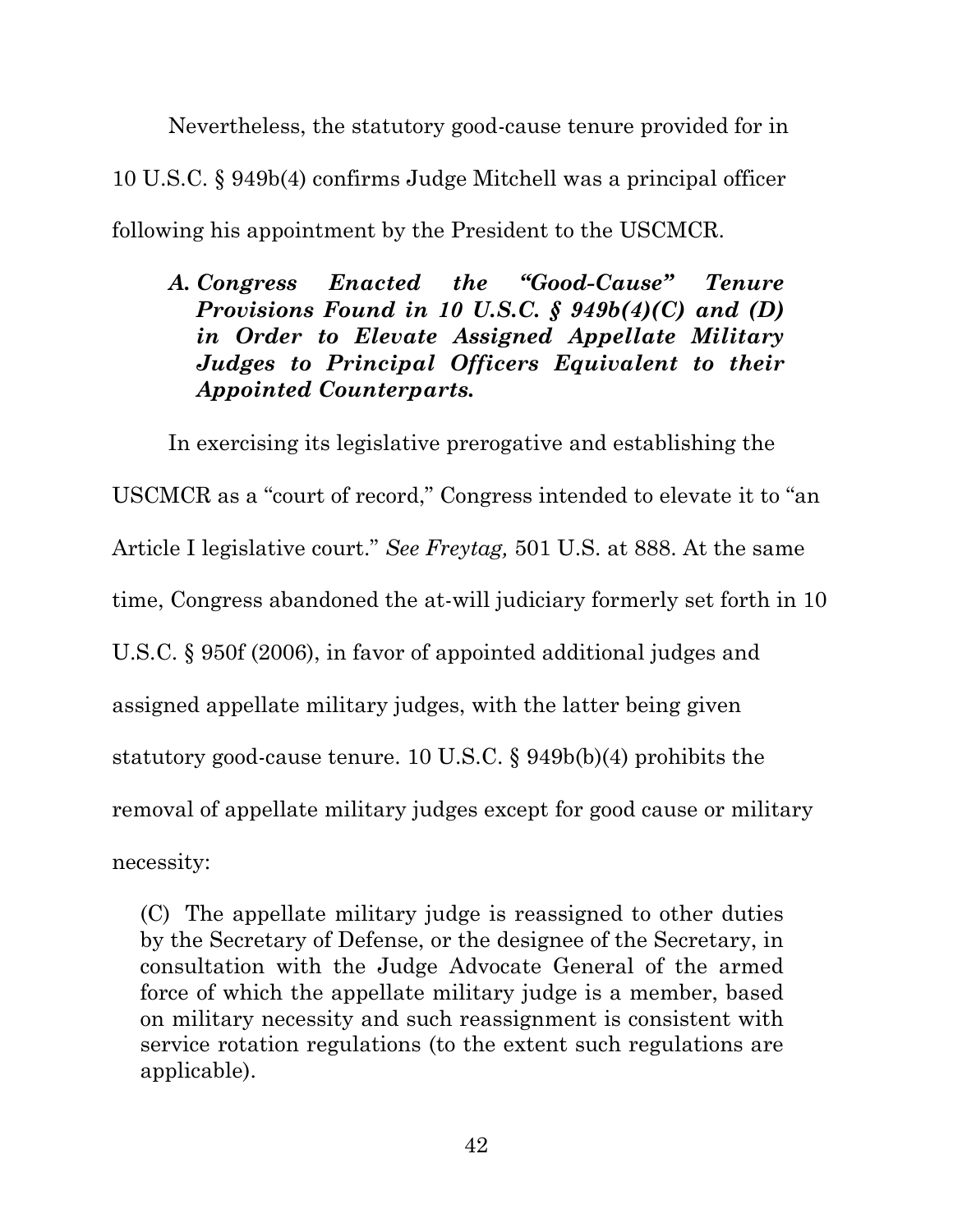(D) The appellate military judge is withdrawn by the Secretary of Defense, or the designee of the Secretary, in consultation with the Judge Advocate General of the armed force of which the appellate military judge is a member, for good cause consistent with applicable procedures under chapter 47 of this title (the Uniform Code of Military Justice).

### 10 U.S.C. § 949b(b)(4)(C) and (D) (2012).

Congress' decision in the 2009 MCA to abolish the CMCR as an agency review board comprised of an at-will judiciary modelled on the CCAs in favor of an independent court comprised of judges with goodcause tenure "is constitutionally significant." *In re Al-Nashiri*, 791 F. 3d at 83. The intentional removal of this "powerful tool for control," *Edmond*, 520 U.S. at 664, while simultaneously removing the USCMCR from review of "another Executive Branch entity," *id.* at 664 n. 2, elevated the assigned appellate military judges from inferior to principal officers. Unlike the CCAs, where the Judge Advocates General may "order any decision submitted for review," *Id.* at 666, the decisions of the USCMCR are "appealable only to courts of the Third Branch." *Id.* 

 The only vestige of the CCA model retained by Congress in the 2009 MCA is the authority of the Secretary of Defense, like the Judge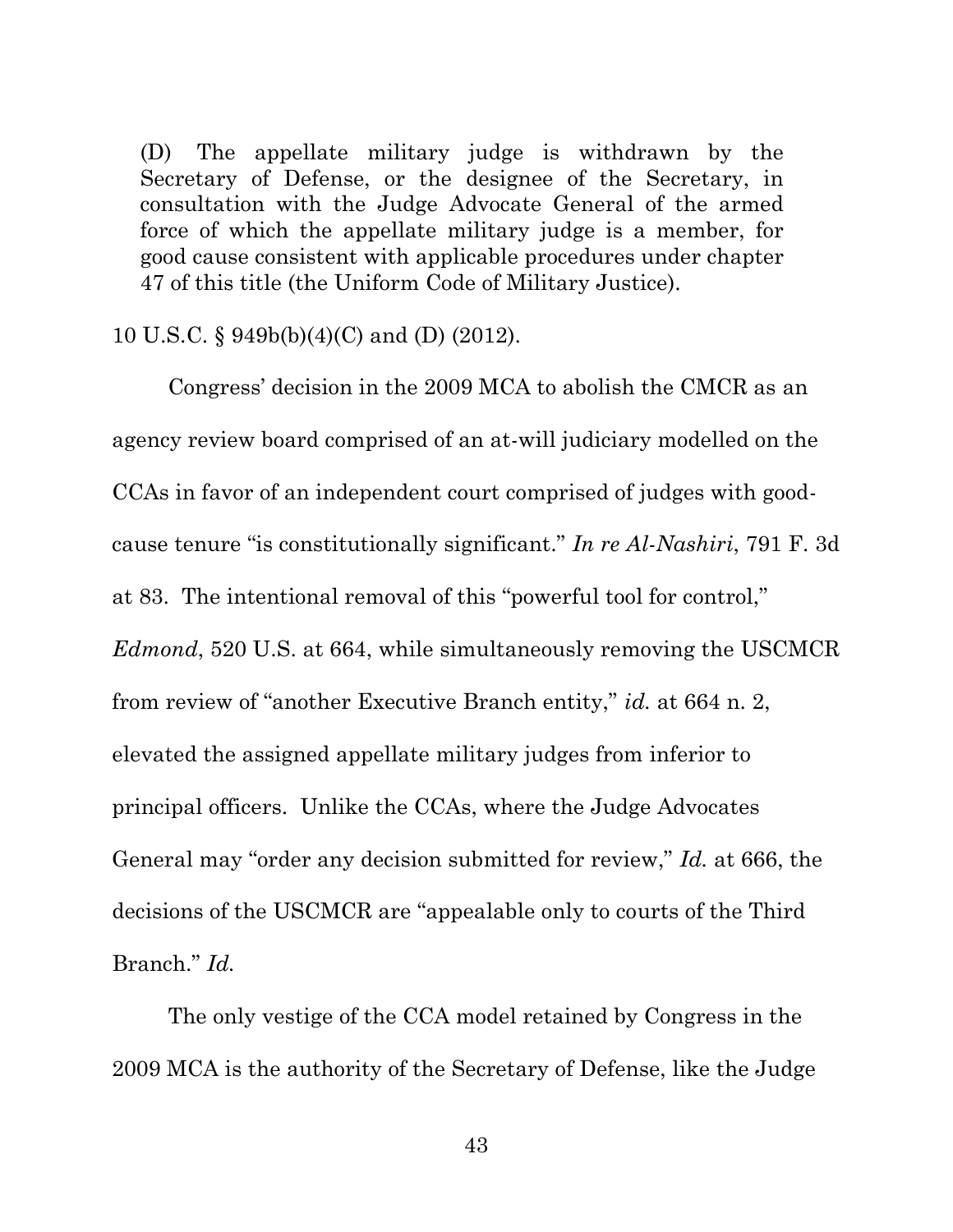Advocates General, to promulgate the rules and procedures for the USCMCR. 10 U.S.C. § 950f(c) (2012). But like the Copyright Royalty Judges (CRJs) at issue in *Intercollegiate*, "this limited supervision does not render the CRJs inferior officers because the [Librarian of Congress] does not 'play an influential role in their substantive decisions.'" *In re Al-Nashiri*, 791 F. 3d 83 (quoting *Intercollegiate*, 684 F. 3d at 1338.). Indeed, it could not seriously be argued that the principal-officer status of the judges of this Court hinges upon its retention of its rulemaking authority in Article 144, UCMJ. 10 U.S.C. § 944 (2012).

Admittedly, and as noted in *In re Al-Nashiri*, the Secretary of Defense's ability to remove appellate military judges for "military necessity" is "non-trivial." 791 F. 3d at 83. While it is difficult to imagine a scenario where military necessity would require the reassignment of a single appellate military judge, the removal authority set forth in  $\S 949b(b)(4)(C)$  is not unfettered as is the case with respect to judges assigned to the CCAs. The Secretary of Defense must consult with the relevant Judge Advocate General, and the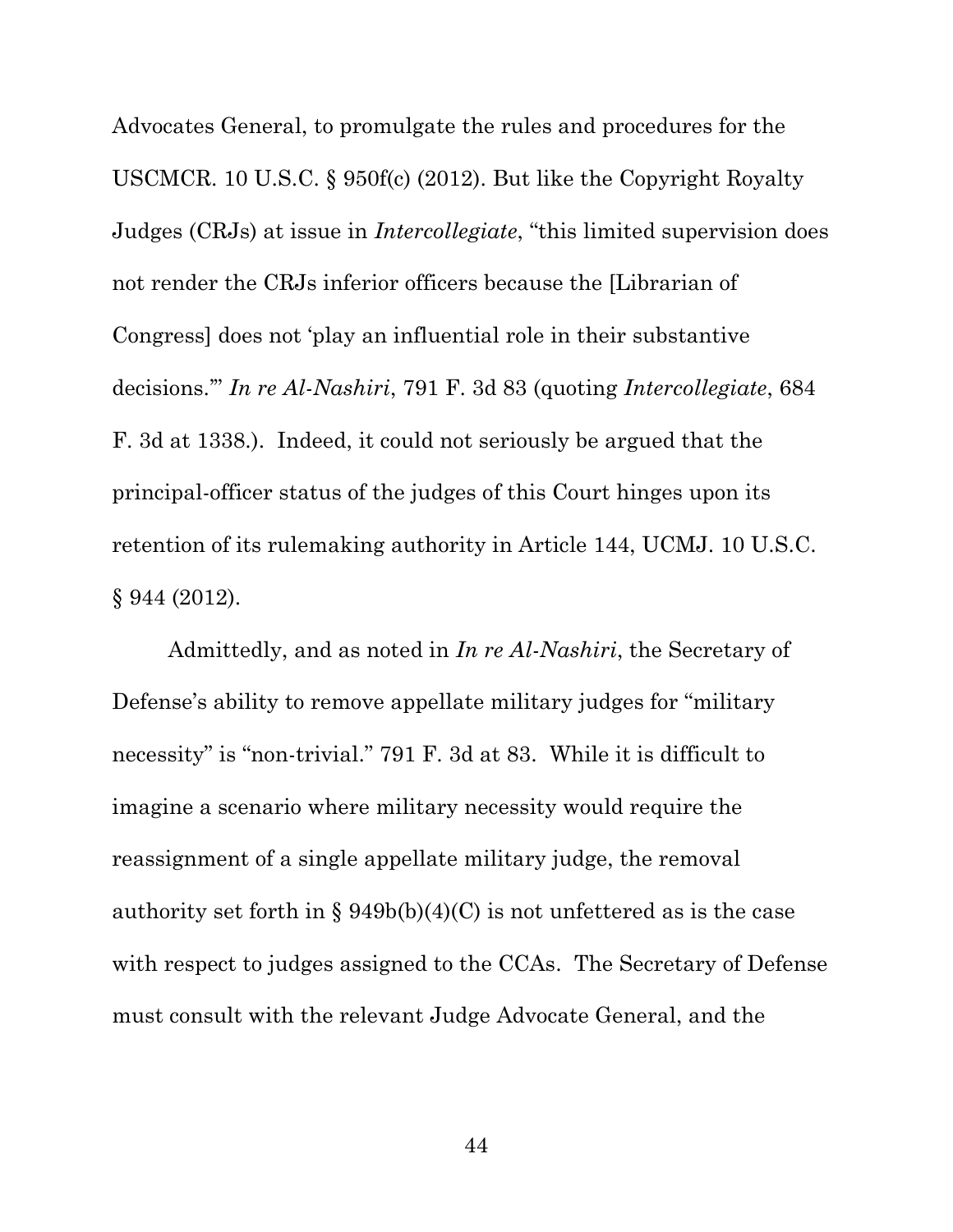reassignment must not only be based upon military necessity, but also be consistent with service rotation regulations. *See* § 949b(b)(4)(C).

Like the "non-trivial" ability of the Register of Copyrights to "review[] and correct[] any legal errors in the CRJs' determinations," the impact of the Secretary of Defense's limited removal authority on the substantive work of the USMCR "is likely to be quite faint," and would "still fall short" of rending the assigned appellate military judges inferior officers. *Intercollegiate*, 684 F. 3d at 1339. And while Executive Branch would be given "substantial discretion to determine what constitutes military necessity" justifying the removal of an assigned appellate military judge, *In re Al-Nashiri*, 791 F. 3d at 83-84, that discretion nevertheless remains subject to judicial review.

Finally, the fact that the Secretary of Defense has apparently not utilized his "military necessity" removal authority since the inception of the USCMCR, and during a period of armed conflict,<sup>4</sup> supports Appellant's argument it is unlikely to be ever exercised, and calls into

 $\overline{a}$ 

<sup>4</sup> *Hamdan v. United States*, 696 F. 3d 1238, 1240 (D.C. Cir. 2012) ("The United States is at war against al Qaeda, an international terrorist organization.").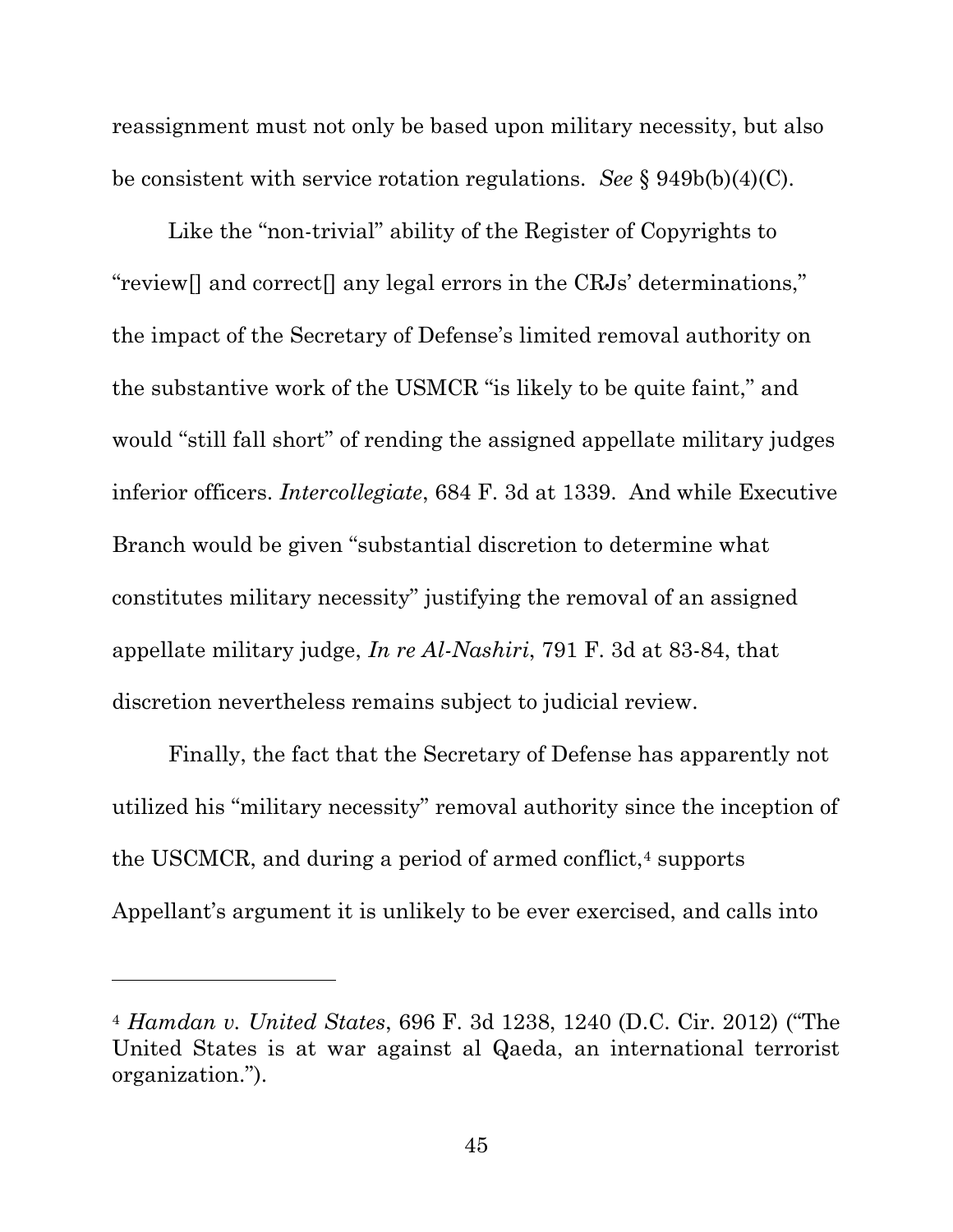question the D.C. Circuit's conclusion it is "non-trivial." *In re Al-Nashiri*, 791 F. 3d at 83.

Presiding as an appellate judge on an independent Article I court of record is the quintessential domain of principal officers. Not only are their interpretations of law binding and therefore of significant importance to the functioning of the government, its judges answer to no one within the Executive Branch with respect to their judicial duties. Congress intended the judges of the USCMCR, who will be deciding difficult and controversial legal questions of first impression, to be principal officers insulated from manipulation by the Executive Branch.

Congress decided to accept the use of military officers as appellate judges on the USCMCR, but did so on the condition they would become principal officers and therefore independent and no longer subject to reassignment at the whim of the executive.

WHEREFORE, Appellant respectfully requests this Court set aside the AFCCA's decision and remand his case for a complete appellate review in accordance with Article 66, UCMJ.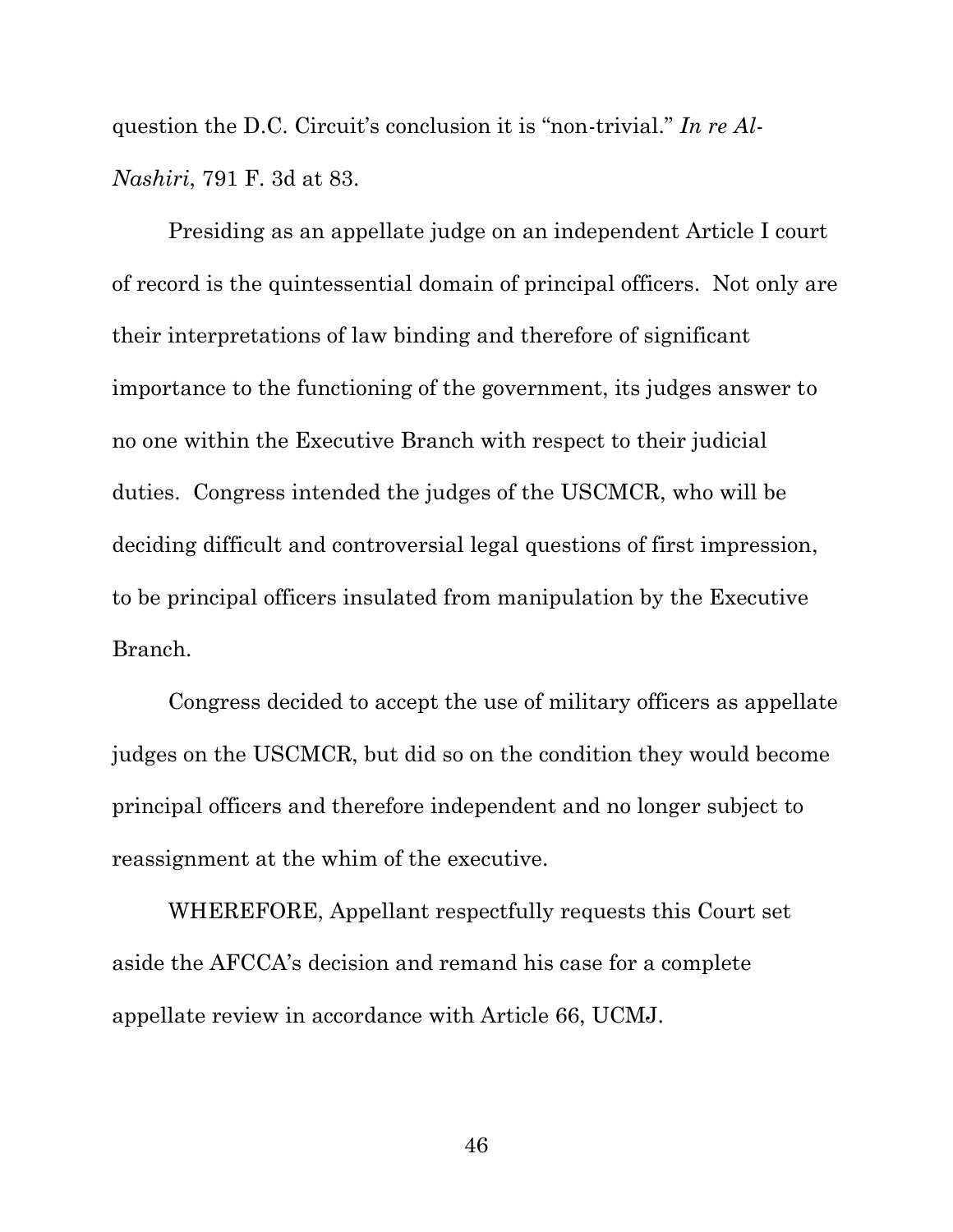Respectfully Submitted,

Jame une

LAUREN A SHURE, Maj, USAF Appellate Defense Counsel C.A.A.F. Bar No. 34723 Appellate Defense Division Air Force Legal Operations Agency United States Air Force 1500 Perimeter Road Joint Base Andrews NAF, MD 20762 (240) 612-4770

 $\mathbb{R}$  d

BRIAN L. MIZER Senior Appellate Defense Counsel C.A.A.F. Bar No. 33030

Johnet & Jandy

JOHNATHAN D. LEGG, Maj, USAF Appellate Defense Counsel C.A.A.F. Bar No. 34788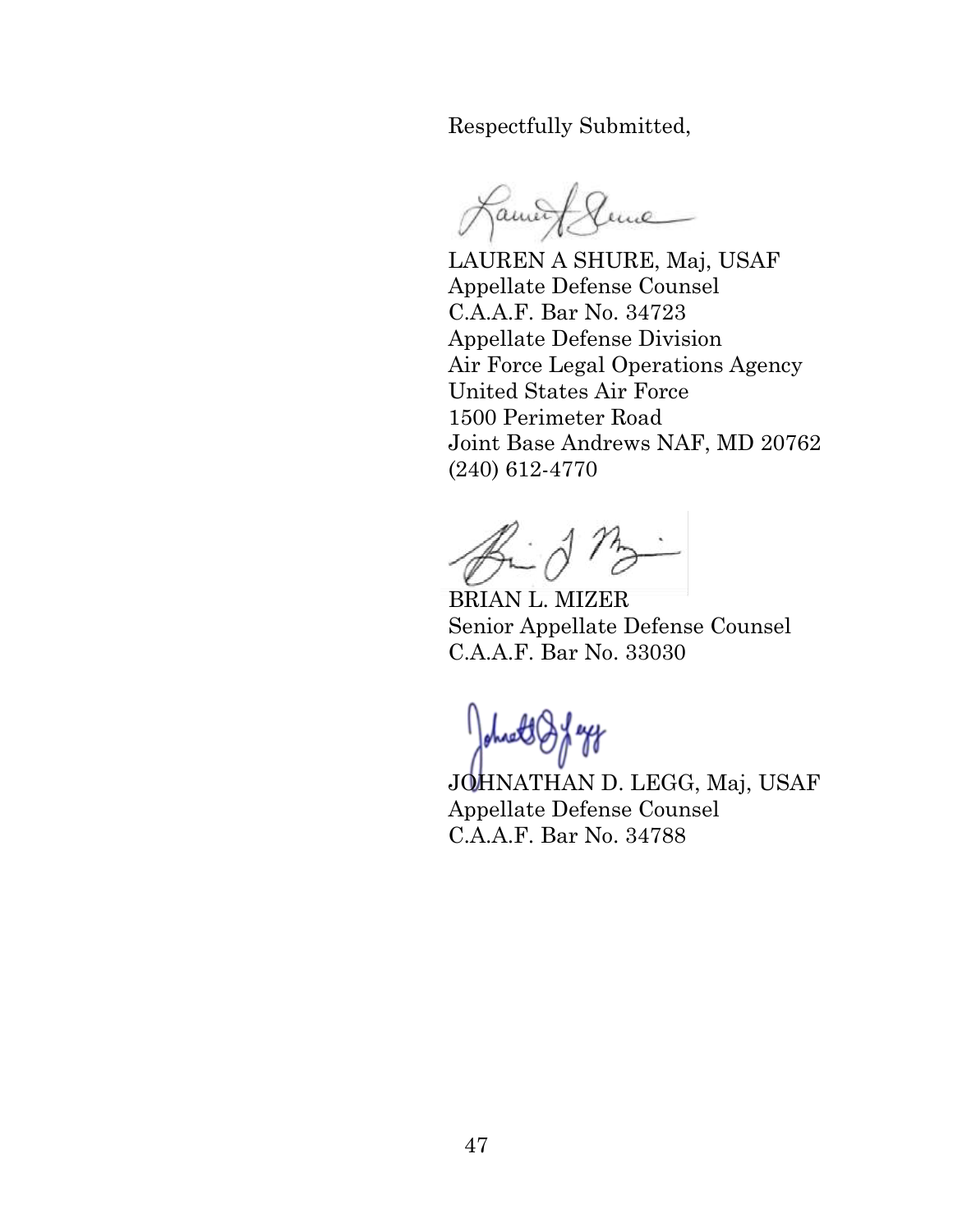## **CERTIFICATE OF FILING AND SERVICE**

I certify that a copy of the foregoing was electronically mailed to the Court and to the Director, Air Force Government Trial and Appellate Counsel Division, on January 24, 2017.

Lament Sume

LAUREN A SHURE, Maj, USAF Appellate Defense Counsel C.A.A.F. Bar No. 34723 Appellate Defense Division Air Force Legal Operations Agency United States Air Force 1500 Perimeter Road Joint Base Andrews NAF, MD 20762 (240) 612-4770 laurenann.l.shure.mil@mail.mil

Counsel for Appellant